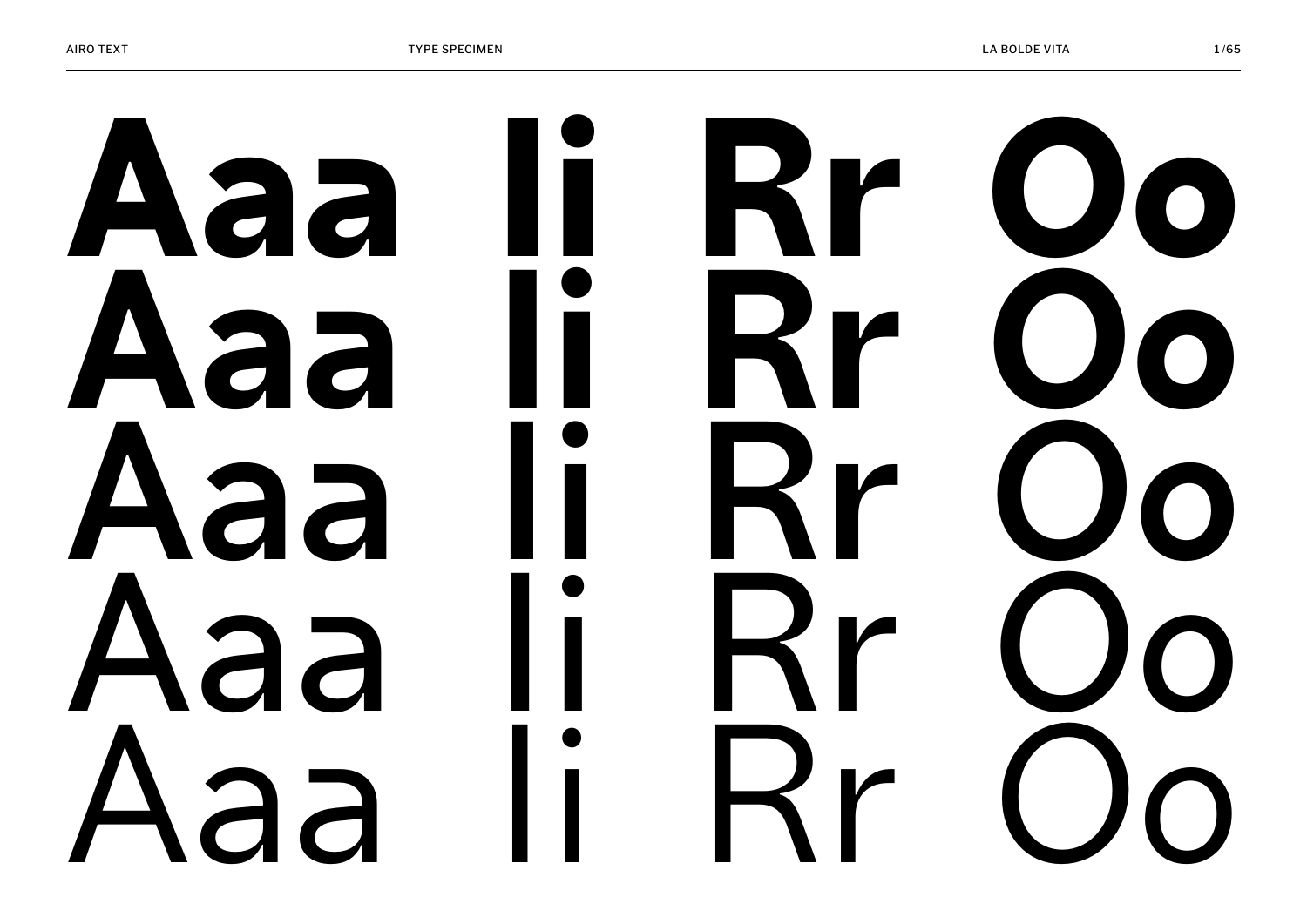# Display & Text

**The Airo font family has a strong character of its own with expressive shapes and generous proportions, made for eye-catching titles and brandings. An addition in the form of a text typeface to make it more usable in various usages was obvious from an early stage.**

**The new text subfamily carries the spirit of the display styles—most noticeable the vigor in round shapes—but in many cases it is reduced in favor of legibility. Simplified and more organic shapes, narrower proportions, less contrast and inktraps are just some of the adjustments made. Airo Text retains the exact weights and vertical metrics in order to ensure an optimal combination of both subfamilies.** 

**But of course Airo Text can also stand alone: as a fresh text font for editorial design, for modern brandings with a contemporary touch—but also for striking purposes. Many key characters come with alternatives that reference the display styles and enable thrilling ligatures.** 

#### TYPEFACE

**Airo Text**

#### WEIGHTS

**Regular, Italic, Medium, Medium Italic, Bold, Bold Italic, ExtraBold, ExtraBold Italic, Black, Black Italic**

#### DESIGNED BY

**Fabian Dornhecker**

#### YEAR OF RELEASE

#### **2021**

#### AVAILABLE ON

**La Bolde Vita → www.laboldevita.com**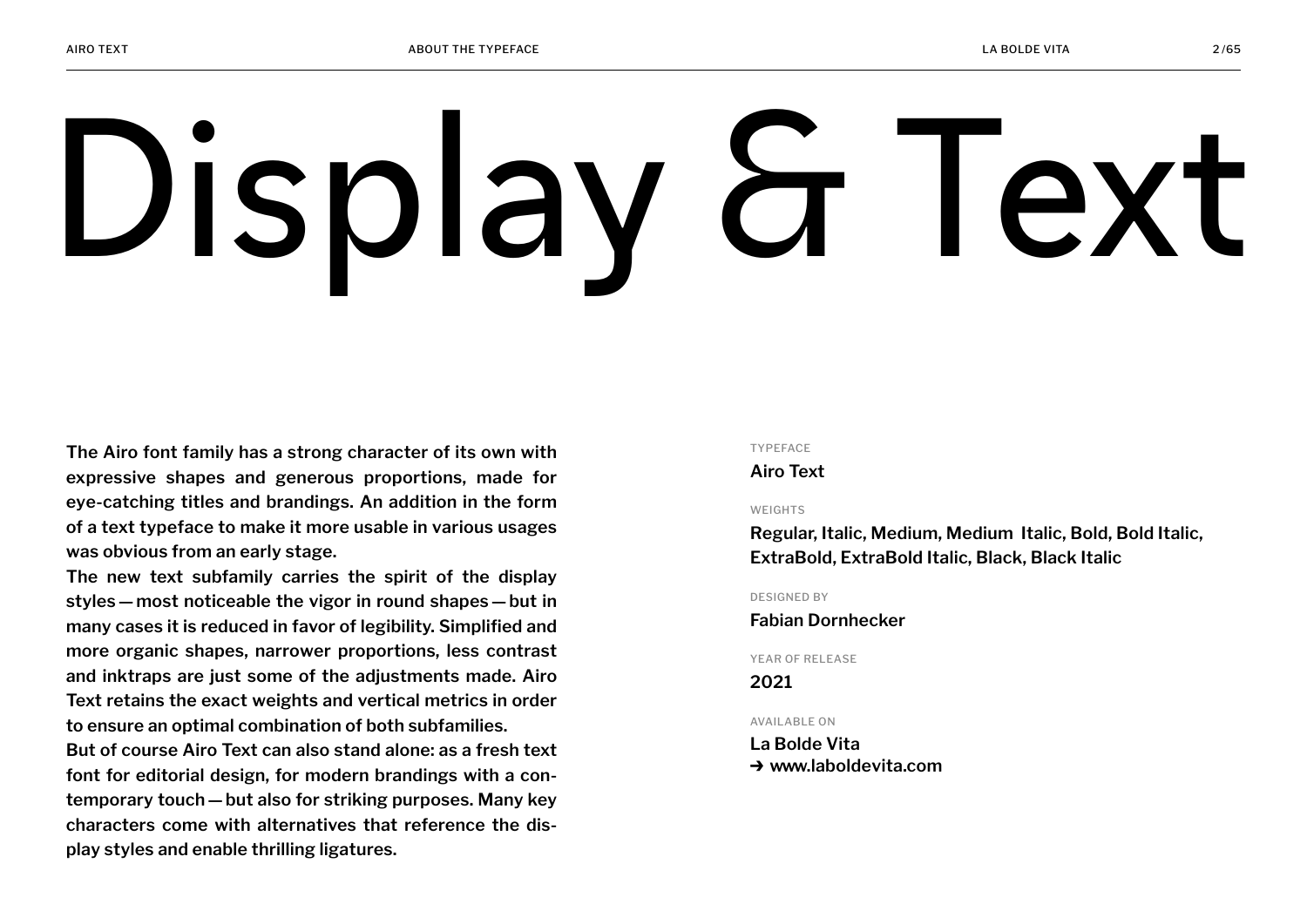| CASE-SENSITIVE PUNCTUATION ▶ CASE<br><sup>@</sup> ?Que-pasa?<br>(hi@mail:sp)<br>STANDARD LIGATURES ▶ LIGA<br>efficiency flow<br>affected final<br><b>DISCRETIONARY LIGATURES ▶ DLIG</b><br><b>FACTS MATTER</b><br>Aggregated Herz<br><b>Fact Cutter Sicario</b><br>STYLISTIC SET 01 (Horizontal Endings) ▶ SS01<br>Gucci también<br>Sloppy 6,99 badges<br>STYLISTIC SET 02 (Alternative Quotation Marks) ▶ SS02<br>'grounded' "Messung"<br>STYLISTIC SET 03 (Circled Numbers) ▶ SS03<br>from $(2)(0)$ to $(2)(1)$<br><b>DYNAMIC FRACTIONS ▶ FRAC</b> | $\rightarrow$<br>$\rightarrow$<br>$\rightarrow$<br>$\rightarrow$<br>$\rightarrow$<br>$\rightarrow$<br>$\rightarrow$<br>$\rightarrow$<br>$\rightarrow$<br>$\rightarrow$<br>$\rightarrow$ | ¿QUE-PASA?®<br>(HI@MAIL:SP)<br>efficiency flow<br>affected final<br><b>FACTS MATTER</b><br>Aggregated Herz<br><b>Fact Cutter Sicario</b><br>Gucci también<br>Sloppy 6,99 badges<br>'grounded' "Messung"<br>from 20 to 20 | <b>OLDSTYLE FIGURES ▶ ONUM</b><br>$(27 \text{ of Nov. } 2016)$<br><b>TABULAR LINING FIGURES ▶ TNUM</b><br>$25\frac{1}{5} + 81\frac{1}{5} \approx 37\%$<br>SUPERSCRIPT ▶ SUPS<br>$64 \text{ m}$ 2<br>SUBSCRIPT ▶ SUBS<br><b>H2O NO3</b><br>CONTEXTUAL ALTERNATES ▶ CALT<br>www.soma.xyz<br><b>WEIBRAUM OK!?</b><br><b>LOCALIZED FORMS ▶ LOCL</b><br>si paral·lel<br><b>DIYARBAKIR</b> | $\rightarrow$<br>$\rightarrow$<br>$\rightarrow$<br>$\rightarrow$<br>$\rightarrow$<br>$\rightarrow$<br>$\rightarrow$<br>$\rightarrow$ | $(27 \text{ of Nov. } 2016)$<br>25\$+81¥≈378<br>$64 \,\mathrm{m}^2$<br>H <sub>2</sub> O NO <sub>3</sub><br>www.soma.xyz<br><b>WEIBRAUM OK?</b><br>și parallel<br><b>DIYARBAKIR</b> |
|------------------------------------------------------------------------------------------------------------------------------------------------------------------------------------------------------------------------------------------------------------------------------------------------------------------------------------------------------------------------------------------------------------------------------------------------------------------------------------------------------------------------------------------------------|-----------------------------------------------------------------------------------------------------------------------------------------------------------------------------------------|--------------------------------------------------------------------------------------------------------------------------------------------------------------------------------------------------------------------------|--------------------------------------------------------------------------------------------------------------------------------------------------------------------------------------------------------------------------------------------------------------------------------------------------------------------------------------------------------------------------------------|--------------------------------------------------------------------------------------------------------------------------------------|------------------------------------------------------------------------------------------------------------------------------------------------------------------------------------|
| $41/23 = 1,782$                                                                                                                                                                                                                                                                                                                                                                                                                                                                                                                                      | $\rightarrow$                                                                                                                                                                           | $4\frac{1}{2} = 1.782$                                                                                                                                                                                                   |                                                                                                                                                                                                                                                                                                                                                                                      |                                                                                                                                      |                                                                                                                                                                                    |
| <b>SLASHED ZERO ▶ ZERO</b><br>€2,0510703                                                                                                                                                                                                                                                                                                                                                                                                                                                                                                             | →                                                                                                                                                                                       | €2,0510703                                                                                                                                                                                                               |                                                                                                                                                                                                                                                                                                                                                                                      |                                                                                                                                      |                                                                                                                                                                                    |
|                                                                                                                                                                                                                                                                                                                                                                                                                                                                                                                                                      |                                                                                                                                                                                         |                                                                                                                                                                                                                          |                                                                                                                                                                                                                                                                                                                                                                                      |                                                                                                                                      |                                                                                                                                                                                    |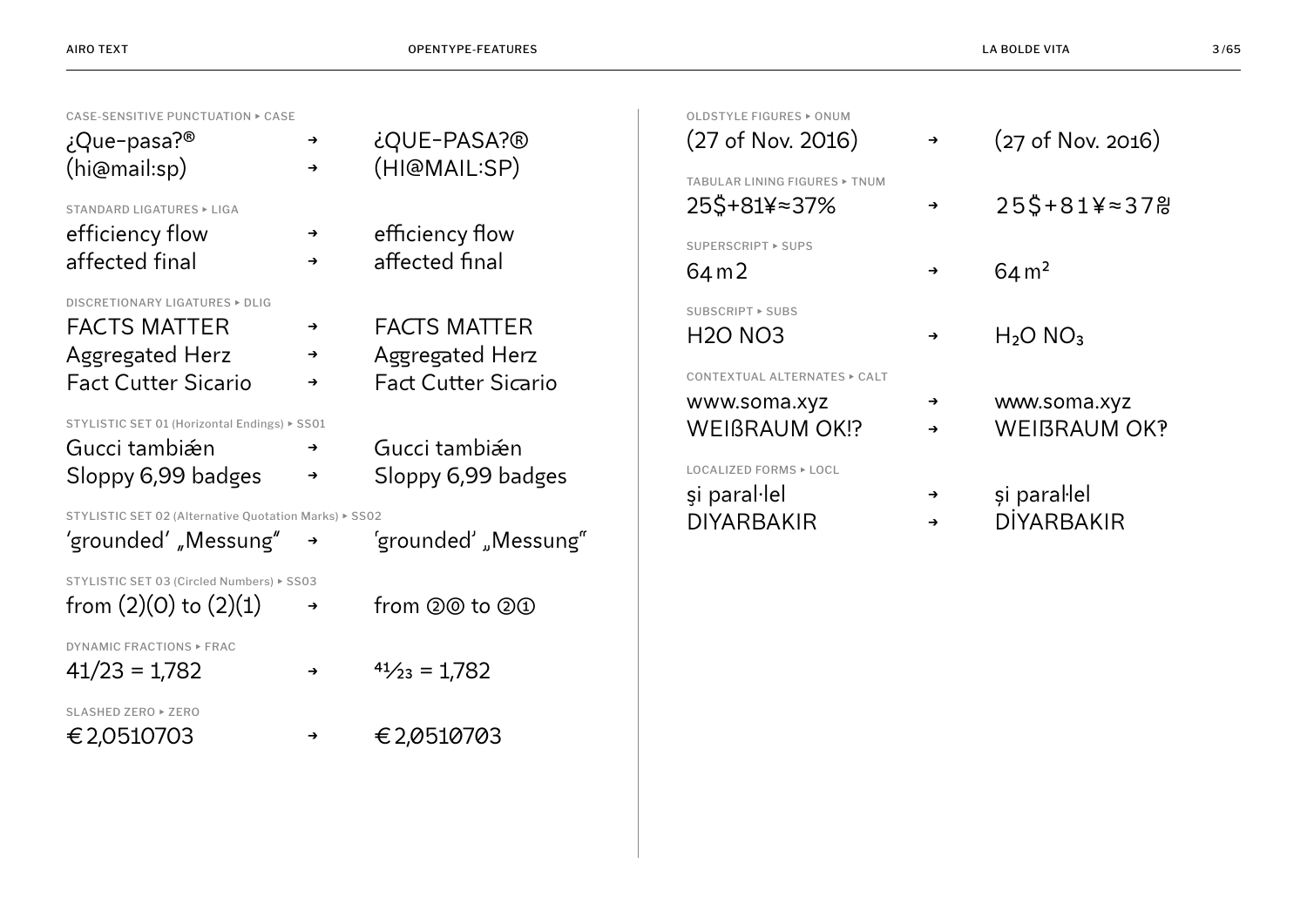#### SUPPORTED LANGUAGES / GLYPH COVERAGE

| Abenaki                      |
|------------------------------|
| Afaan Oromo                  |
| Afar                         |
| <b>Afrikaans</b>             |
| <b>Albanian</b>              |
| Alsatian                     |
| Amis                         |
| Anuta                        |
| Aragonese                    |
| <b>Aranese</b>               |
| Aromanian                    |
| Arrernte                     |
| <b>Arvanitic (Latin)</b>     |
| Asturian                     |
| Atayal                       |
| Aymara                       |
| <b>Bashkir (Latin)</b>       |
| <b>Basque</b>                |
| <b>Belarusian (Latin)</b>    |
| <b>Bemba</b>                 |
| <b>Bikol</b>                 |
| <b>Bislama</b>               |
| <b>Bosnian</b>               |
| <b>Breton</b>                |
| <b>Cape Verdean Creole</b>   |
| Catalan                      |
| Cebuano                      |
| Chamorro                     |
| Chavacano                    |
| <b>Chichewa</b>              |
| Chickasaw                    |
| Cimbrian                     |
| Cofán                        |
| Cornish                      |
| Corsican                     |
| <b>Creek</b>                 |
| <b>Crimean Tatar (Latin)</b> |
| Croatian                     |

**Czech Danish Dawan Delaware Dholuo Drehu Dutch English Esperanto Estonian Faroese Fijian Filipino Finnish Folkspraak French Frisian Friulian Gagauz (Latin) Galician Ganda Genoese German Gikuyu Gooniyandi Greenlandic (Kalaallisut) Guadeloupean Creole Gwich'in Haitian Creole Hän Hawaiian Hiligaynon Hopi Hotcąk (Latin) Hungarian Icelandic Ido Igbo**

**Ilocano Indonesian Interglossa Interlingua Irish Istro-Romanian Italian Jamaican Javanese (Latin) Jèrriais Kaingang Kala Lagaw Ya Kapampangan (Latin) Kaqchikel Karakalpak (Latin) Karelian (Latin) Kashubian Kikongo Kinyarwanda Kiribati Kirundi Klingon Kurdish (Latin) Ladin Latin Latino sine Flexione Latvian Lithuanian Lojban Lombard Low Saxon Luxembourgish Maasai Makhuwa Malay Maltese Manx Māori**

**Marquesan Megleno-Romanian Meriam Mir Mirandese Mohawk Moldovan Montagnais Montenegrin Murrinh-Patha Nagamese Creole Nahuatl Ndebele Neapolitan Ngiyambaa Niuean Noongar Norwegian Novial Occidental Occitan Onĕipŏt Oshiwambo Ossetian (Latin) Palauan Papiamento Piedmontese Polish Portuguese Potawatomi Q'eqchi' Quechua Rarotongan Romanian Romansh Rotokas Sami (Inari Sami) Sami (Lule Sami) Sami (Northern Sami)**

**Sami (Southern Sami) Samoan Sango Saramaccan Sardinian Scottish Gaelic Serbian (Latin) Seri Seychellois Creole Shawnee Shona Sicilian Silesian Slovak Slovenian Slovio (Latin) Somali Sorbian (Lower Sorbian) Sorbian (Upper Sorbian) Sotho (Northern) Sotho (Southern) Spanish Sranan Sundanese (Latin) Swahili Swazi Swedish Tagalog Tahitian Tetum Tok Pisin Tokelauan Tongan Tshiluba Tsonga Tswana Tumbuka Turkish**

**Turkmen (Latin) Tuvaluan Tzotzil Uzbek (Latin) Venetian Vepsian Volapük Võro Wallisian Walloon Waray-Waray Warlpiri Wayuu Welsh Wik-Mungkan Wiradjuri Wolof Xavante Xhosa Yapese Yindjibarndi Zapotec Zazaki Zulu Zuni**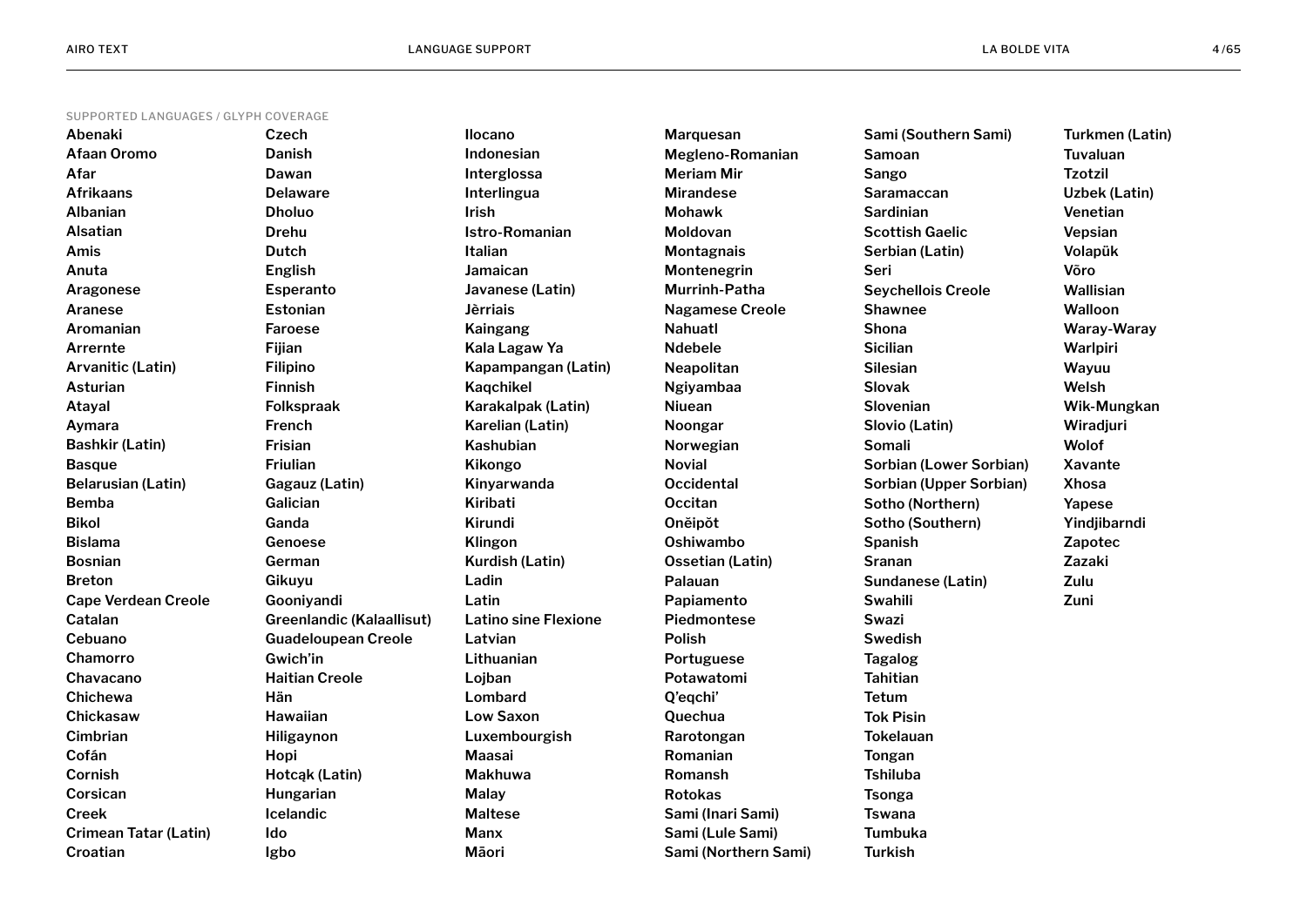# AIRO TEXT Regular/Italic {400} *Stable and*  Modern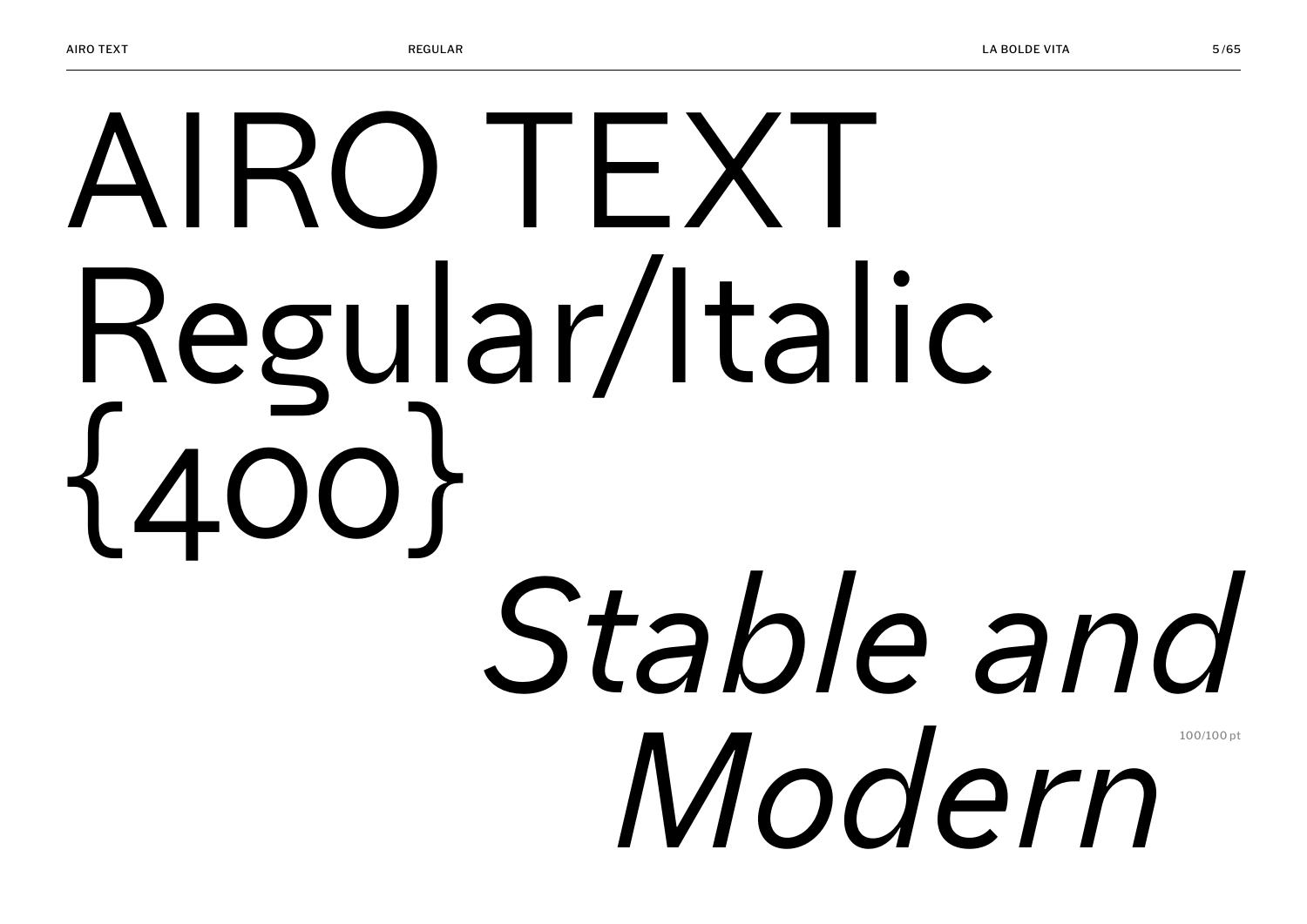# aabbccddefghijklm noppggrssßtuvwxyz ABCCDEFGGHIJKLM NOPQRSSBTUVWXYZ 123456678990  $...$ ??@@# $\epsilon$ \$¥&%^\*  $\sum_{n=1}^{n}$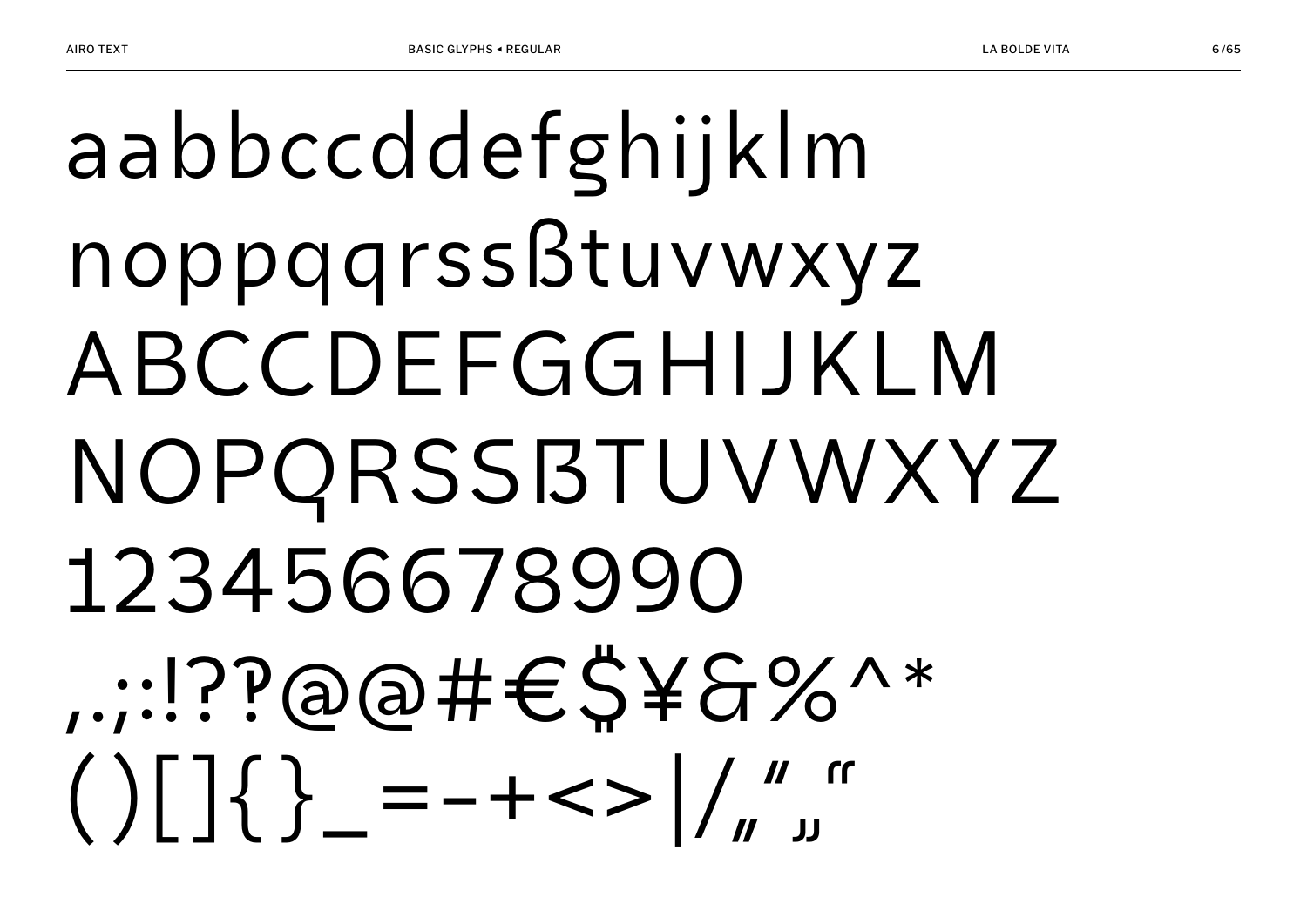aabbccddefghijklm noppggrssßtuvwxyz ABCCDEFGGHIJKLM NOPQRSSBTUVWXYZ 123456678990  $...$ ??@@# $\epsilon$ \$¥&%^\*  $\left(\frac{1}{2}\right)^{n}$  = - + < >  $\left/\frac{n}{n}\right]$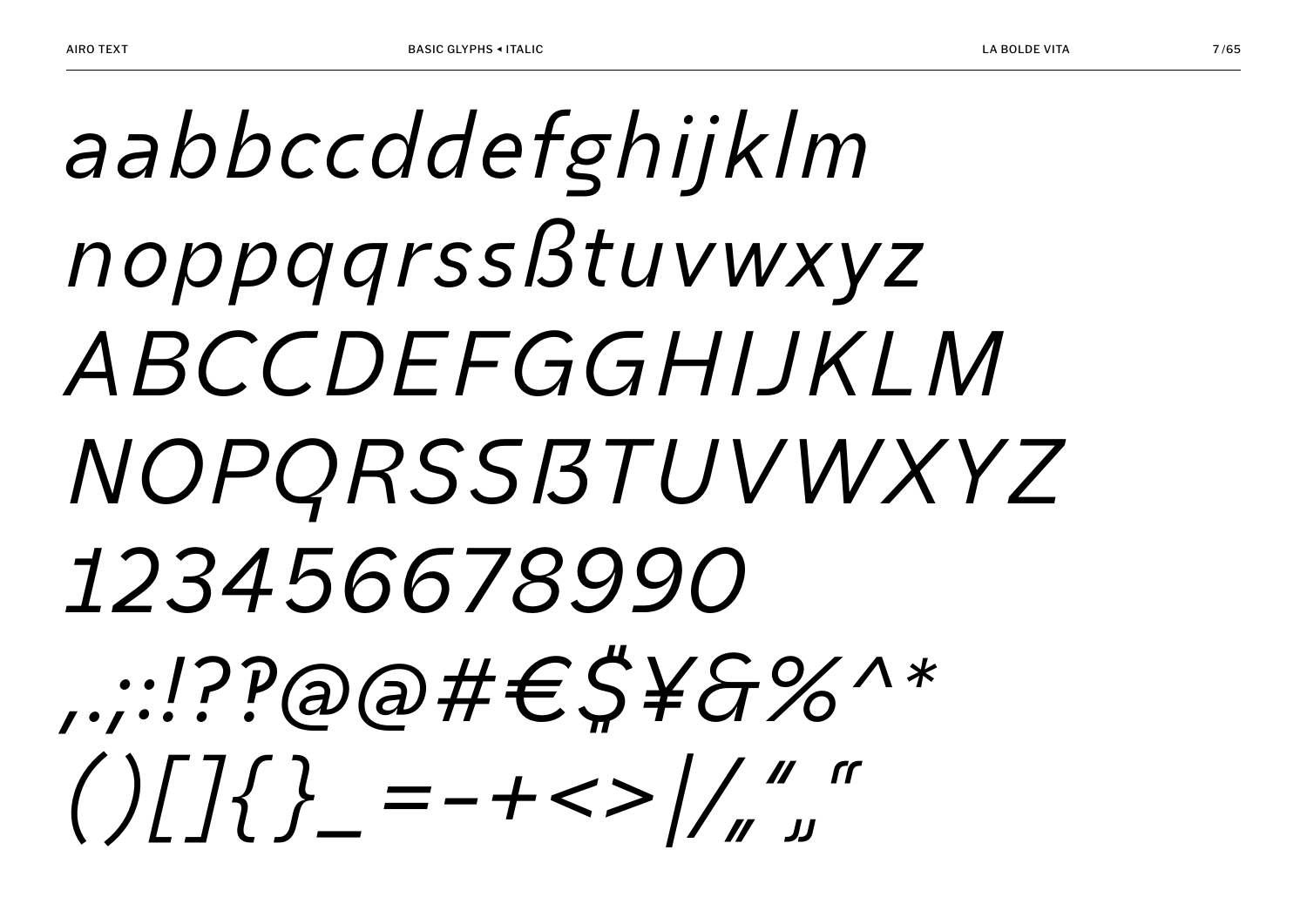$8/65$ 

**UPPERCASE** 

### ABCCDEFGGHIJKLMNO PQRSSTUVWXYZ

ca ct cz fa ft ga gg rt rz ra sa st sz ta tt

**IOWERCASE** 

PUNCTUATION …;;…!¡?¿∙•\*\*\*\*\*# /\()[]{}@@&t# **CASE-SENSITIVE FORMS** 

 $()[]{}$ ici:; • - - - « » <>

OTHER SYMBOLS

¢£F£€Ŝ¥¤Pts®©®™

←↑↓→↔↑₹スコンビ▲▼▶◀▲▲▶▼

Nºlao∘ ◇ ℮ ¶ S f f ft *e*er

 $\begin{smallmatrix}\n\mathbb{B}\n\mathbb{O}\n\mathbb{O} & \mathbb{B}\n\mathbb{O} & \mathbb{O}\n\end{smallmatrix}$ **ACCENTED CHARACTERS** ÀÁÂÃÄÅĀĂĂĄÃẠÆ ÇÇĆĆĈĈĊĊČČ ĐĎĐ ÈÉÊËĒĒĔĖĘĚĒĘ ĜĜĞĞĠĠĢĢĞĞ  $\hat{H}$  to  $\hat{I}$   $\hat{I}$   $\hat{I}$  $\hat{I}$  $\hat{I}$  $\hat{I}$  $\hat{I}$   $\hat{I}$   $\hat{I}$  $\hat{I}$   $\hat{I}$   $\hat{I}$   $\hat{I}$   $\hat{I}$   $\hat{I}$   $\hat{I}$   $\hat{I}$   $\hat{I}$   $\hat{I}$   $\hat{I}$   $\hat{I}$   $\hat{I}$   $\hat{I}$   $\hat{I}$   $\hat{I}$   $\hat{I}$   $\hat{I}$ NNŅŇŊ ÒÓÔÕÖØØŌŎŐQŒ Þ ŔŖŘ ŚŚŜŜŜŞȘȘŠŠ ŢŢŤŦ ÙÚÛÜŨŪŬŮŰŲŲ ŴŴŴŴÝŶŸŸŶŶ*ŹŻ* ccccccccccc dd'd'dd eéeeeeeeeee ggggg ĥħ ìíîïīĭījjī ijíj ĵj ķk ĺļľŀł ñńņňhŋ dóôõöøøōöõoœ bb rrř śśŝŝssssšš ttťt ùúûüūūŭůűuu wwwŵ ýŷÿÿỹỳ źżž

 $\Pi$  st  $\Pi$ 

**FIGURES** 

**STANDARD LIGATURES** 

### aabbccddefghijklmn

### oppggrssßtuvwxyz

**DISCRETIONARY LIGATURES** 

CONTEXTUAL ALTERNATES B ? i www WWW

012345667899

012345667899

**TABULAR FIGURES** 

0000000000

012345667899

**MATHEMATICAL SYMBOLS** 

# $\theta$ , . : ; + − ± × ÷ = ≠ ≈

 $\langle \rangle$   $\leq$   $\geq$   $\rightarrow$   $\zeta$   $\in$   $\pm$   $\in$   $\zeta$   $\leq$   $\pm$   $\zeta$ 

+-±×÷=≠≈<>≤≥~¬/|

 $\Delta\Omega$ u $\pi$  $\Delta$  $\Pi$  $\Sigma$  $\partial\sqrt{\bullet}$  ∞ %% $\frac{1}{4}$  $\frac{1}{2}$  $\frac{3}{4}$ 

012345667899<br>012345667899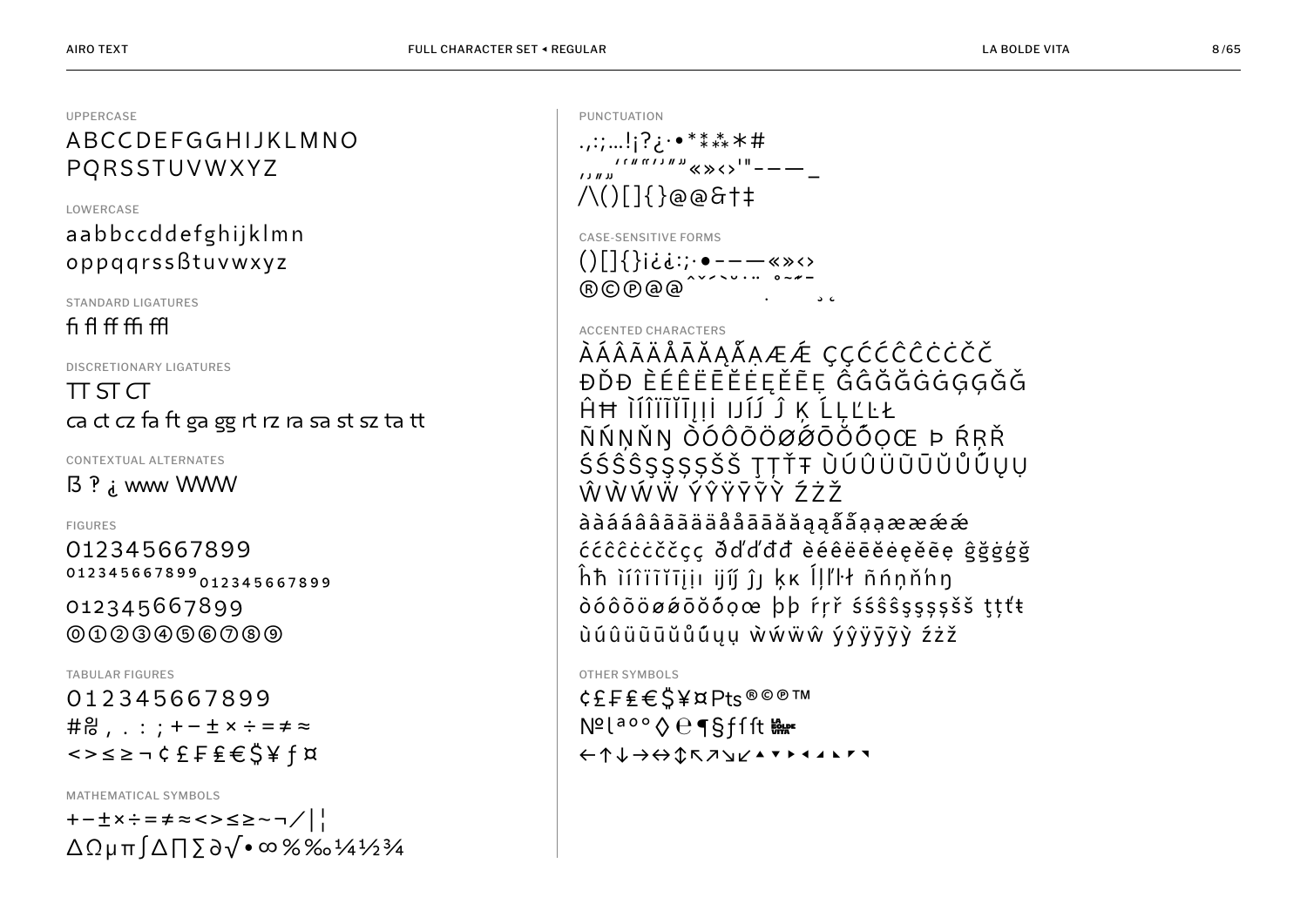**UPPERCASE** 

### ABCCDEFGGHIJKLMNO PORSSTUVWXYZ

**IOWERCASE** 

### aabbccddefghijklmn oppggrssßtuvwxyz

**STANDARD LIGATURES** 

**DISCRETIONARY LIGATURES** 

 $\Pi$  ST  $\Pi$ ca ct cz fa ft ga gg rt rz ra sa st sz ta tt

CONTEXTUAL ALTERNATES

B ? i www WWW

**FIGURES** 

012345667899  $012345667899$ 012345667899 012345667899  $00000000000$ 

**TABULAR FIGURES** 

012345667899 # $\frac{9}{6}$ , . : ; + − ± x ÷ = ≠ ≈  $\langle 0, 1 | 0 \rangle$ 

**MATHEMATICAL SYMBOLS** 

 $+ - \pm x \div = \neq \approx \lt>> \leq \geq \sim \neg \diagup / \big/ \big/$  $\Delta$ Qu $\pi$  $(\Delta$  $\Pi$  $\delta$  $\sqrt{\bullet}$  ∞%% $\frac{1}{4}$  $\frac{1}{2}$  $\frac{3}{4}$  PUNCTUATION

.,:;...!;?¿・•\*\*\*\*\*# ———<sup>"'</sup> <> << >> <sup>"</sup> " ~——" <sub>"</sub> <> << > ^ " = - $\Lambda$ ()[]{}@@&t#

CASE-SENSITIVE FORMS  $( )[[\{]_i\}_{i \in \mathbb{N}} \cdot \bullet -- - \ast \ast \circ$  $\bigcirc$   $\bigcirc$   $\bigcirc$   $\bigcirc$   $\bigcirc$   $\bigcirc$   $\bigcirc$   $\bigcirc$   $\bigcirc$   $\bigcirc$   $\bigcirc$   $\bigcirc$   $\bigcirc$   $\bigcirc$   $\bigcirc$   $\bigcirc$   $\bigcirc$   $\bigcirc$   $\bigcirc$   $\bigcirc$   $\bigcirc$   $\bigcirc$   $\bigcirc$   $\bigcirc$   $\bigcirc$   $\bigcirc$   $\bigcirc$   $\bigcirc$   $\bigcirc$   $\bigcirc$   $\bigcirc$   $\bigcirc$   $\bigcirc$   $\bigcirc$   $\bigcirc$   $\bigcirc$   $\bigcirc$ 

**ACCENTED CHARACTERS** 

ÀÁÂÃÄÅÅĀĂĄÅAÆÆ ÇÇĆĆĈĈĊĊČČ ĐĎĐ ÈÉÊËĒĔĔĘĚĒĘ ĜĜĞĞĞĠĢĢĞĞ ĤĦ ÌÍÎÏĨĬĪĮĮİ IJÍĴ Ĵ Ķ ĹĻĽĿŁ NŃŅŇŊ ÒÓÔÕÖØØŌŎŎQŒ Þ ŔŖŘ ŚŚŜŜŞȘȘȘŠŠ ŢŢŤŦ ÙÚÛÜŨŪŬŮŰŲŲ ŴŴŴŴ*Ý*ŶŸŸŶŶ*ŹŻ*Ź à à á á â â ã ã ä å å ā ā ă ă a a ă ã a a æ æ æ æ ccccccccccc dd'd'at eéeeeeeeeee êğggğ hħ ìíî iī i i ji jíj ĵ kĸ ĺļľŀł ñńņňhŋ dóôõöøøōöőọœ bb frř śśŝŝşşşşšš tțťt  $\hat{u}$ úû $\hat{u}$ ūūū̃uu $\hat{u}$ úų ww $\hat{w}$   $\hat{v}$  $\hat{y}$ y $\hat{y}$  $\hat{y}$  $\hat{y}$  $\hat{y}$  $\hat{z}$  $\hat{z}$ 

OTHER SYMBOLS

¢£F£€Ŝ¥¤Pts®©®™  $N^{\varrho}$ l<sup>ao</sup>°  $\Diamond$   $\ominus$  ¶*Sffft*  $\mathbb{R}$ <sub>k</sub> ←↑↓→↔↑₹スコンビ▲▼▶◀▲▲▶▼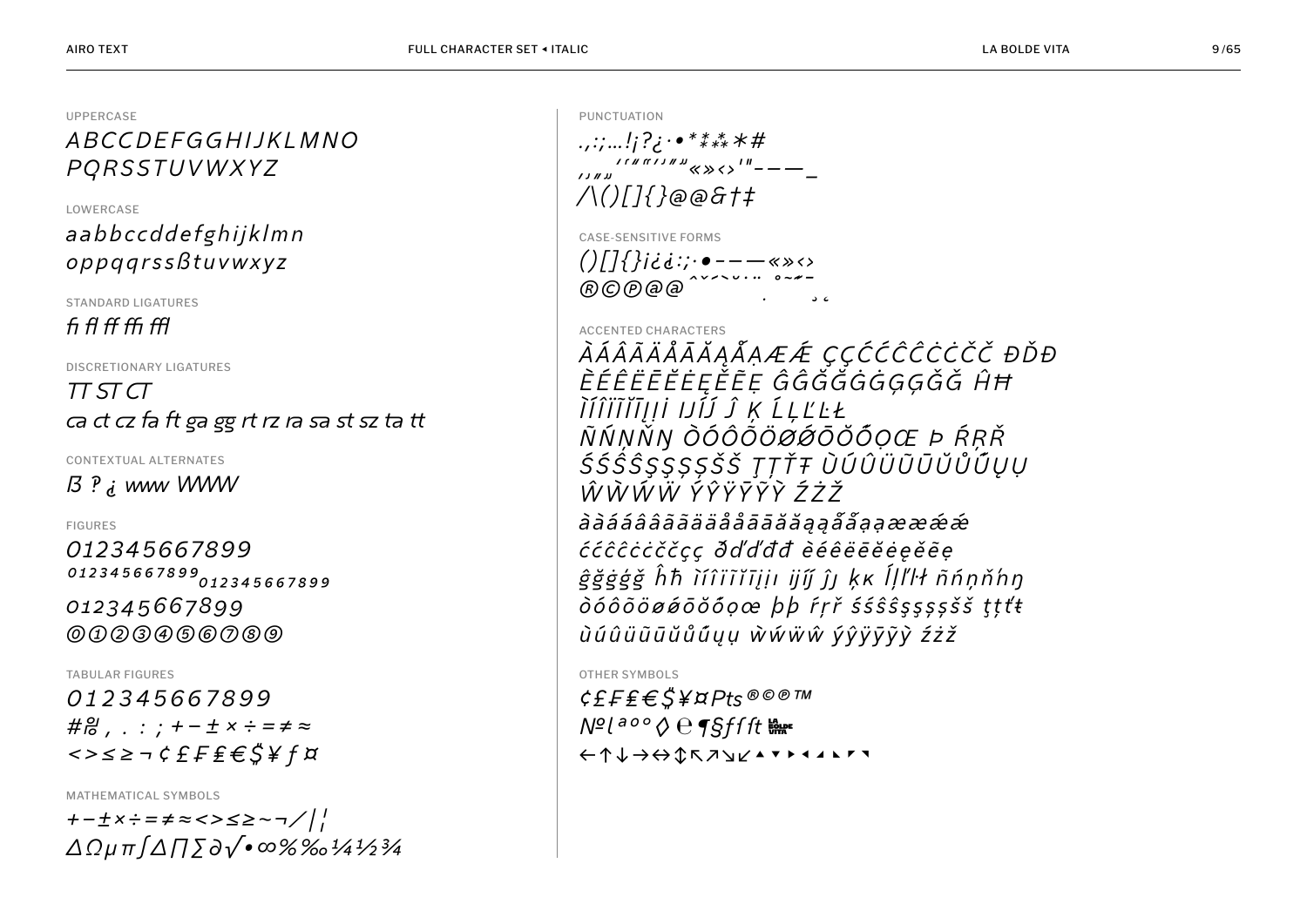Thought Police Dystopian *Yellow Deep 51 Memory*  Watergate Betrayal Xanith *Rebellion Truth God 97 Novel*  Soma Application 4/1 Oceania *6-Nine but Charrington*  Trigger from Risk Bubbles Eyed Farewell Quijote Zebra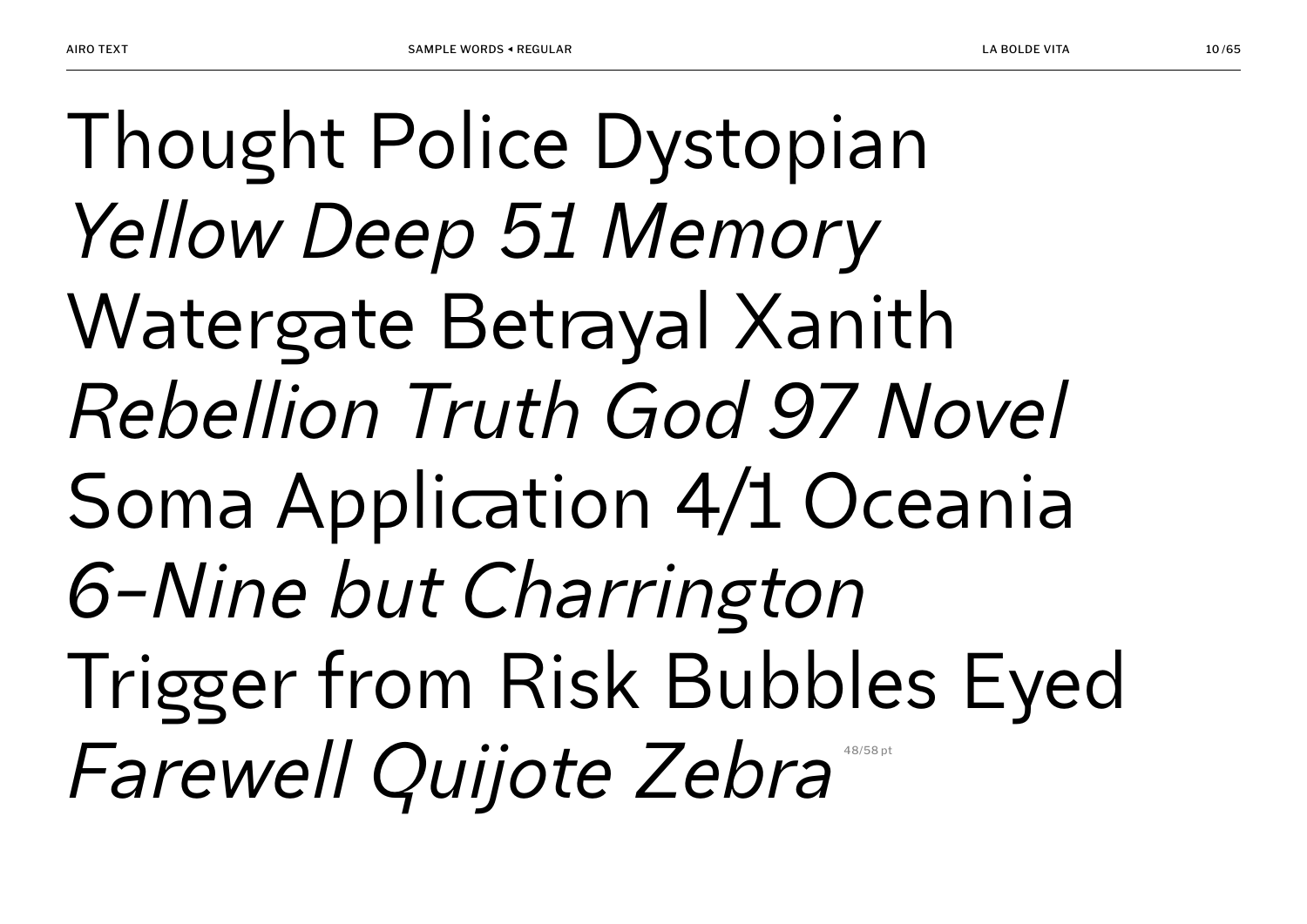### $REBEL = 1948 JUIY$ *{UNIVERSAL LEAGUE}* CAFÉ GOLDSTEIN® *KOREA×JITTER▶K&J* C. 1700—C.500 FTR *BELIEF•SUBSTANCES* BOLSHEVISM.NEO↗ 54/68 pt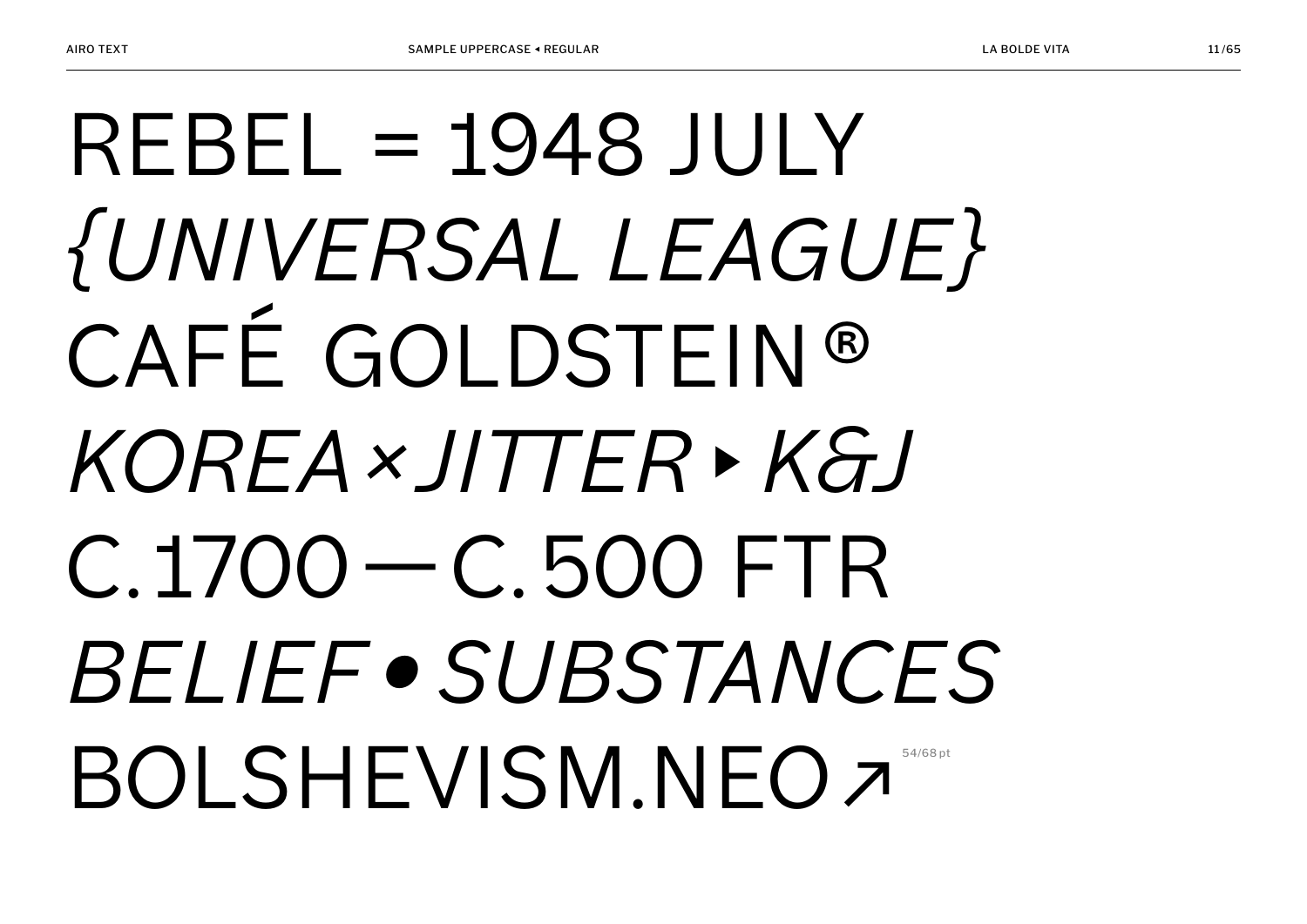$Retterdighet (Arrêté) ...$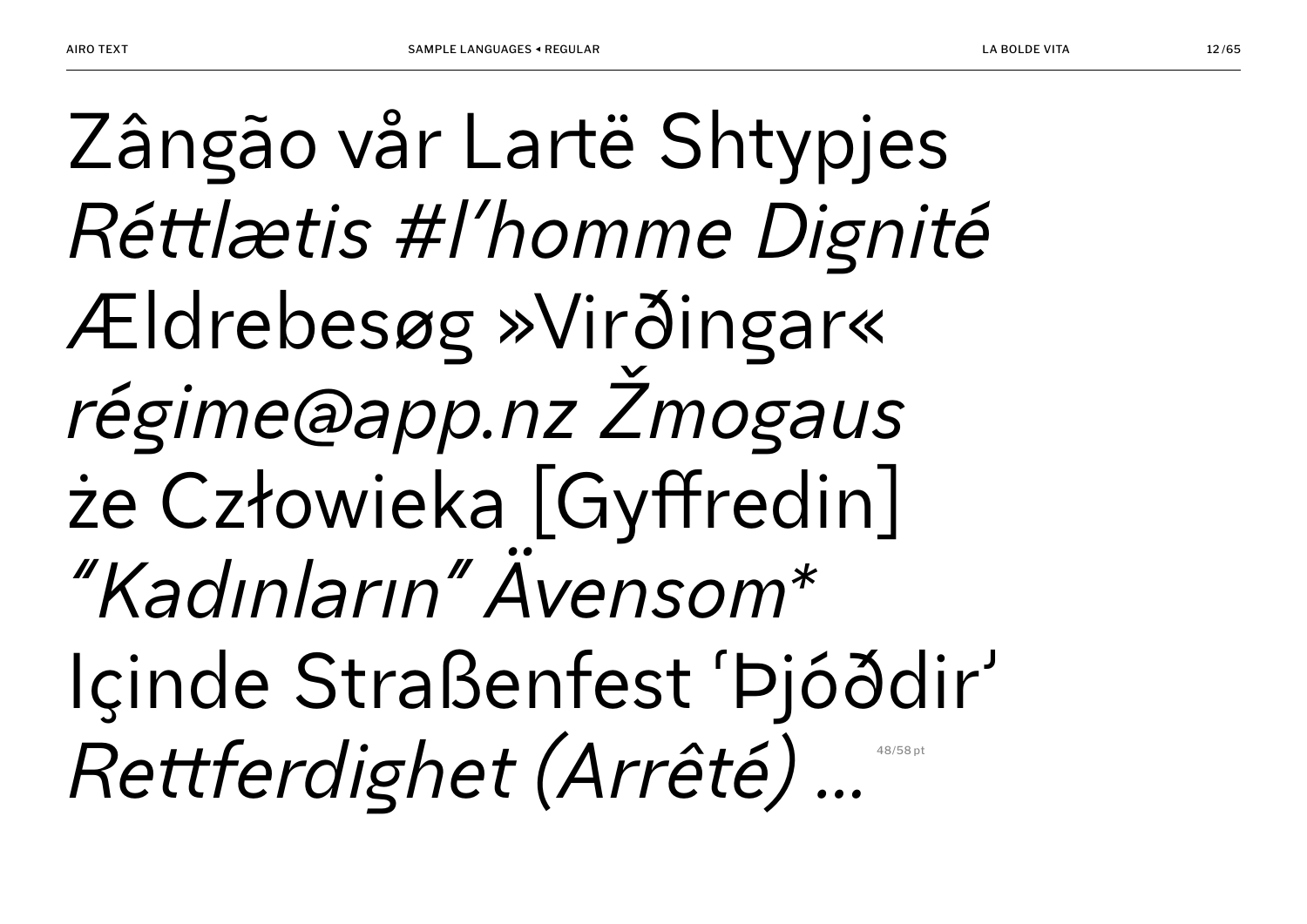# Sanity  $\pm 69\% (3/4 \pm )$ "Diarrhée Nº1" OhGilvy? {Suffix} 835,15 Heroism<sup>®</sup> 40 Quintessenz.Co 940 um<sup>2</sup> Tapes<sup>TM</sup>

13/65

**LA BOLDE VITA**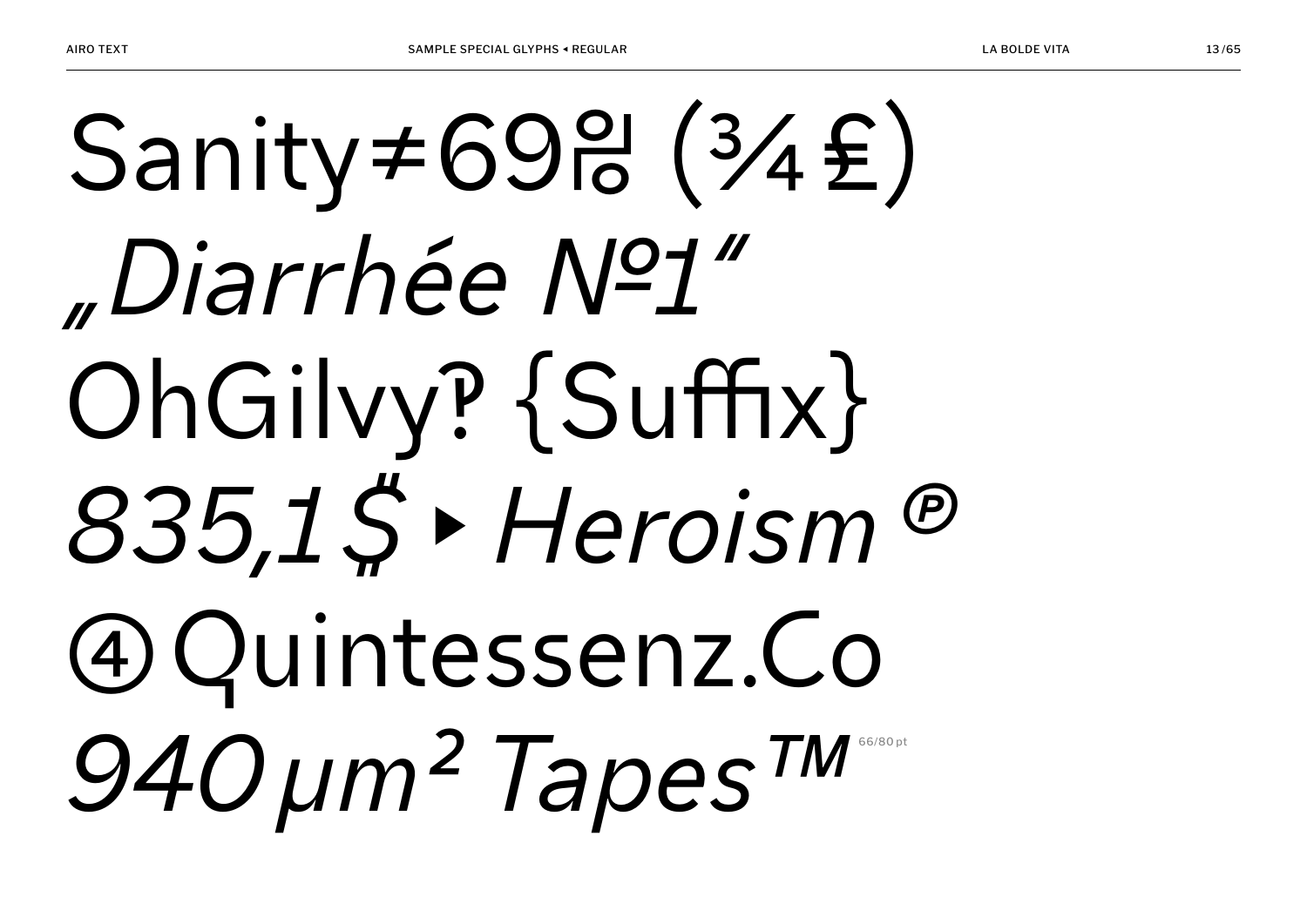•But it was also clear that an all-round increase in wealth threatened the destruction*—indeed, in some sense was the destruction—*of a hierarchical society. In a world in which everyone worked short hours, had enough to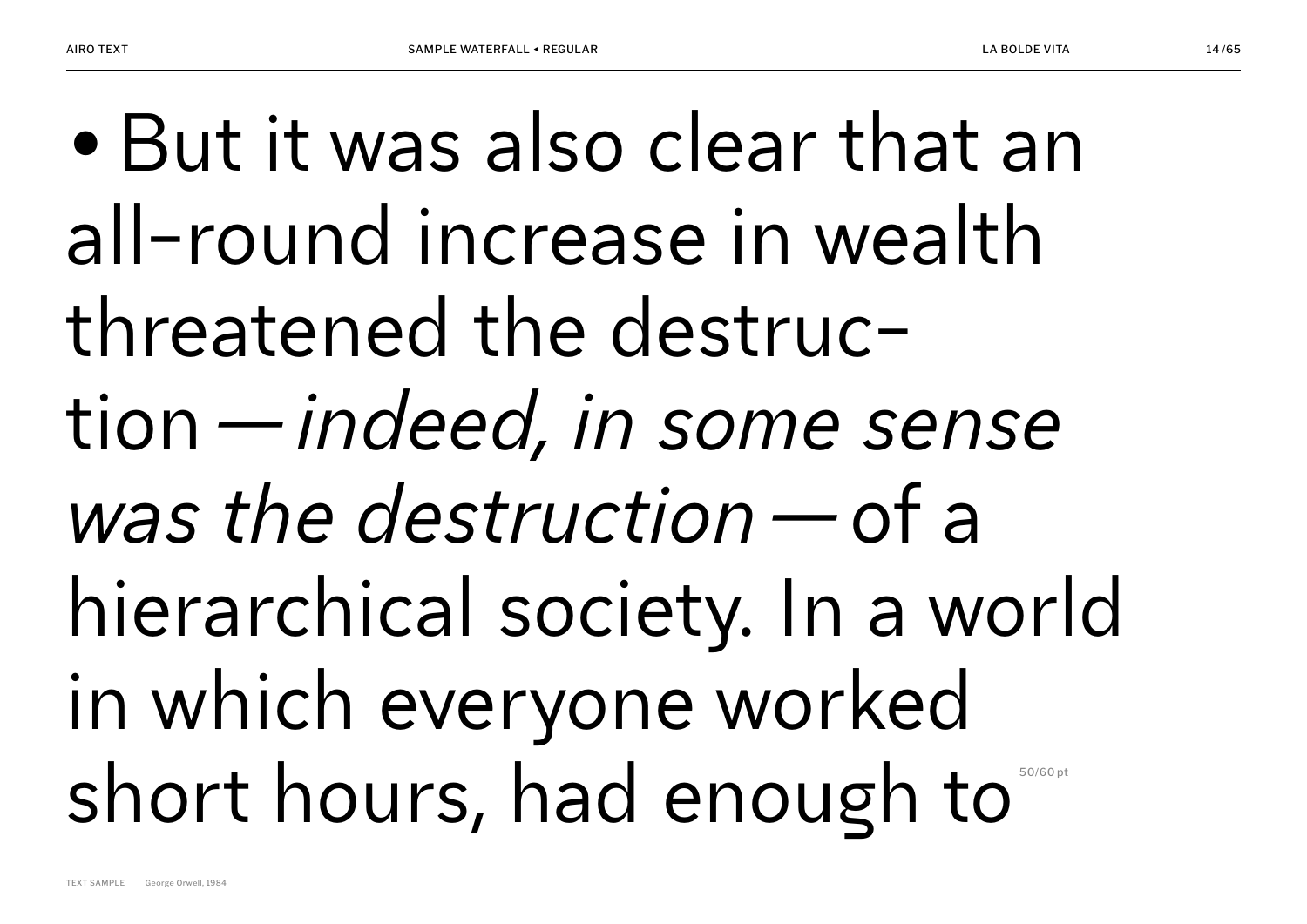•But it was also clear that an all-round increase in wealth threatened the destruction*—indeed, in some sense was the destruction—*of a hierarchical society. In a world in which everyone

•But it was also clear that an all-round increase in wealth threatened the destruction*—indeed, in some sense was the destruction—*of a hierarchical society. In a world in which everyone worked short hours, had enough to eat, lived in a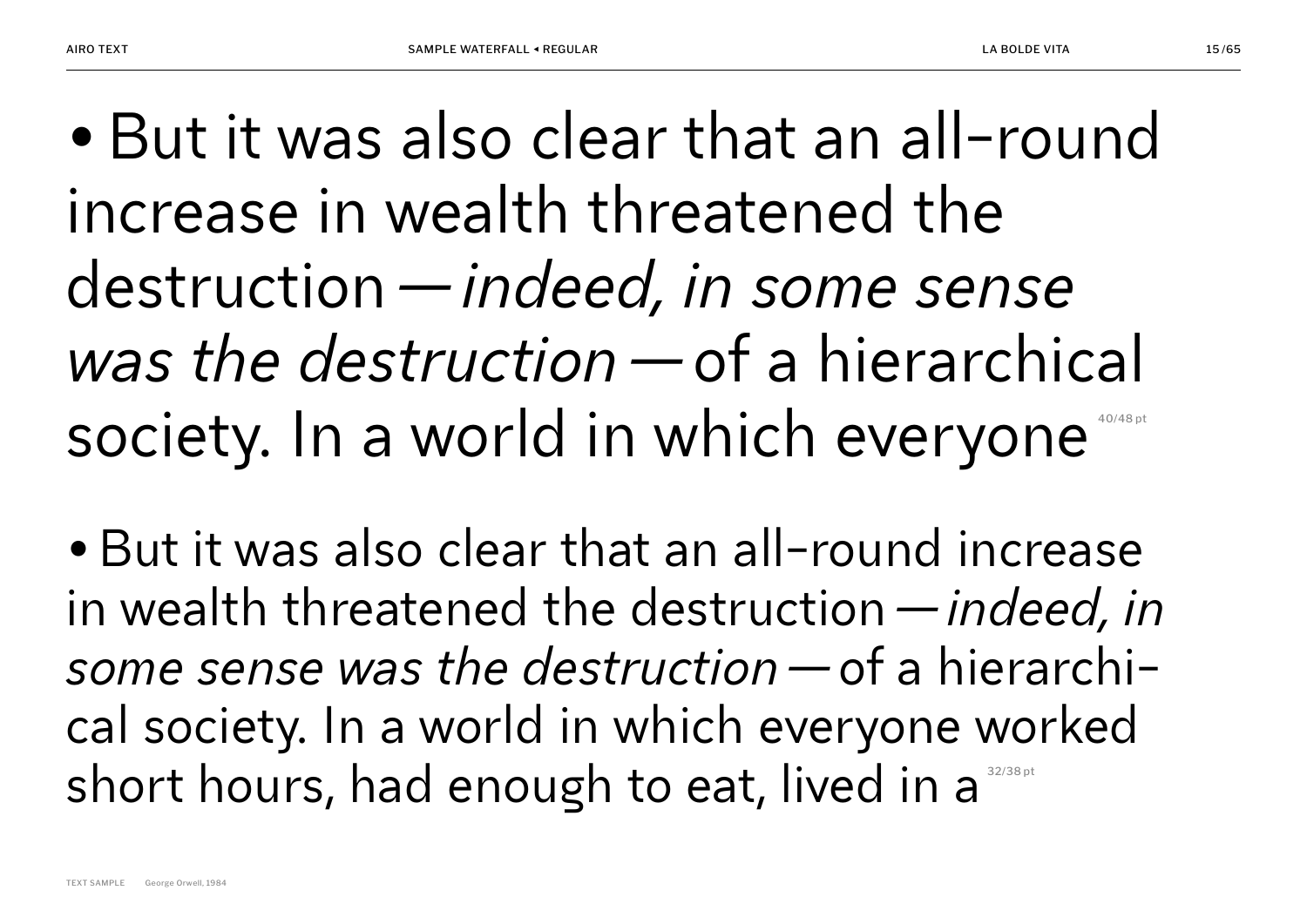•But it was also clear that an all-round increase in wealth threatened the destruction*—indeed, in some sense was the destruction—*of a hierarchical society. In a world in which everyone worked short hours, had enough to eat <sup>24/28 pt</sup>

•But it was also clear that an all-round increase in wealth threatened the destruction*—indeed, in some sense was the destruction—*of a hierarchical society. In a world in which everyone worked short hours, had enough to eat, lived in a house with a bathroom and a refrigerator, and possessed 18/21 pt

•But it was also clear that an all-round increase in wealth threatened the destruction*—indeed, in some sense was the destruction—*of a hierarchical society. In a world in which everyone worked short hours, had enough to eat, lived in a house with a bathroom and a refrigerator, and possessed a motor-car or even an aeroplane, the most obvious and perhaps the most important form of <sup>14/17 pt</sup>

•But it was also clear that an all-round increase in wealth threatened the destruction*—indeed, in some sense was the destruction—*of a hierarchical society. In a world in which everyone worked short hours, had enough to eat, lived in a house with a bathroom and a refrigerator, and possessed a motor-car or even an aeroplane, the most obvious and perhaps the most important form of inequality would already have disappeared. If it once became general, wealth would confer no distinction. It was possible, no doubt, to imagine a society in which *WEALTH,* in the sense of personal possessions and luxuries 11/14 pt

•But it was also clear that an all-round increase in wealth threatened the destruction*—indeed, in some sense was the destruction—*of a hierarchical society. In a world in which everyone worked short hours, had enough to eat, lived in a house with a bathroom and a refrigerator, and possessed a motor-car or even an aeroplane, the most obvious and perhaps the most important form of inequality would already have disappeared. If it once became general, wealth would confer no distinction. It was possible, no doubt, to imagine a society in which *WEALTH,* in the sense of personal possessions and luxuries, should be evenly distributed, while *POWER* remained in the hands of a small privileged caste. 9/12 pt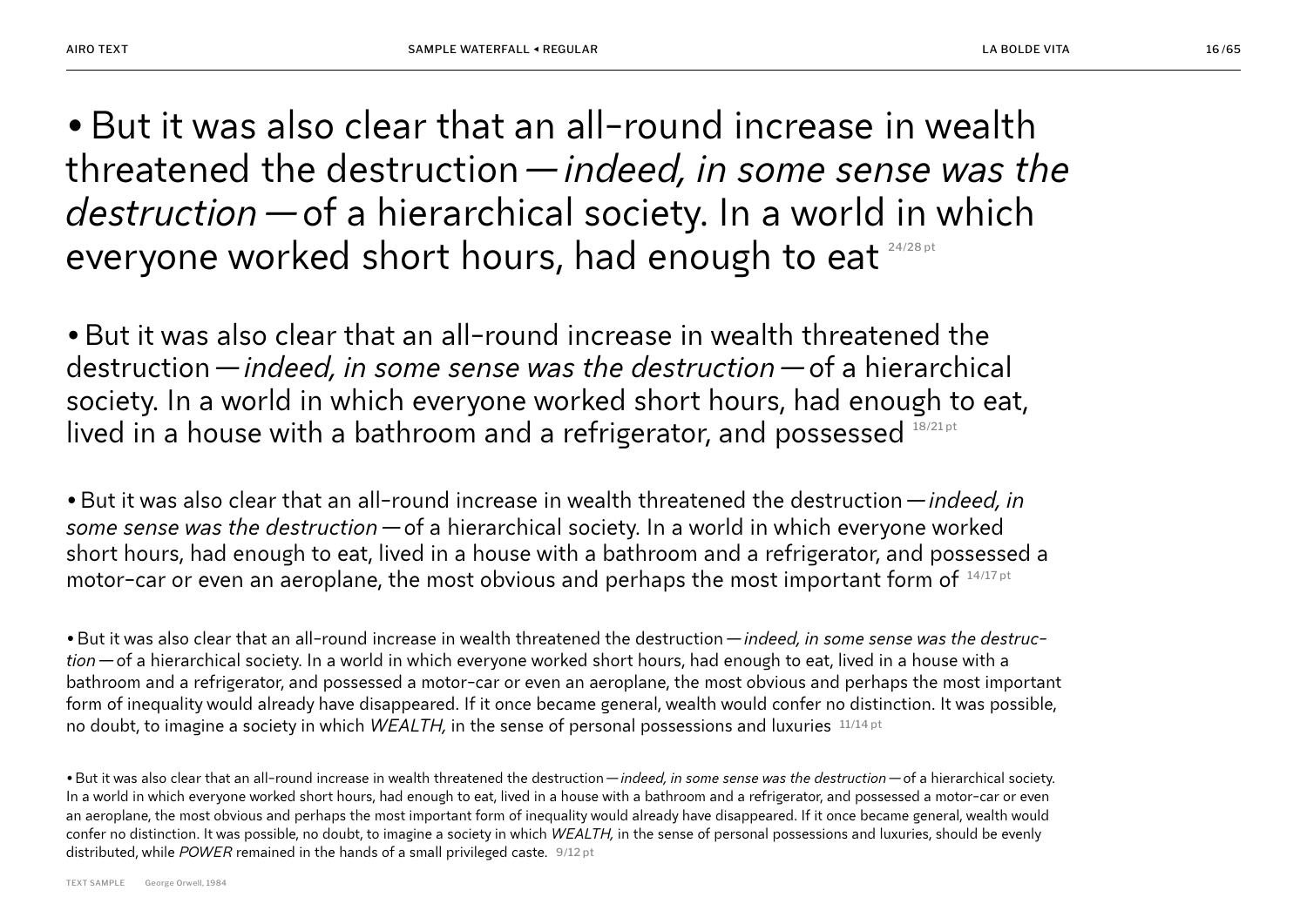# AIRO TEXT Medium/Italic  $\{500\}$ *Moderate but*  Decisive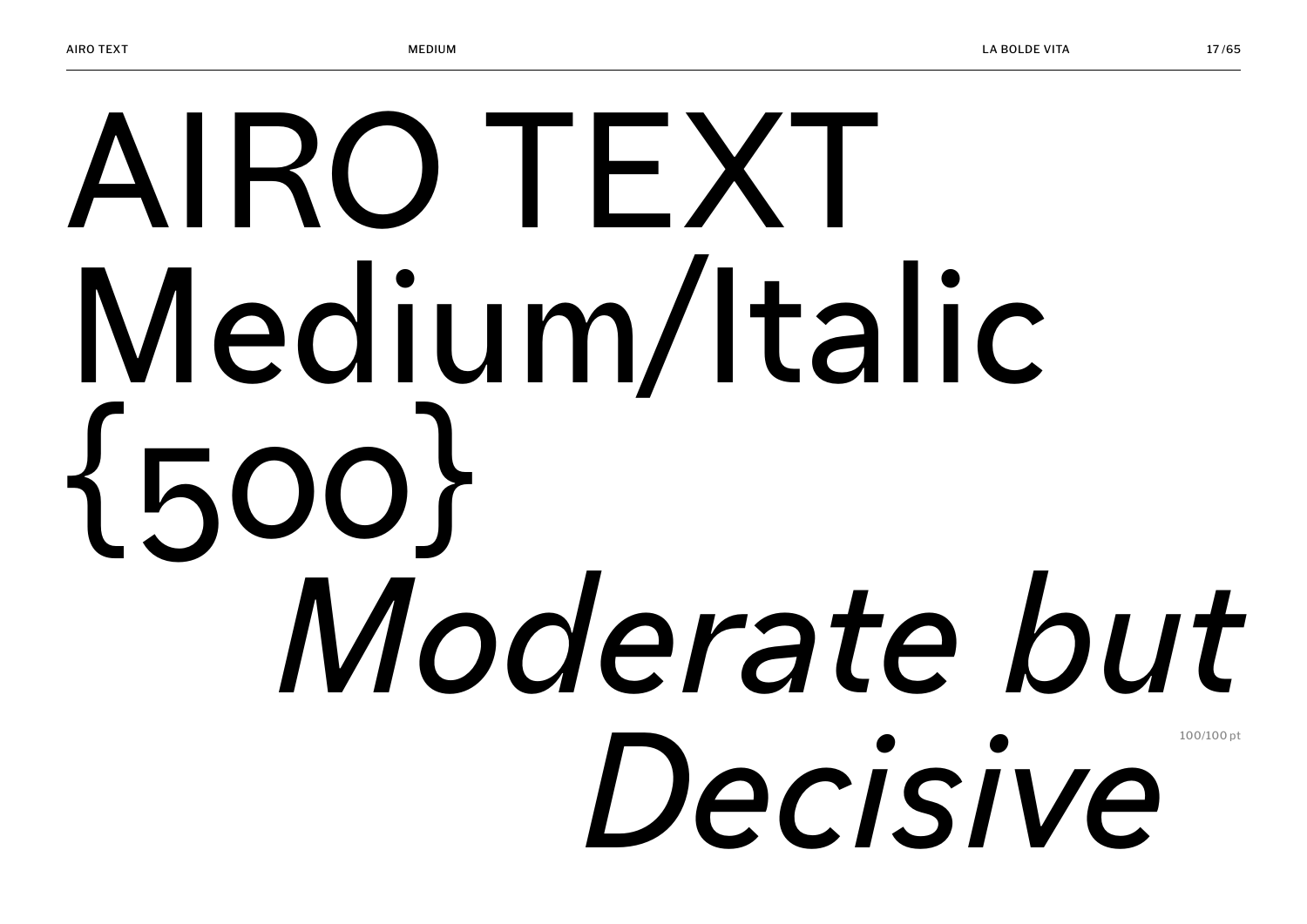# aabbccddefghijklm noppggrssßtuvwxyz ABCCDEFGGHIJKLM NOPQRSSBTUVWXYZ 123456678990  $\ldots$  ?? aa# $\epsilon$ \$¥&%^\*  $\sum_{m=1}^{n}$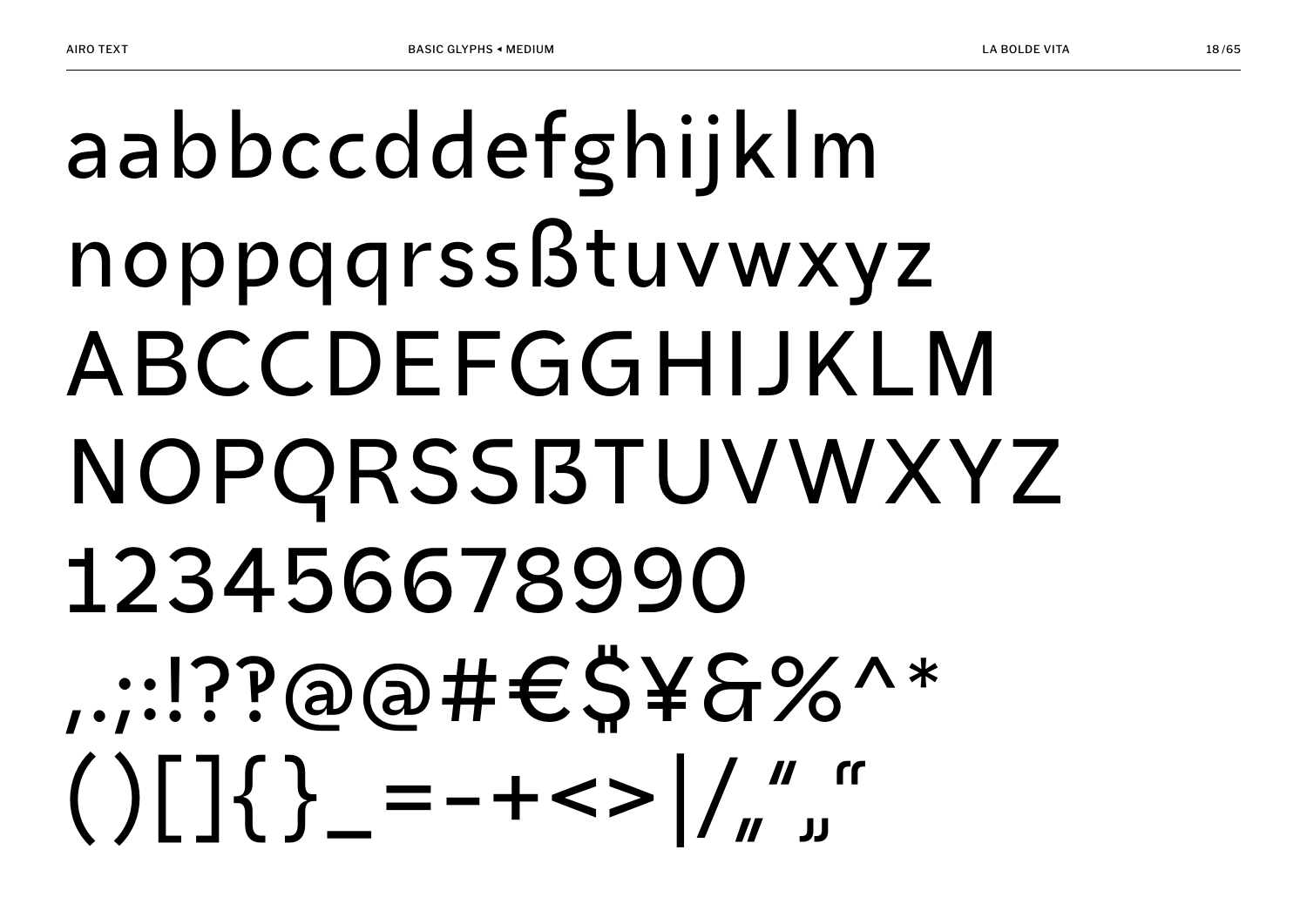aabbccddefghijklm noppggrssßtuvwxyz ABCCDEFGGHIJKLM NOPQRSSBTUVWXYZ 123456678990  $\ldots$  ?? Paa# $\epsilon$ \$¥&%^\*  $( )[[]( )_{-}=-+<>)/$ 

**LA BOLDE VITA**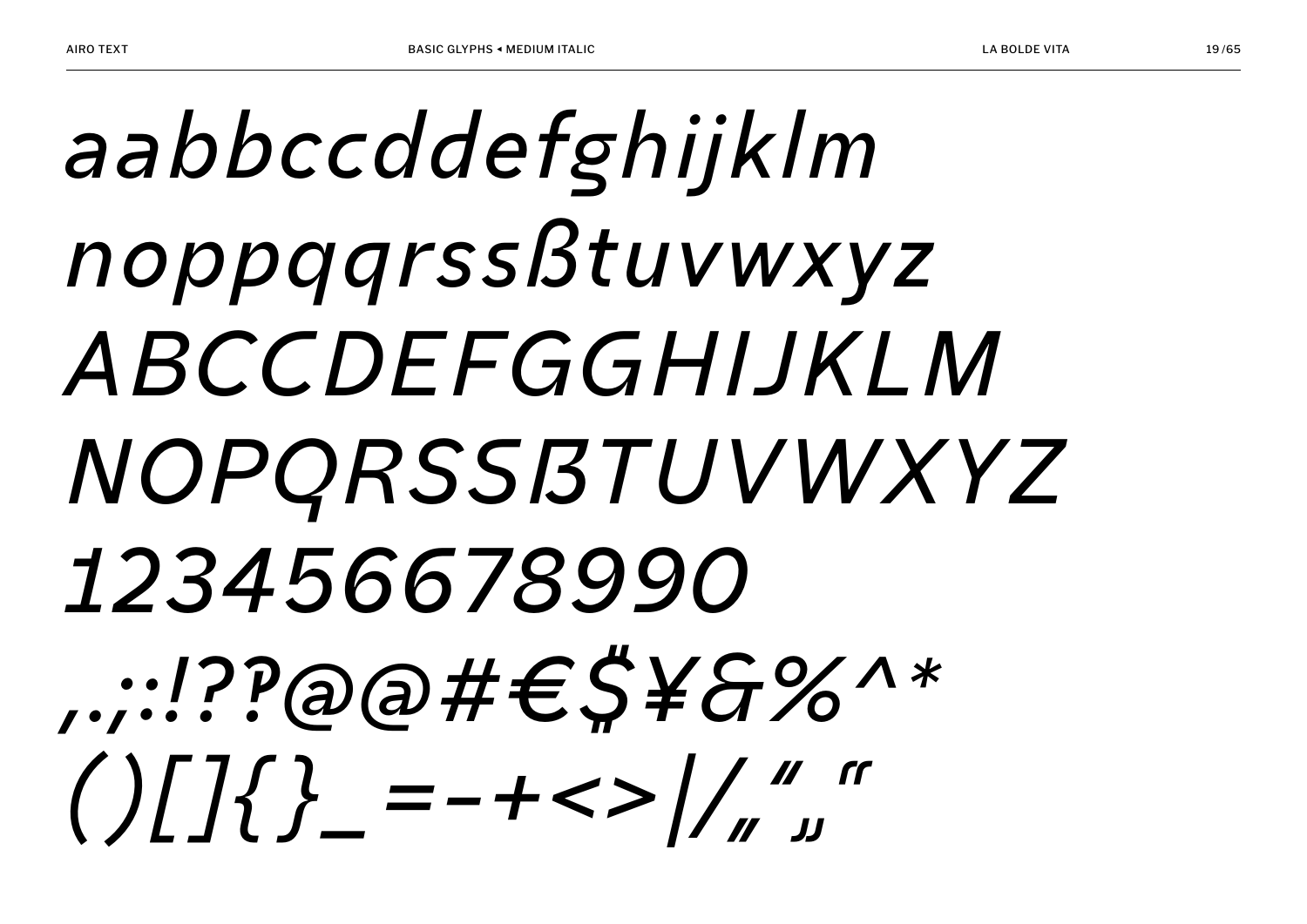**UPPERCASE** 

### ABCCDEFGGHIJKLMNO PQRSSTUVWXYZ

ca ct cz fa ft ga gg rt rz ra sa st sz ta tt

**IOWERCASE** 

 $\Pi$  st  $\Pi$ 

**FIGURES** 

**STANDARD LIGATURES**  $f$  f f ff ff ff

**DISCRETIONARY LIGATURES** 

CONTEXTUAL ALTERNATES B ? i www WWW

012345667899

012345667899

**TABULAR FIGURES** 

0000000000

012345667899

**MATHEMATICAL SYMBOLS** 

#8, . : ; + - ± × ÷ = ≠ ≈

 $\leq$  >  $\leq$   $\geq$   $\neg$   $\zeta$   $\in$   $\in$   $\in$   $\leq$   $\leq$   $\leq$   $\leq$   $\leq$   $\leq$   $\leq$   $\leq$   $\leq$   $\leq$   $\leq$   $\leq$   $\leq$   $\leq$   $\leq$   $\leq$   $\leq$   $\leq$   $\leq$   $\leq$   $\leq$   $\leq$   $\leq$   $\leq$   $\leq$   $\leq$   $\leq$   $\leq$   $\leq$ 

+-±×÷=≠≈<>≤≥~¬/|¦

 $\Delta\Omega\mu\pi$   $\Delta\Pi\Sigma\partial\sqrt{\cdot\omega\%}\%$   $\frac{1}{4}\frac{1}{2}\frac{3}{4}$ 

012345667899<br>012345667899

aabbccddefghijklmn

oppggrssßtuvwxyz

**ACCENTED CHARACTERS** ÀÁÂÃÄÅÅĀĂĄÃAÆÆ ÇÇĆĆĈĈĊĊČČ ĐĎĐ ÈÉÊËĒĔĔĖĘĚĒĘ ĜĜĞĞĠĠĢĢĞĞ ĤĦ ÌÍÎÏĨĬĪĮĮİ IJÍJ Ĵ Ķ ĹĻĽĿŁ ÑŃŅŇŊ ÒÓÔÕÖØØŌŎŎOŒÞŔRŘ ŚŚŜŜŞŞȘȘŠŠ ŢŢŤŦ ÙÚÛÜŨŪŬŮŰŲŲ ŴŴŴŴÝŶŸŸŶŶ*ŹŻ* ccccccccccc dd'd'dd eeeeeeeeeee êğggg ĥħ ìíîïīĭījịı ijíj́ ĵյ ķĸ ĺḷľŀł ñńņň'nŋ dóôõöøøōöõoœ bb rrř śśŝŝssssšš ttťt dúâüūūŭåűuu wwww ýŷÿÿỹỳ źżž

 $()[]{}$ ici:  $\bullet$  - - - « » <>  $\begin{picture}(18,18) \put(0,0){\vector(1,0){180}} \put(15,0){\vector(1,0){180}} \put(15,0){\vector(1,0){180}} \put(15,0){\vector(1,0){180}} \put(15,0){\vector(1,0){180}} \put(15,0){\vector(1,0){180}} \put(15,0){\vector(1,0){180}} \put(15,0){\vector(1,0){180}} \put(15,0){\vector(1,0){180}} \put(15,0){\vector(1,0){180}} \put(15,0){\vector(1,0){180}} \$ 

CASE-SENSITIVE FORMS

…;;…!¡?¿∙●\*\*\*\*\*# /\()[]{}@@&t#

PUNCTUATION

OTHER SYMBOLS

¢£F£€Ŝ¥¤Pts®©®™

←↑↓→↔↑₹₹₹₩₩₩₩₩₩

Nºlao∘ ◇ ℮¶§ffft Per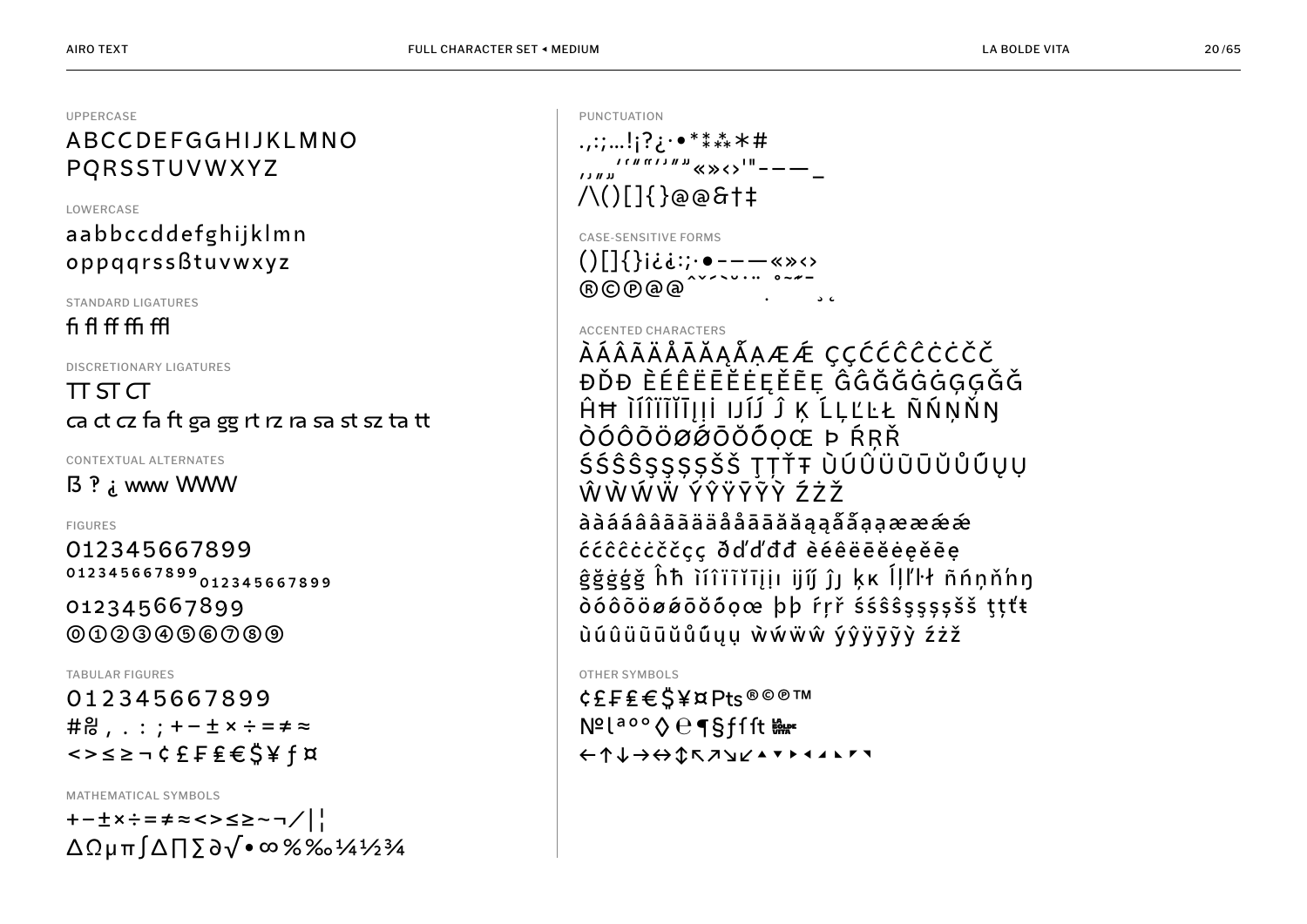**UPPERCASE** 

### ABCCDEFGGHIJKLMNO PORSSTUVWXYZ

**IOWERCASE** 

### aabbccddefghijklmn oppggrssßtuvwxyz

**STANDARD LIGATURES** 

**DISCRETIONARY LIGATURES** 

 $\Pi$  ST  $\Pi$ ca ct cz fa ft ga gg rt rz ra sa st sz ta tt

CONTEXTUAL ALTERNATES

B ? i www WWW

**FIGURES** 

012345667899  $012345667899$ 012345667899 012345667899 0000000000

**TABULAR FIGURES** 

012345667899 # $\overset{2}{\beta}$ , ; ; + − ± x ÷ = ≠ ≈  $\langle 0, 1 \rangle$   $\leq$   $\geq$   $\leq$   $\leq$   $\leq$   $\leq$   $\leq$   $\leq$   $\leq$   $\leq$   $\leq$   $\leq$   $\leq$   $\leq$   $\leq$   $\leq$   $\leq$   $\leq$   $\leq$   $\leq$   $\leq$   $\leq$   $\leq$   $\leq$   $\leq$   $\leq$   $\leq$   $\leq$   $\leq$   $\leq$   $\leq$   $\leq$   $\leq$   $\leq$   $\leq$ 

**MATHEMATICAL SYMBOLS** 

 $+ - \pm x \div = \neq \approx \lt>> \leq \geq \sim \neg \diagup / \big/ \big/$  $\Delta$ Qu $\pi$  $\Delta$  $\Pi$  $\delta$  $\sqrt{\bullet}$  ∞%% $\frac{1}{4}$  $\frac{1}{2}$  $\frac{3}{4}$  PUNCTUATION

…;;...!;?¿∙• \*\*\*\*\* \*#  $\Lambda$ ()[]{}@@&t#

CASE-SENSITIVE FORMS  $( )[[\{}]iii:: \bullet---\ll x \sim 0$  $\textcircled{p}$  $\textcircled{q}$  $\textcircled{r}$ 

**ACCENTED CHARACTERS** *ÀÁÂÃÄÅÅĀĂĄÅAÆÆ ÇÇĆĆĈĈĊĊČČ* ĐĎĐ ÈÉÊËĒĔĔĖĘĚĒĘ ĜĜĞĞĠĠĢĢĞĞ ĤĦ ĬÍÎÏĬĬĪĮĮİ IJÍĴ ĶĹĻĽĿŁ ÑŃŅŇŊ ÒÓÔÕÖØØŌŎŎŎŒÞŔRŘ ŚŚŜŜŞŞŞŞŠŠ ŢŢŤŦ ŨÚÛÜŨŪŬŮŰŲŲ ŴŴŴŴ*Ý*ŶŸŸŶŶ*ŹŻ*Ź a a á á á a ã ã ä ä å å ā ā ă ä a a ä å a a æ æ æ æ ccccccccccc dd'd'ad eéeeeeeeeee êğggğ hħ iíîïīĭījịi ijíj ĵj ķĸ ĺļľŀł ñńņňhŋ oóôõöøøōöőọœ bb frř śśŝŝşşşşšš ttťt  $\hat{u}$ úû $\hat{u}$ ūū̃ũũũuu ẁw̃ŵŵ ýŷÿỹỹỳ źżž

OTHER SYMBOLS

¢£F£€Ŝ¥¤Pts®©®™  $N^{2}$ l  $^{a\,o\,o}$   $\Diamond$   $\ominus$   $\mathcal{F}$   $S$  f  $f$   $f$ t  $\mathbb{R}$ r ←↑↓→↔↑₹₹₹₩₩₩₩₩₩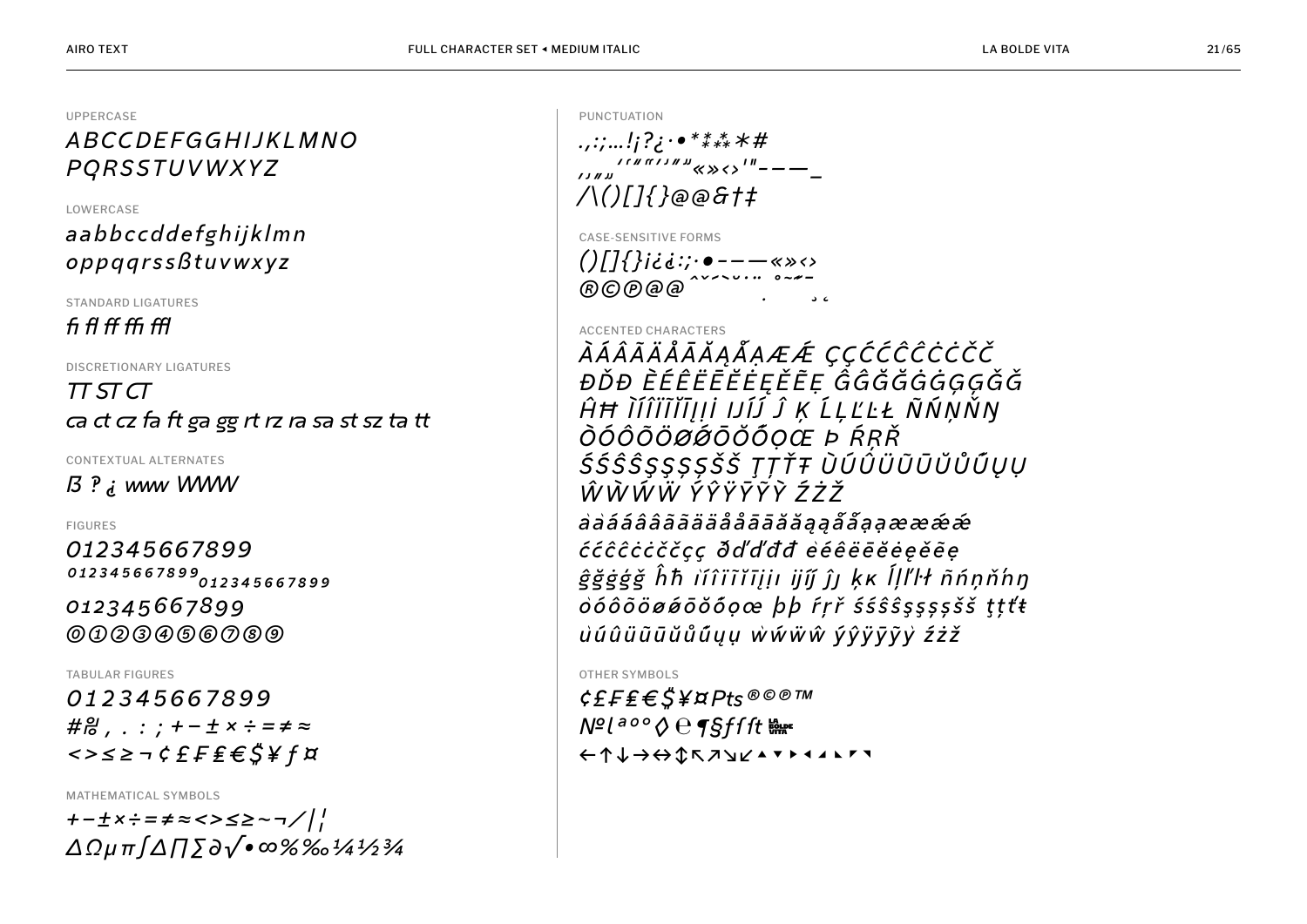Thought Police Dystopian *Yellow Deep 51 Memory*  Watergate Betrayal Xanith *Rebellion Truth God 97 Novel*  Soma Application 4/1 Oceania *6-Nine but Charrington*  Trigger from Risk Bubbles **Eyed Farewell Quijote Zebra**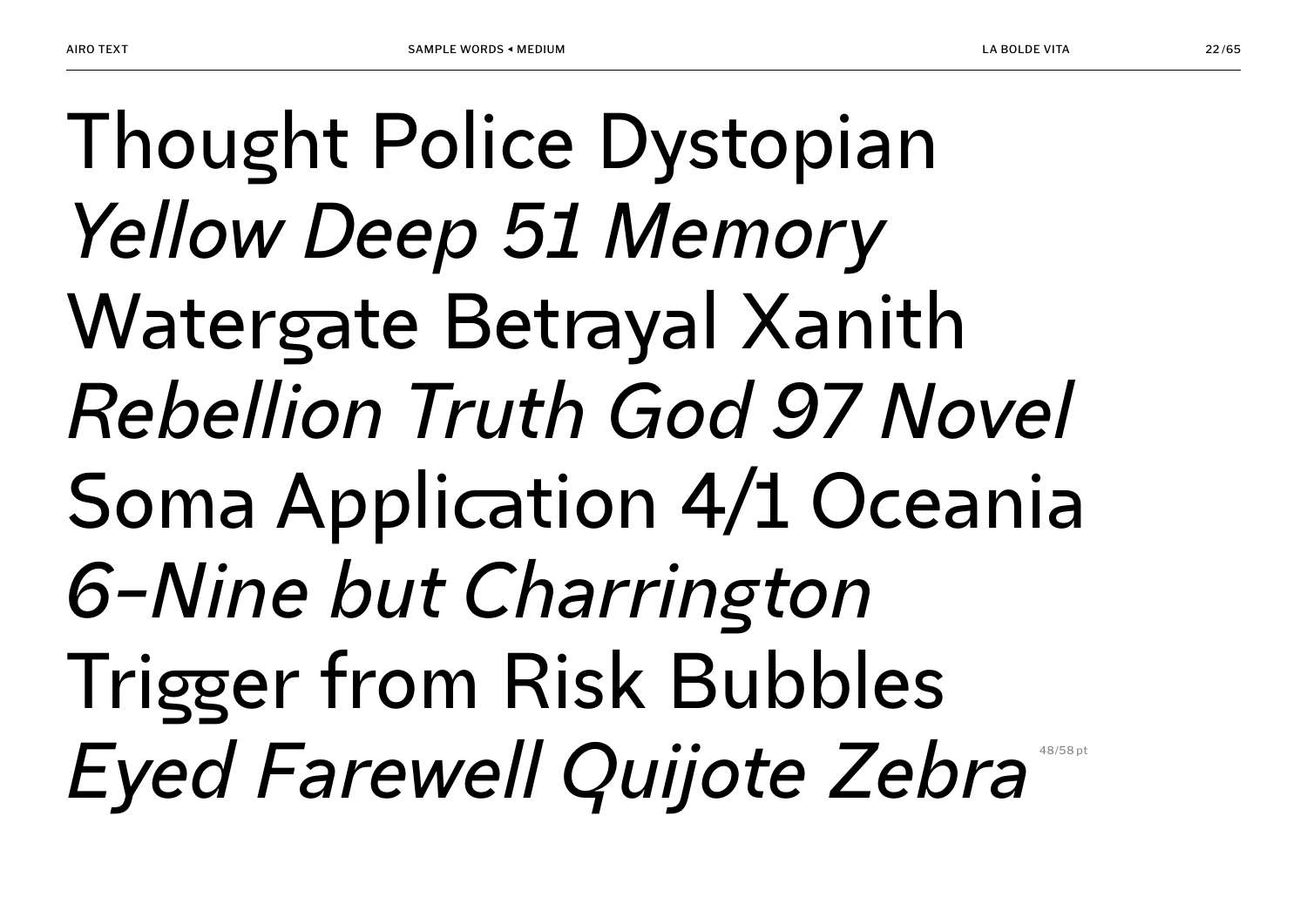### $REBEL = 1948 JUIY$ *{UNIVERSAL LEAGUE}* CAFÉ GOLDSTEIN® *KOREA×JITTER▶K&J* C. 1700—C.500 FTR *BELIEF•SUBSTANCES* BOLSHEVISM.NEO↗ 54/68 pt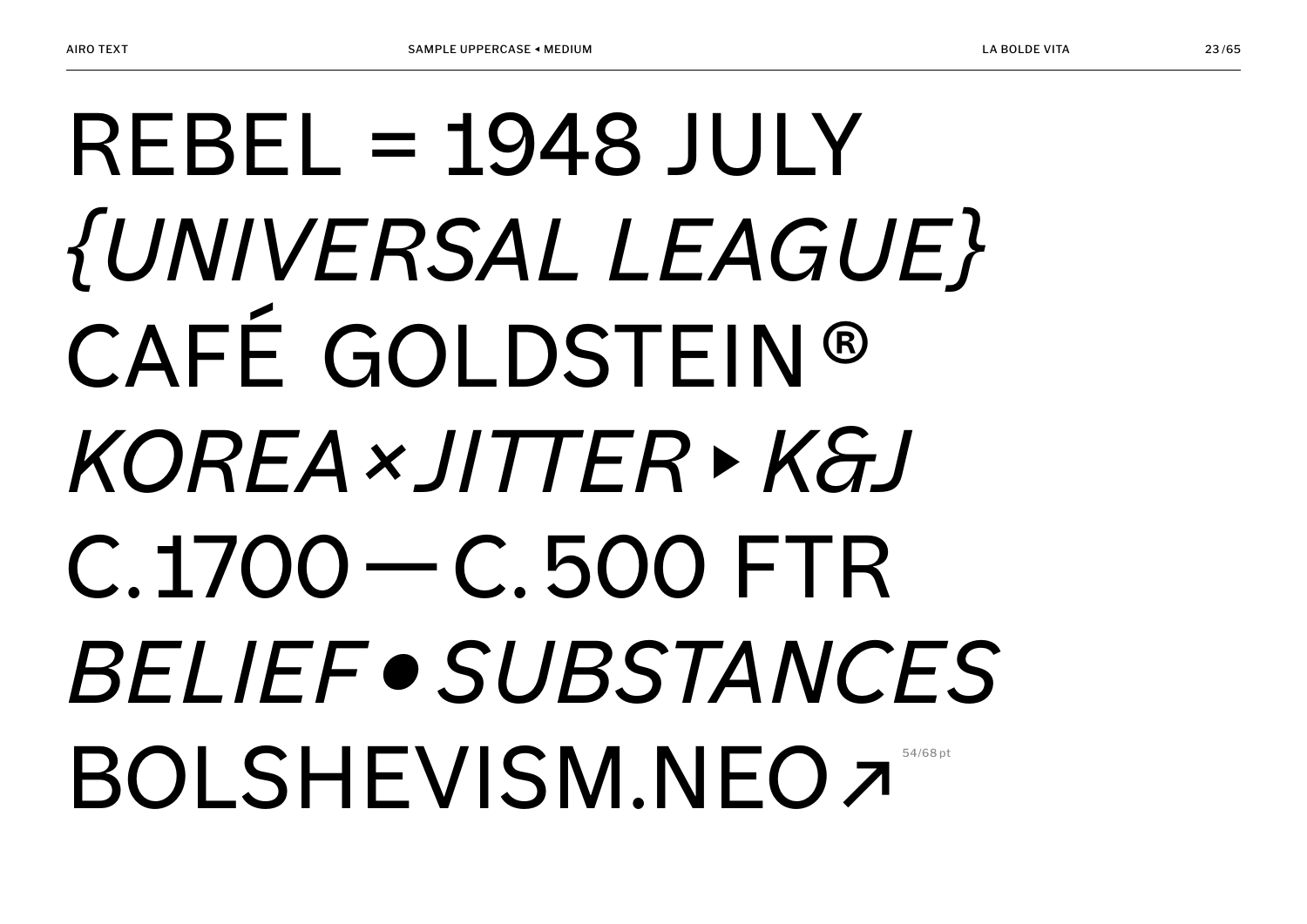### Zângão vår Lartë Shtypjes *Réttlætis #l'homme Dignité* Ældrebesøg »Virðingar« *régime@app.nz Žmogaus*  że Człowieka [Gyffredin] *"Kadınların " Ävensom\**  Içinde Straßenfest 'Þjóðdir'  $Retterdighet (Arrêté) ...$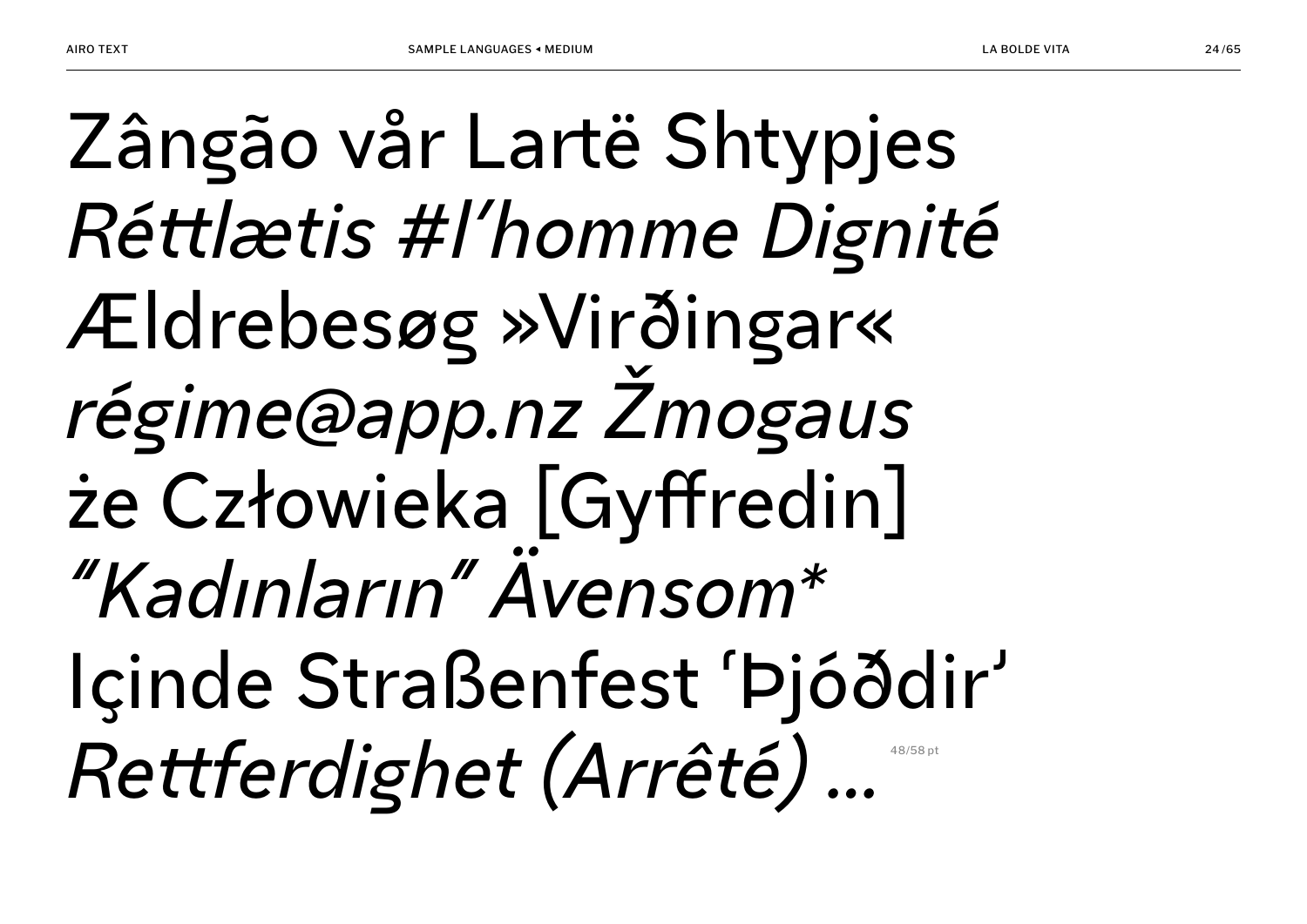# Sanity  $\neq$  69% (3/4 £) "Diarrhée Nº1" OhGilvy? {Suffix} 835,15 Heroism<sup>®</sup> 40 Quintessenz.Co 940 µm<sup>2</sup> Tapes<sup>TM</sup>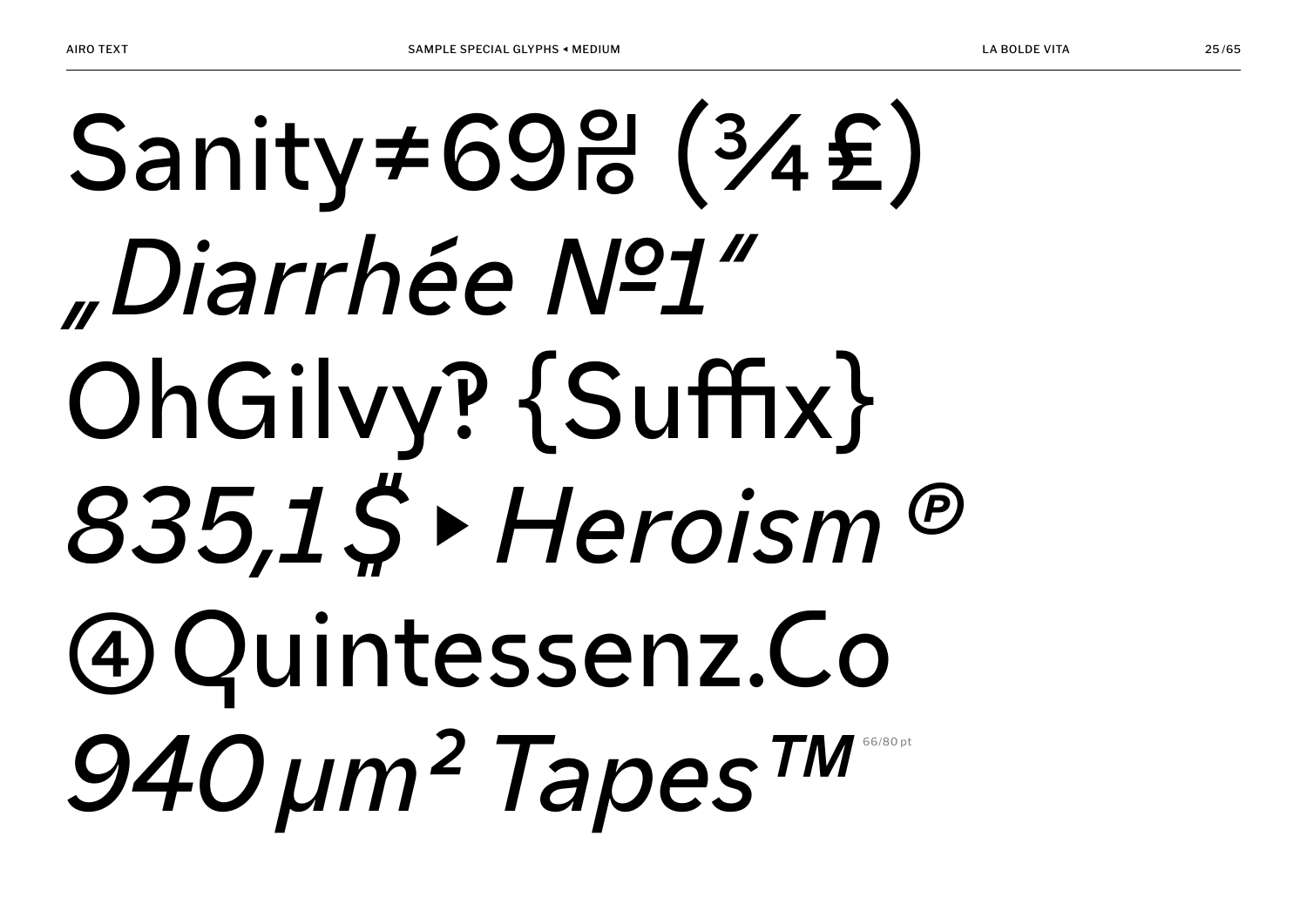•But it was also clear that an all-round increase in wealth threatened the destruction*—indeed, in some sense was the destruction—*of a hierarchical society. In a world in which everyone worked short hours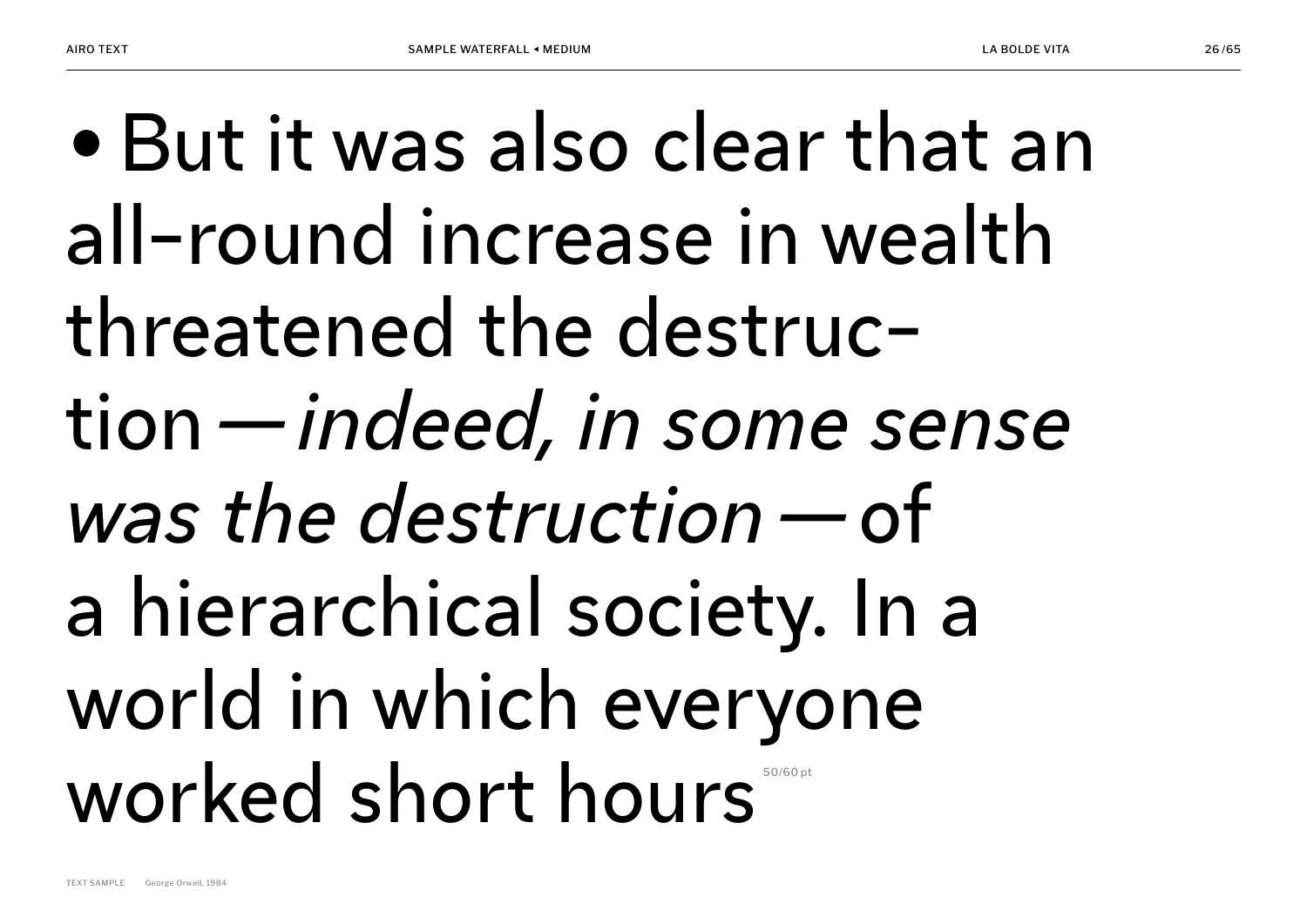• But it was also clear that an allround increase in wealth threatened the destruction*—indeed, in some sense was the destruction—*of a hierarchical society. In a world in

•But it was also clear that an all-round increase in wealth threatened the destruction*—indeed, in some sense was the destruction—*of a hierarchical society. In a world in which everyone worked short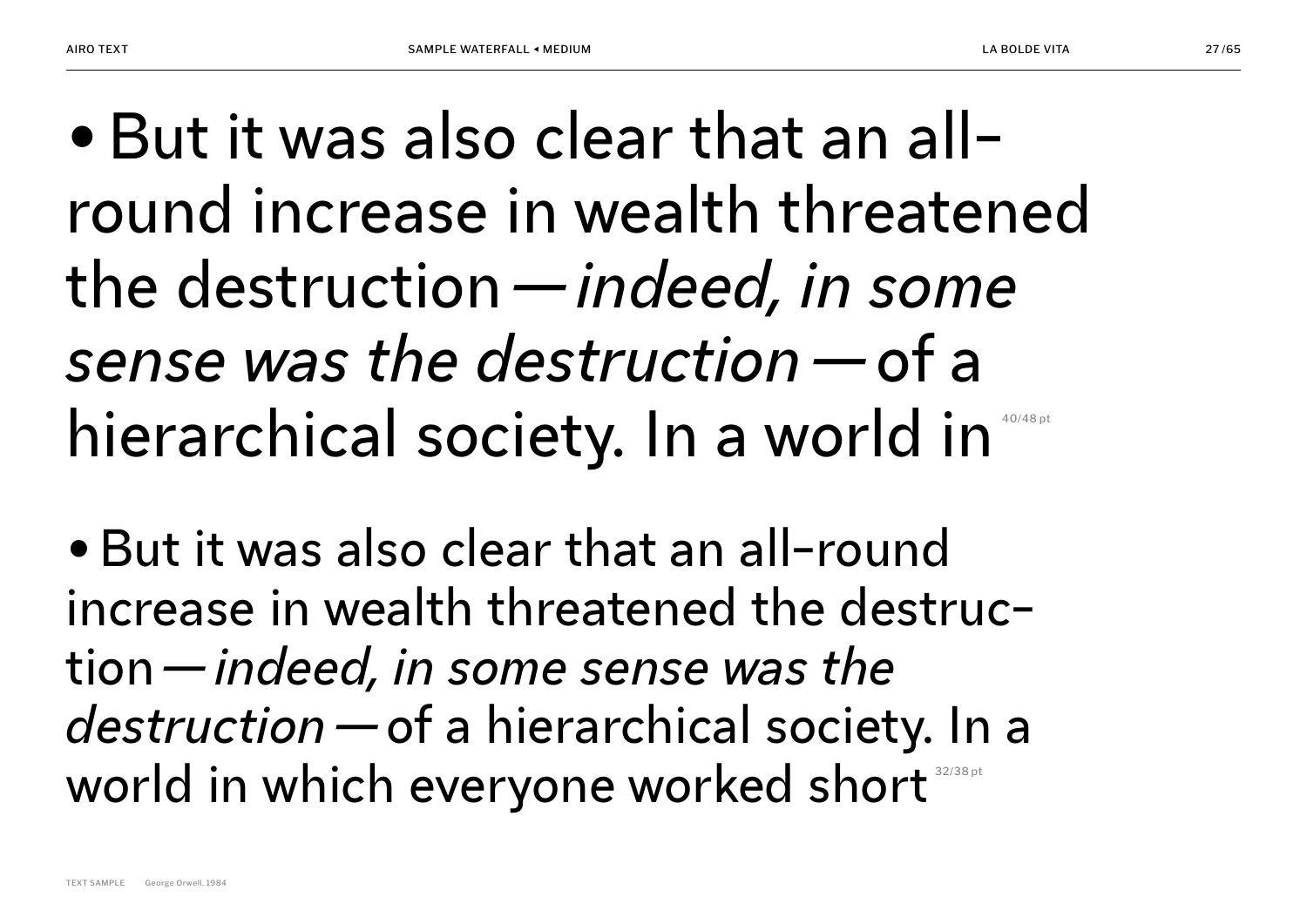•But it was also clear that an all-round increase in wealth threatened the destruction*—indeed, in some sense was the destruction—*of a hierarchical society. In a world in which everyone worked short hours, had enough <sup>24/28 pt</sup>

•But it was also clear that an all-round increase in wealth threatened the destruction*—indeed, in some sense was the destruction—*of a hierarchical society. In a world in which everyone worked short hours, had enough to eat, lived in a house with a bathroom and a refrigerator, and possessed 18/21 pt

•But it was also clear that an all-round increase in wealth threatened the destruction*—indeed, in some sense was the destruction—*of a hierarchical society. In a world in which everyone worked short hours, had enough to eat, lived in a house with a bathroom and a refrigerator, and possessed a motor-car or even an aeroplane, the most obvious and perhaps the most important form of  $14/17$  pt

•But it was also clear that an all-round increase in wealth threatened the destruction*—indeed, in some sense was the destruction—*of a hierarchical society. In a world in which everyone worked short hours, had enough to eat, lived in a house with a bathroom and a refrigerator, and possessed a motor-car or even an aeroplane, the most obvious and perhaps the most important form of inequality would already have disappeared. If it once became general, wealth would confer no distinction. It was possible, no doubt, to imagine a society in which *WEALTH,* in the sense of personal possessions and luxuries 11/14 pt

•But it was also clear that an all-round increase in wealth threatened the destruction*—indeed, in some sense was the destruction—*of a hierarchical society. In a world in which everyone worked short hours, had enough to eat, lived in a house with a bathroom and a refrigerator, and possessed a motor-car or even an aeroplane, the most obvious and perhaps the most important form of inequality would already have disappeared. If it once became general, wealth would confer no distinction. It was possible, no doubt, to imagine a society in which *WEALTH,* in the sense of personal possessions and luxuries, should be evenly distributed, while *POWER* remained in the hands of a small privileged caste. 9/12 pt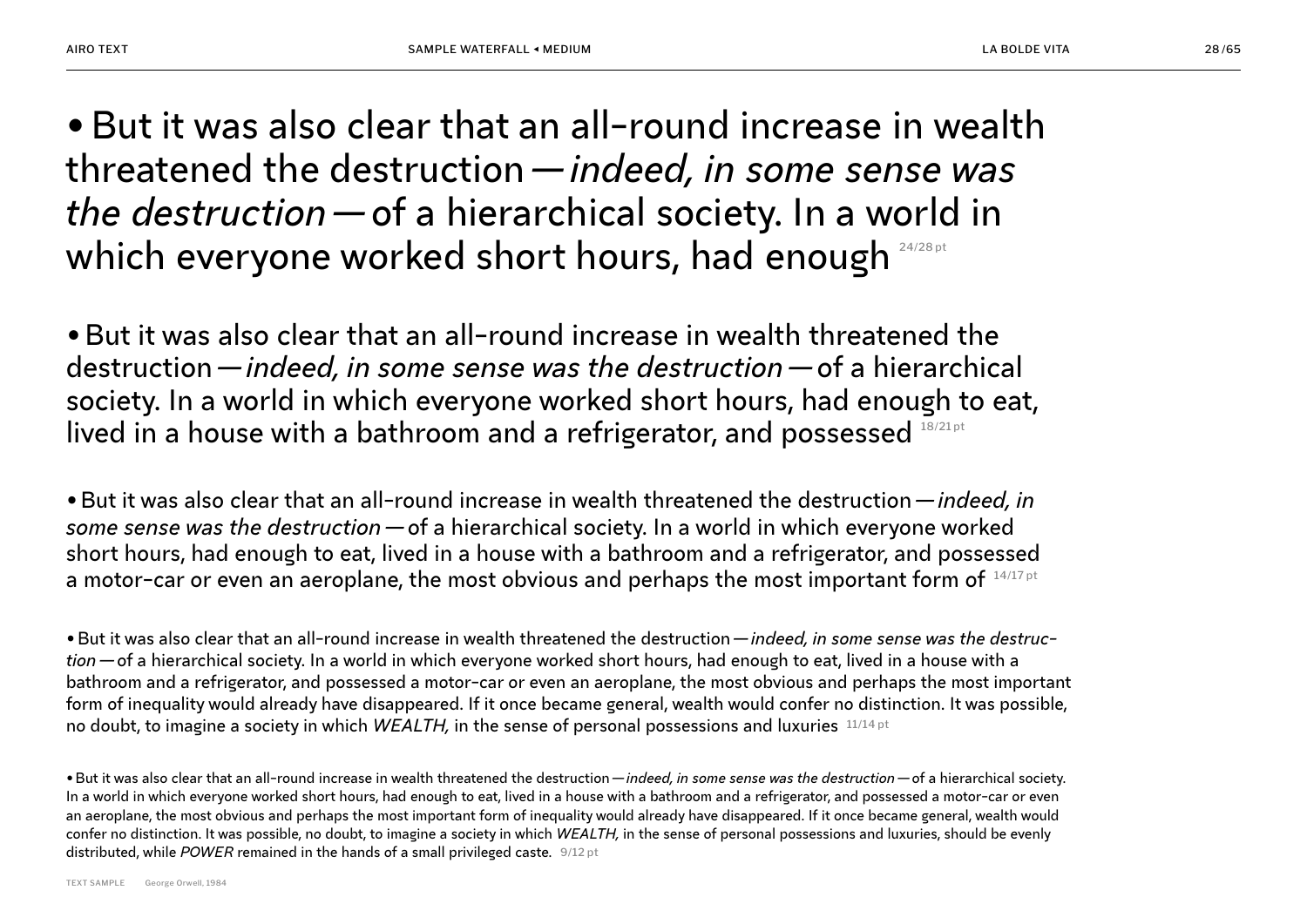#### AIRO TEXT BOLD LA BOLDE VITA 29 /65

# **AIRO TEXT Bold/Italic {650}** *Strong and*  Vibrant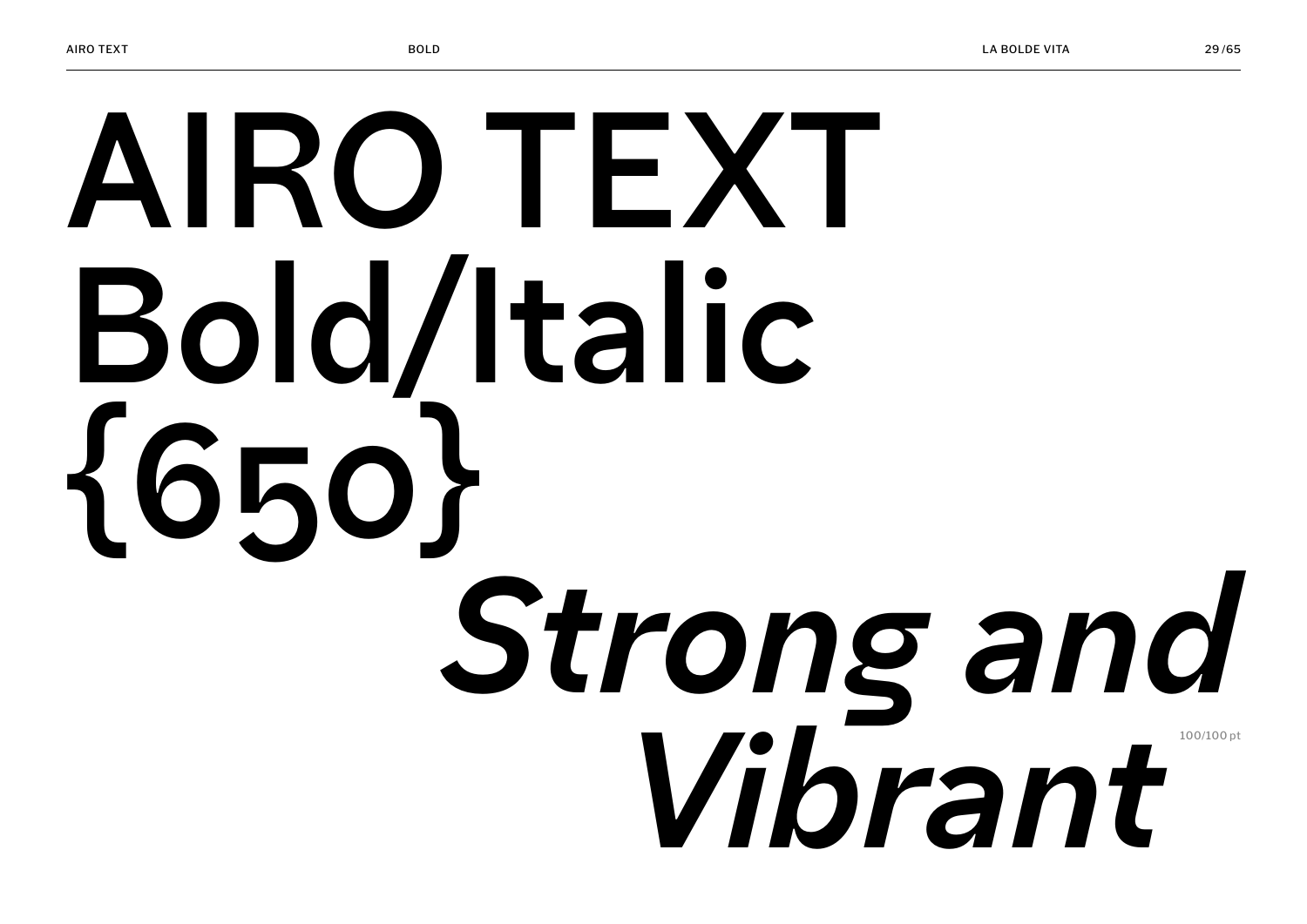# aabbccddefghijklm noppggrssßtuvwxyz ABCCDEFGGHIJKLM NOPQRSSBTUVWXYZ 123456678990  $...$  ?? @@# $\epsilon$ \$¥&%^\*  $( )[[]( )_{-}=-+<>)/$  , "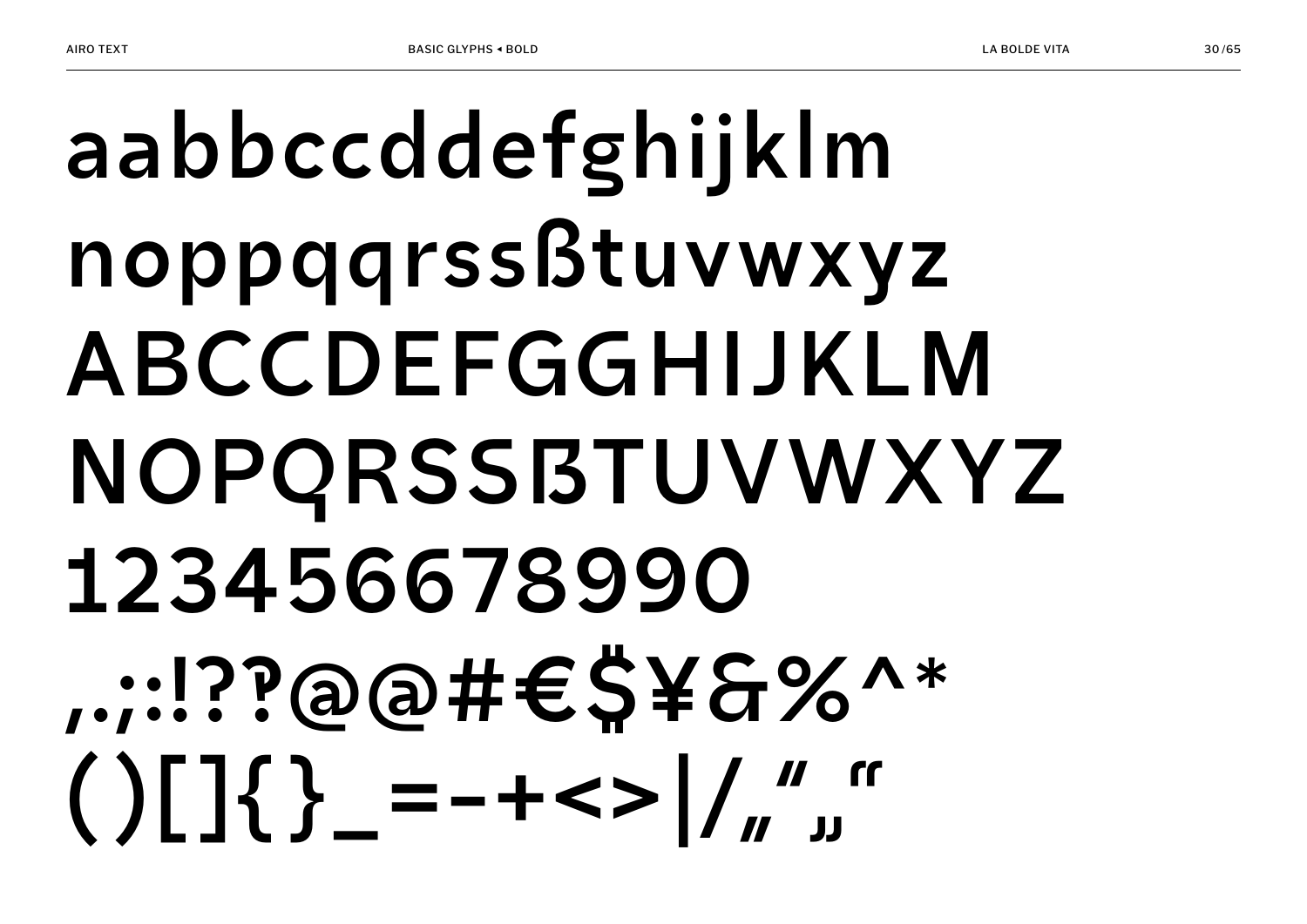## aabbccddefghijklm noppqqrssßtuvwxyz ABCCDEFGGHIJKLM NOPQRSSBTUVWXYZ 123456678990  $... 12? @$ a#€\$¥&%^\*  $( )[[]( )_{-}=-+<>)/$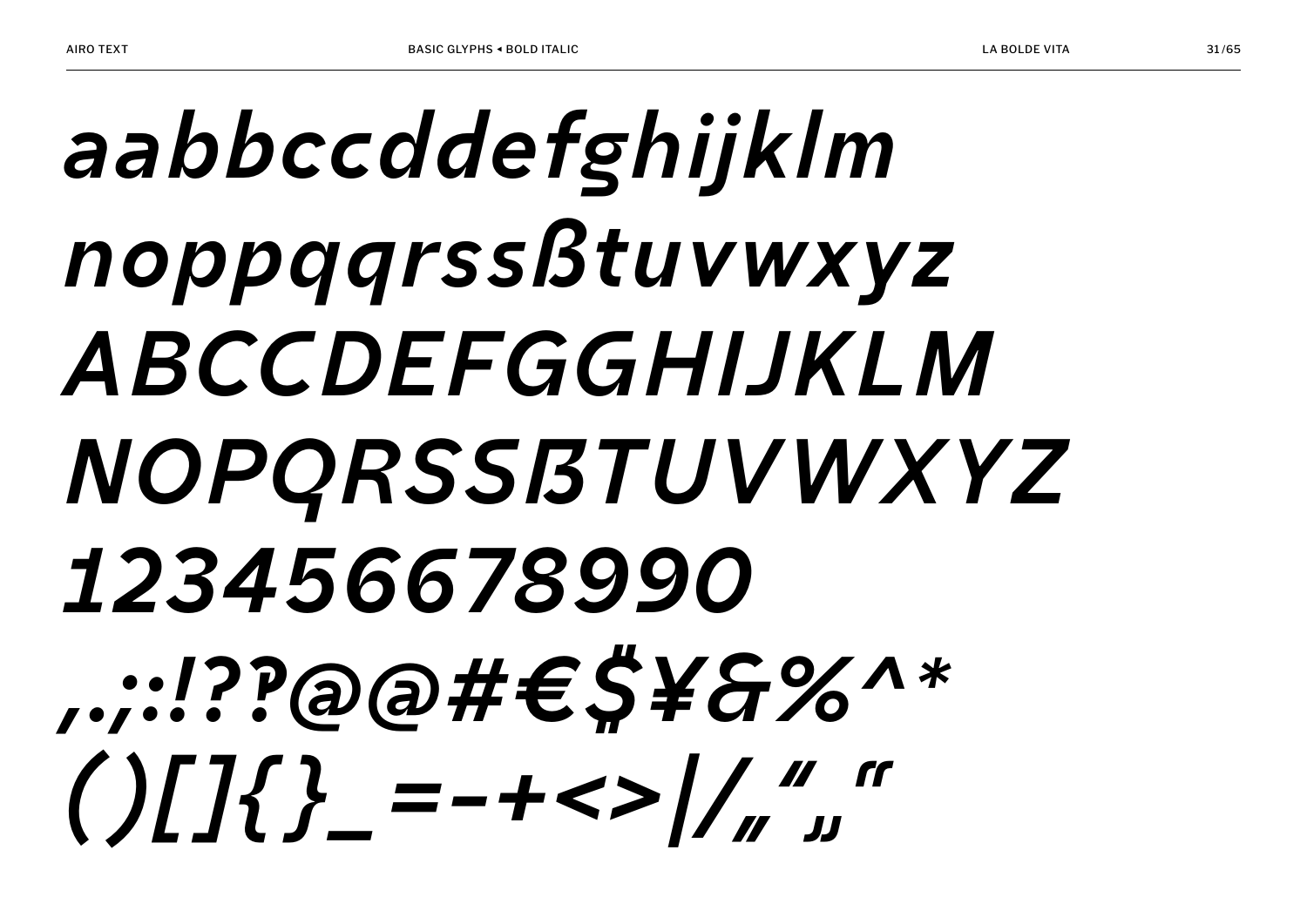**TABULAR FIGURES** 012345667899 #a, . : ; + - ± × ÷ = ≠ ≈ <>≤≥¬¢£F€€\$¥f¤

**MATHEMATICAL SYMBOLS** 

**FIGURES** 012345667899 012345667899<br>012345667899 012345667899 0000000000

CONTEXTUAL ALTERNATES B ? i www WWW

#### $\Pi$  states  $\Pi$ ca ct cz fa ft ga gg rt rz ra sa st sz ta tt

**DISCRETIONARY LIGATURES** 

**STANDARD LIGATURES** 

### aabbccddefghijklmn oppggrssßtuvwxyz

**IOWERCASE** 

### ABCCDEFGGHIJKLMNO PQRSSTUVWXYZ

**UPPERCASE** 

OTHER SYMBOLS ¢£F£€Ŝ¥¤Pts®©®™ Nºlao°◇ e¶§ffft ‱ ←↑↓→↔↑下フソビ▲▼▶◀▲▶▶▼

**ACCENTED CHARACTERS** ÀÁÂÃÄÅÅĀĂAĂAÆÆ ÇÇĆĆĈĈĊČČ ĐĎĐ ÈÉÊËĒĒĚEE ĜĜĞĞĞGĢĢĞĞ ĤĦ ÌÍÎÏĨĬĪĮĮİ IJÍJ ĴĶ ĹĻĽĿŁ ÑŃŅŇŊ ÒÓÔÕÖØØŌŎŐQŒ Þ ŔŖŘ ŚŚŜŜŞŞŞŞŠŠ ŢŢŤŦ ŨŰÛÜŨŪŬŮŰŲŲ ŴŴŴŴ ÝŶŸŸŶŶ ŹŻŽ ààááââãääåååāāăǎaaããaaææææ ccccccccccc ad'd'dd eeeeeeeeeee ĝğġģǧ ĥħ ìíîïĩĭījịi ijỹ ĵj ķĸ ĺļľŀł ñńņň'nŋ dóôõöøøōŏõọœ bb frř śśŝŝşşşşšš ttťt dúâüūūŭåűuu wwww ýŷÿÿỹỳ źżž

CASE-SENSITIVE FORMS  $()[]{}$ ici:; • - - - « » <> **BOD@@^^^^** 

…;;,...!¡?¿∙●\*\*\*\*\*#  $\Lambda$ ()[]{}@@&†‡

PUNCTUATION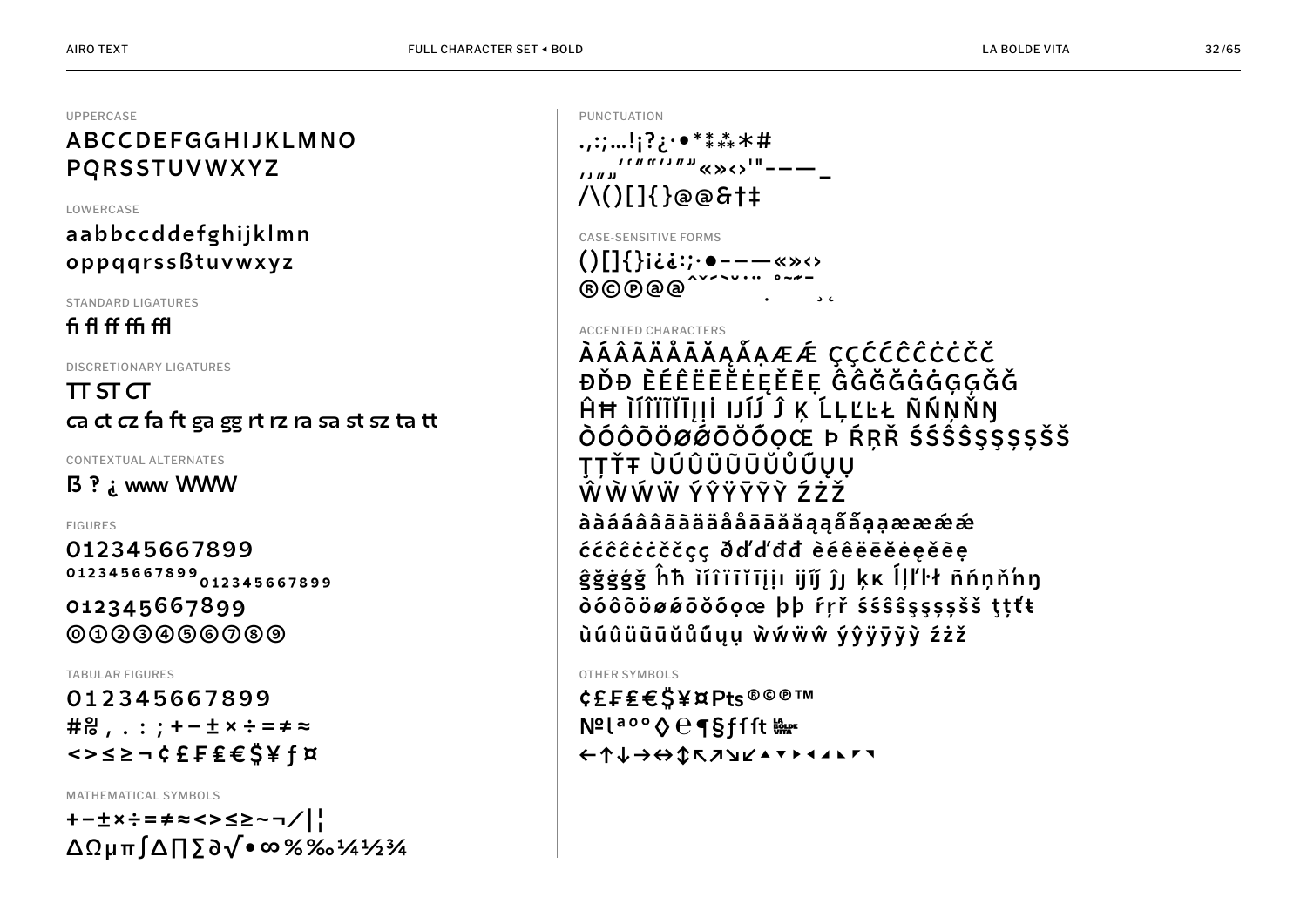**UPPERCASE** 

### ABCCDEFGGHIJKLMNO PQRSSTUVWXYZ

**IOWERCASE** 

### aabbccddefghijklmn oppggrssßtuvwxyz

**STANDARD LIGATURES** 

fi fi ff ffi ffl

**DISCRETIONARY LIGATURES** 

 $\pi$ st ct ca ct cz fa ft ga gg rt rz ra sa st sz ta tt

**CONTEXTUAL ALTERNATES** 

B ? i www WWW

**FIGURES** 

012345667899 012345667899<br>012345667899 012345667899 0000000000

**TABULAR FIGURES** 

012345667899 # $\theta$ , , ; ; + − ± x ÷ = ≠ ≈  $\langle$ > $\leq$   $\geq$   $\neg$   $\zeta$   $\in$   $\in$   $\in$   $\leq$   $\leq$   $\neq$   $\neq$   $\pi$ 

**MATHEMATICAL SYMBOLS** 

+-±×÷=≠≈<>≤≥~¬/|¦  $\Delta\Omega$ u $\pi$  $\Delta$  $\Pi$  $\delta$  $\sqrt{\bullet}$  ∞ %% $\frac{1}{4}$  $\frac{1}{2}$  $\frac{3}{4}$  PUNCTUATION

/\()[]{}@@&t‡

CASE-SENSITIVE FORMS  $()$ []{}icd:; • - - - «»<> **®©®@^^^^** 

**ACCENTED CHARACTERS** ĂÁÂÃÄÅĀĂĄÅĄÆÆ ÇÇĆĆĈĈĊĊČ ĐĎĐ ÈÉÊËĒĔĚĘĚĒĘ ĜĜĞĞĠĠĢĢĞĞ ĤĦ ĬÍÎÏĬĬĪļļİ IJĨĴ ĴĶĹĻĽĿŁ ÑŃŅŇŊ ÒÓÔÕÖØØŌŎŐọŒÞŔŖŘŚŚŜŜŞŞŞŠŠ TTŤŦ ŨŰÛÜŨŨŬŮŰŨUU ŴŴŴŴ*Ý*ŶŸŸŶŶ*ŹŻŽ* aaááââããääååāāāăaaaããaaææææ ccccccccccc dd'd'ad eééeeeeeeee êğee Âh ı i î î î î i ji ji jî ji kk Îll'l t ñ n n n n n oóôõöøøōŏõọœ bb frř śśŝŝşşşşšš ttťt uúûüūūŭůűuụ wwŵŵ ýŷÿÿỹy źżž

OTHER SYMBOLS

¢£F£€Ŝ¥¤Pts®©®™  $N^{2}$ l  $^{a\,o\,o}$  $\Diamond$   $\ominus$   $\blacktriangledown$   $S$  ff ft  $\aleph_{\mathbb{H}^*}$ ←↑↓→↔↑€₹₹₩₩₩₩₩₩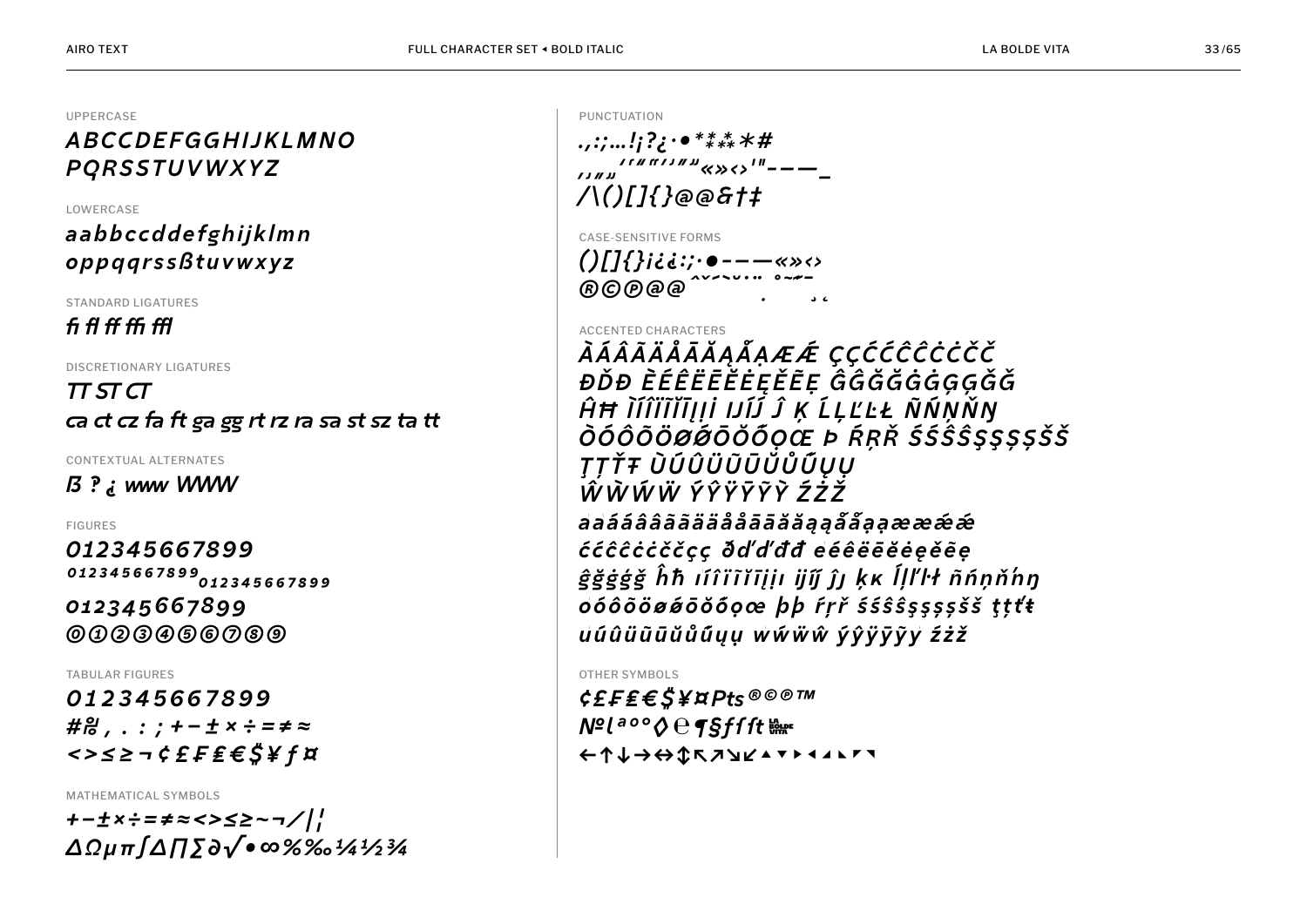**Thought Police Dystopian**  *Yellow Deep 51 Memory*  **Watergate Betrayal Xanith**  *Rebellion Truth God 97 Novel*  **Soma Application 4/1 Oceania**  *6-Nine but Charrington*  **Trigger from Risk Bubbles**  *Eyed Farewell Quijote Zebra* 48/58 pt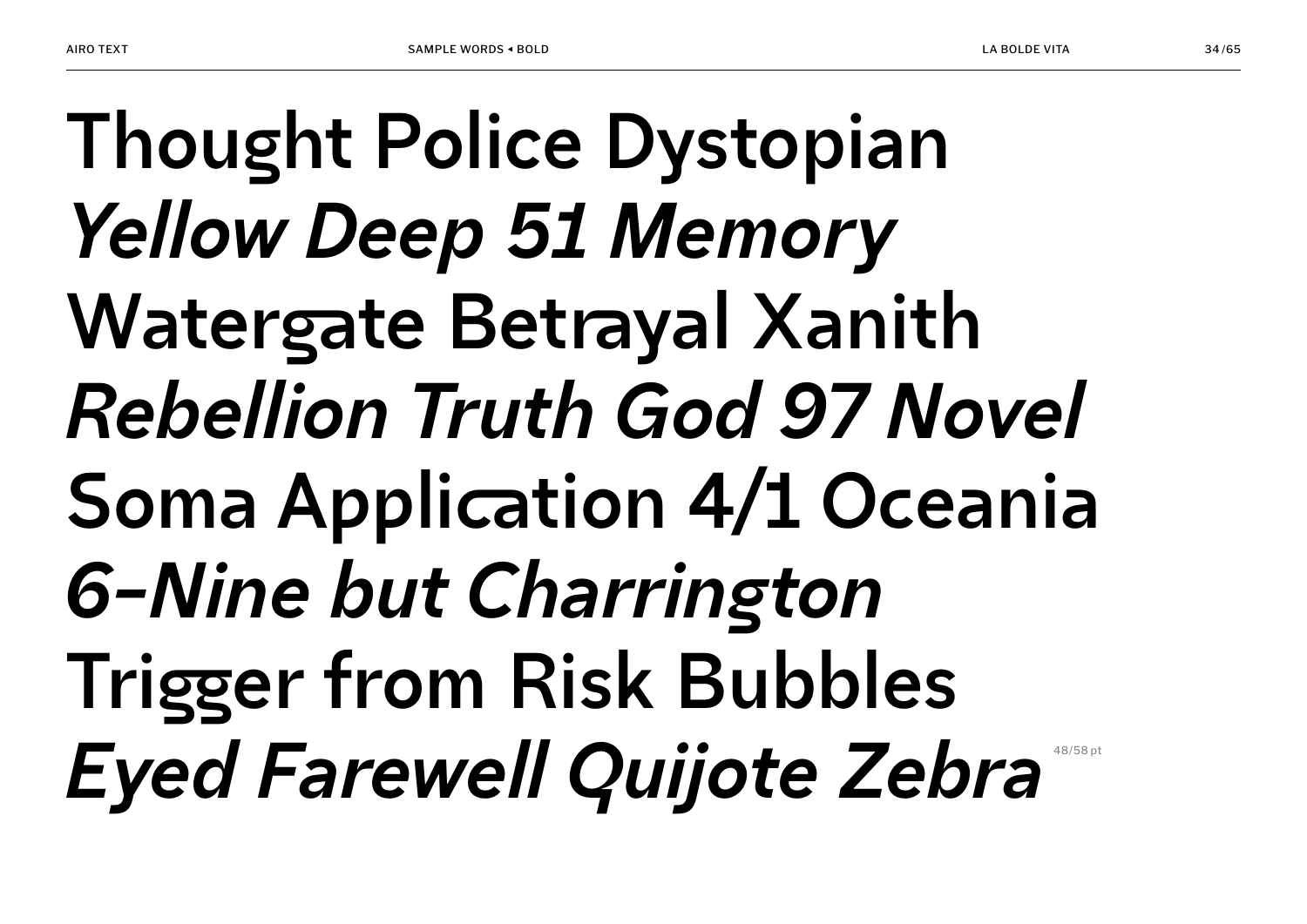### **REBEL = 1948 JULY**  *{UNIVERSAL LEAGUE}* **CAFÉ GOLDSTEIN®** *KOREA×JITTER▶K&J* **C. 1700—C.500 FTR** *BELIEF•SUBSTANCES* **BOLSHEVISM.NEO↗** 54/68 pt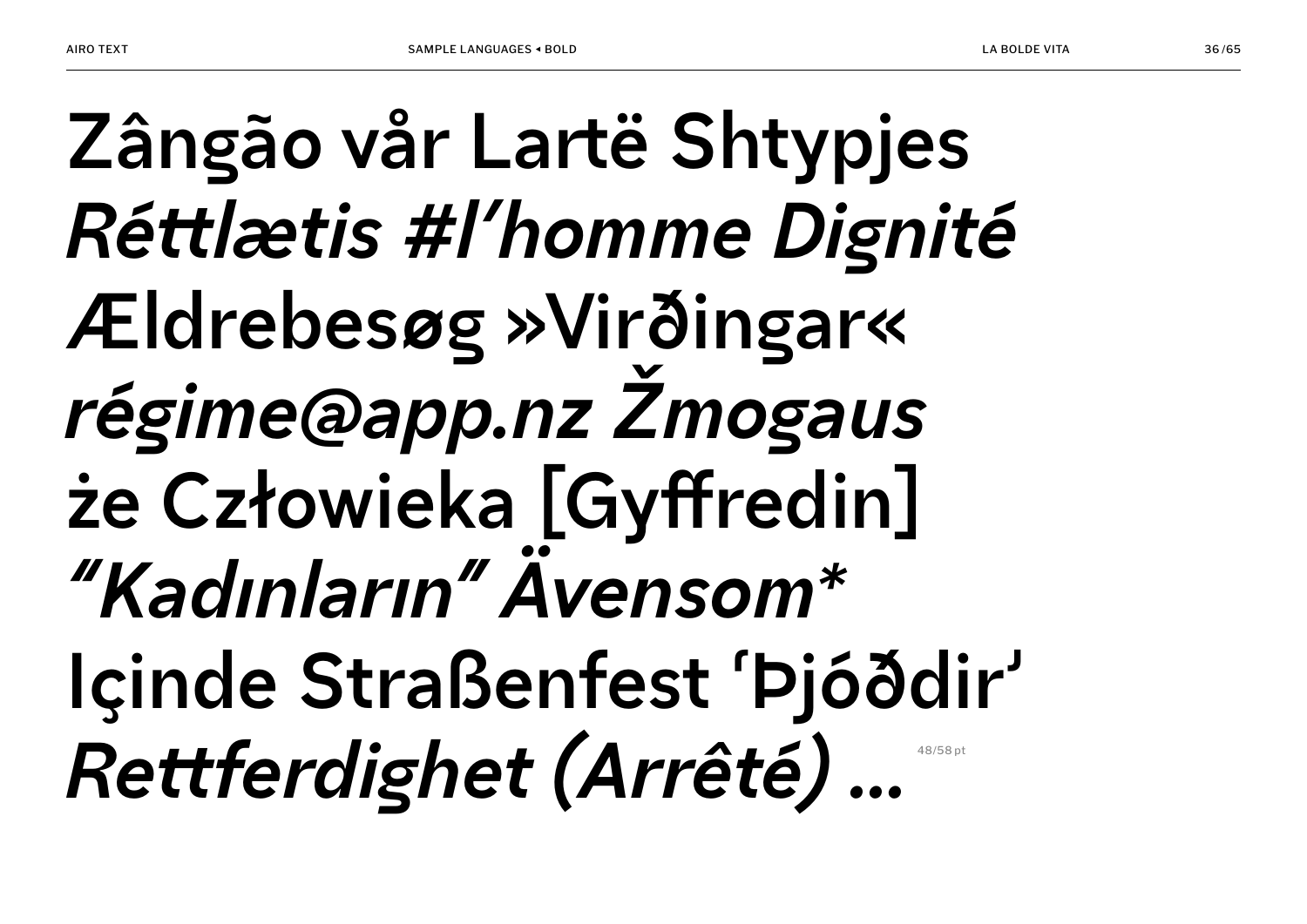# Sanity #69% (3/4£) "Diarrhée Nº1" OhGilvy? {Suffix} 835,1\$ > Heroism<sup>®</sup> 40 Quintessenz.Co 940 µm<sup>2</sup> Tapes<sup>TM</sup>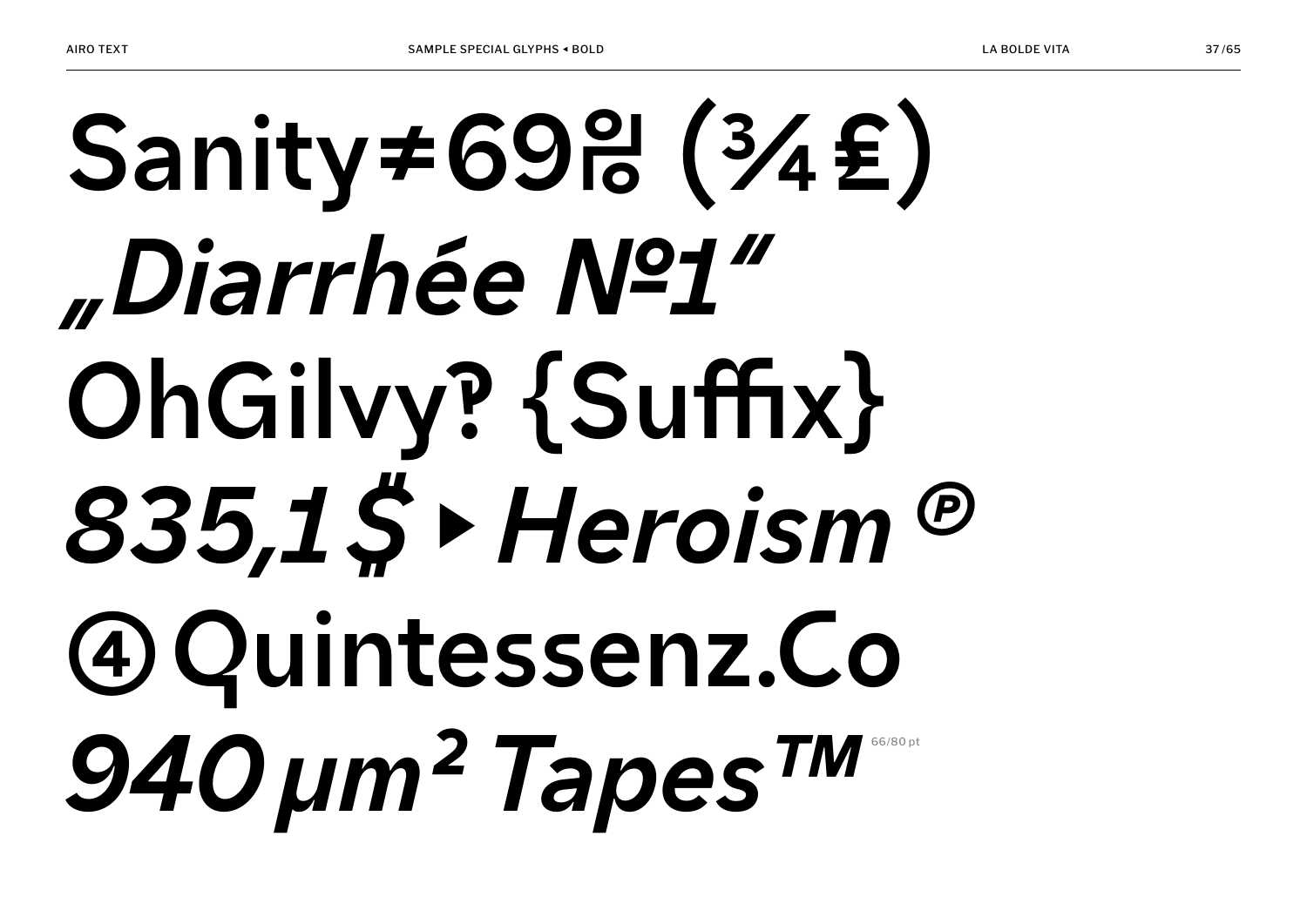### **•But it was also clear that an all-round increase in wealth threatened the destruction***—indeed, in some sense was the destruction—***of a hierarchical society. In a world in**  which everyone worked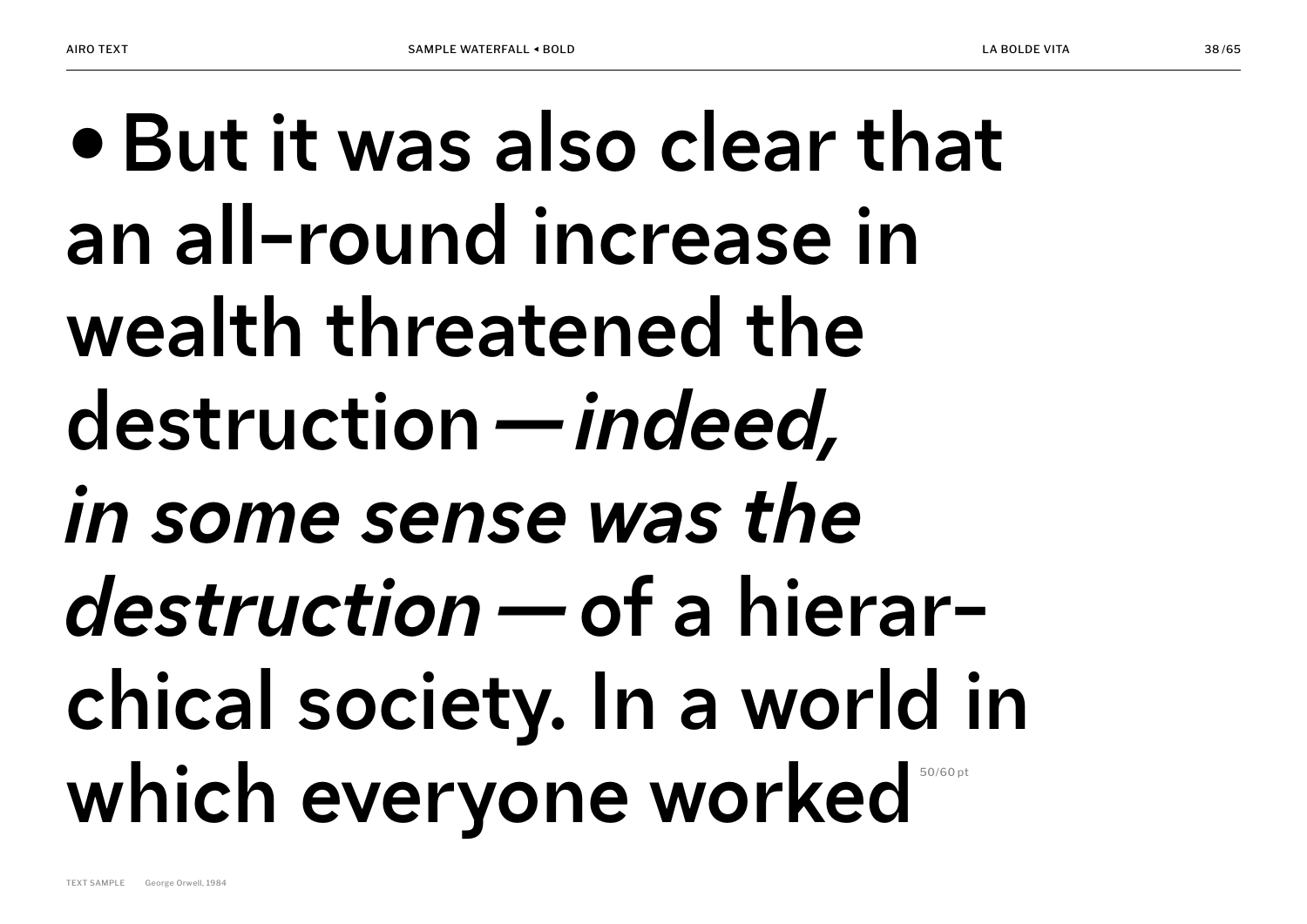**•But it was also clear that an allround increase in wealth threatened the destruction***—indeed, in some sense was the destruction—***of a**  hierarchical society. In a world in

**•But it was also clear that an all-round increase in wealth threatened the destruction***—indeed, in some sense was the destruction—***of a hierarchical society. In**  a world in which everyone worked short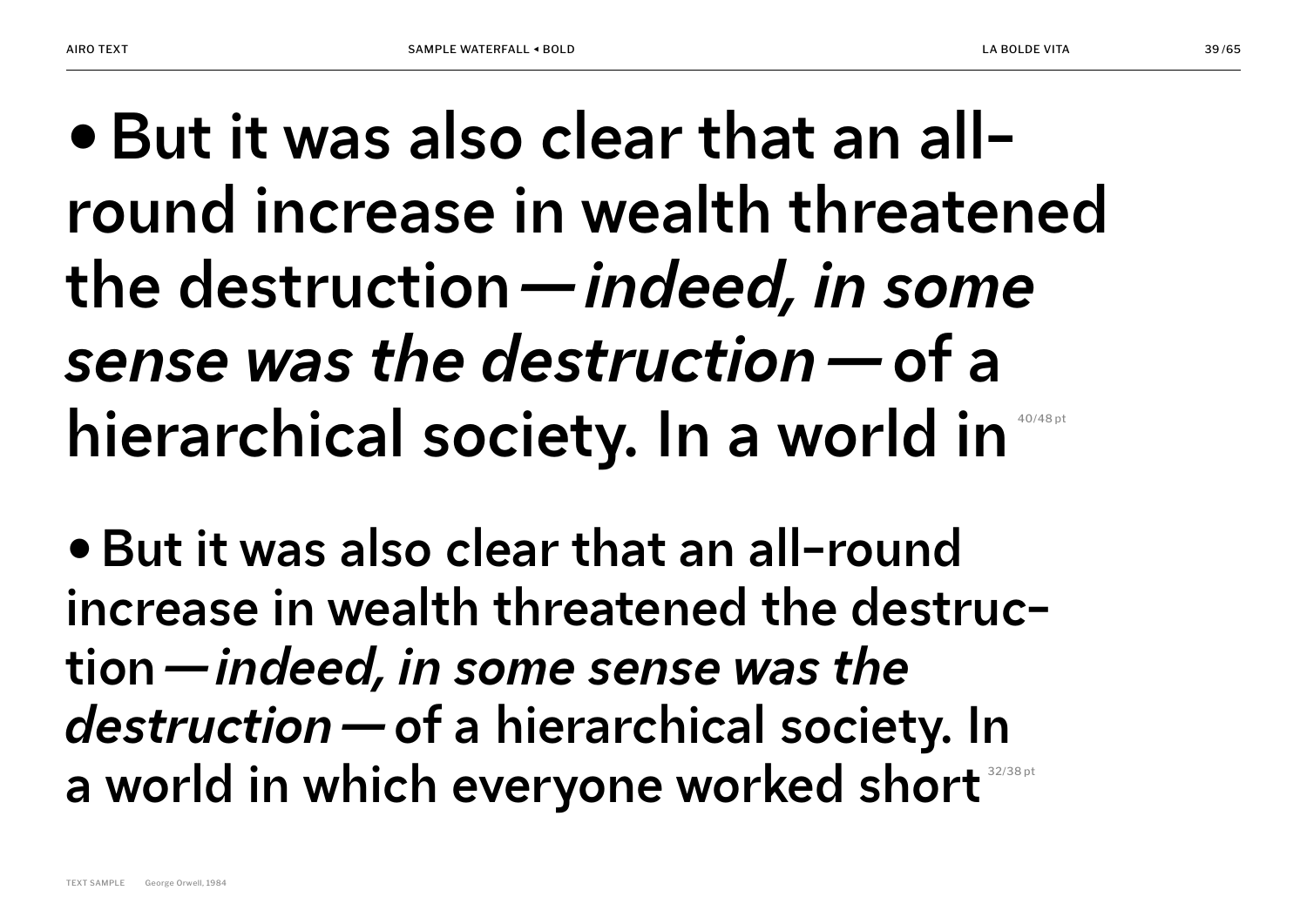### **•But it was also clear that an all-round increase in wealth threatened the destruction***—indeed, in some sense was the destruction—***of a hierarchical society. In a world in which everyone worked short hours, had** 24/28 pt

**•But it was also clear that an all-round increase in wealth threatened the destruction***—indeed, in some sense was the destruction—***of a hierarchical society. In a world in which everyone worked short hours, had enough to eat,**  lived in a house with a bathroom and a refrigerator, and possessed 18/21 pt

**•But it was also clear that an all-round increase in wealth threatened the destruction***—indeed, in some sense was the destruction—***of a hierarchical society. In a world in which everyone worked short hours, had enough to eat, lived in a house with a bathroom and a refrigerator, and possessed a motor-car or even an aeroplane, the most obvious and perhaps the most important form** 14/17 pt

**•But it was also clear that an all-round increase in wealth threatened the destruction***—indeed, in some sense was the destruction—***of a hierarchical society. In a world in which everyone worked short hours, had enough to eat, lived in a house with a bathroom and a refrigerator, and possessed a motor-car or even an aeroplane, the most obvious and perhaps the most important form of inequality would already have disappeared. If it once became general, wealth would confer no distinction. It was possible, no doubt, to imagine a society in which** *WEALTH,* **in the sense of personal possessions** 11/14 pt

**•But it was also clear that an all-round increase in wealth threatened the destruction***—indeed, in some sense was the destruction—***of a hierarchical society. In a world in which everyone worked short hours, had enough to eat, lived in a house with a bathroom and a refrigerator, and possessed a motor-car or even an aeroplane, the most obvious and perhaps the most important form of inequality would already have disappeared. If it once became general, wealth would confer no distinction. It was possible, no doubt, to imagine a society in which** *WEALTH,* **in the sense of personal possessions and luxuries, should be evenly distributed, while** *POWER* **remained in the hands of a small privileged caste.** 9/12 pt

TEXT SAMPLE George Orwell, 1984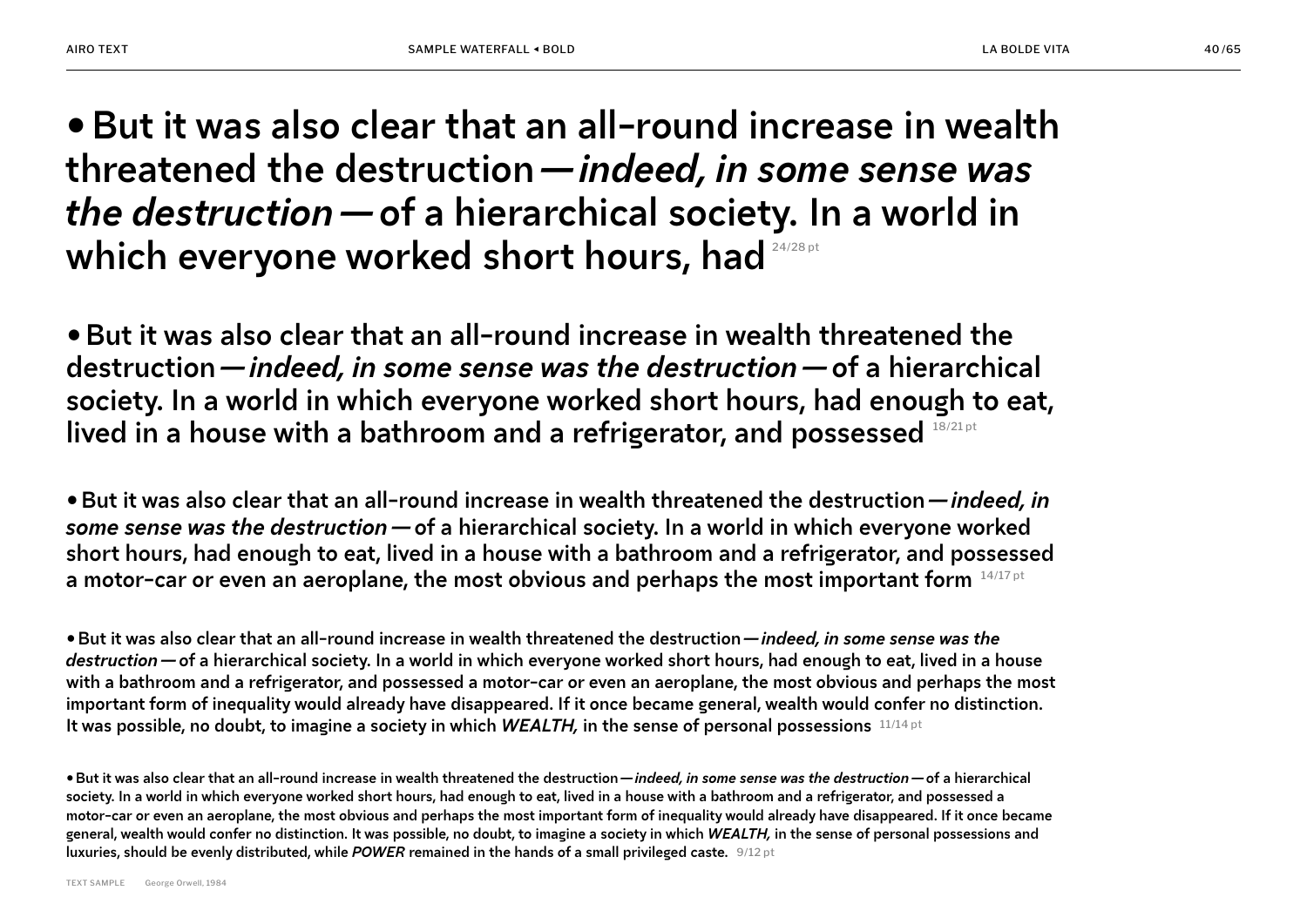# **AIRO TEXT ExtraBold/Italic {800}** *Sprightly and Noticeable*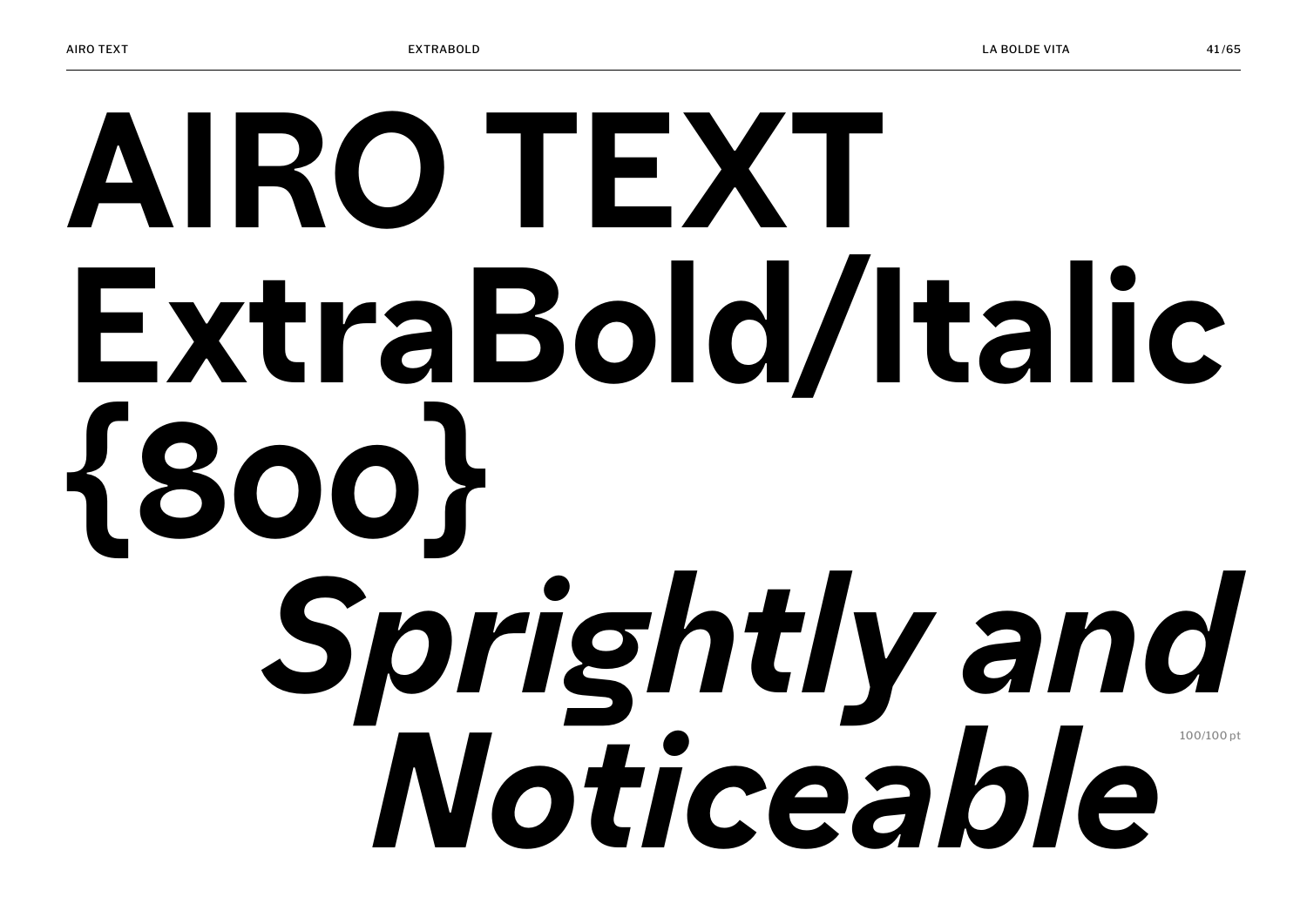# aabbccddefghijklm noppggrssßtuvwxyz ABCCDEFGGHIJKLM NOPQRSSBTUVWXYZ 123456678990 **".,..??@@#€\$¥&%^\***  $( )[[]( )_{-}=-+<)|/$  "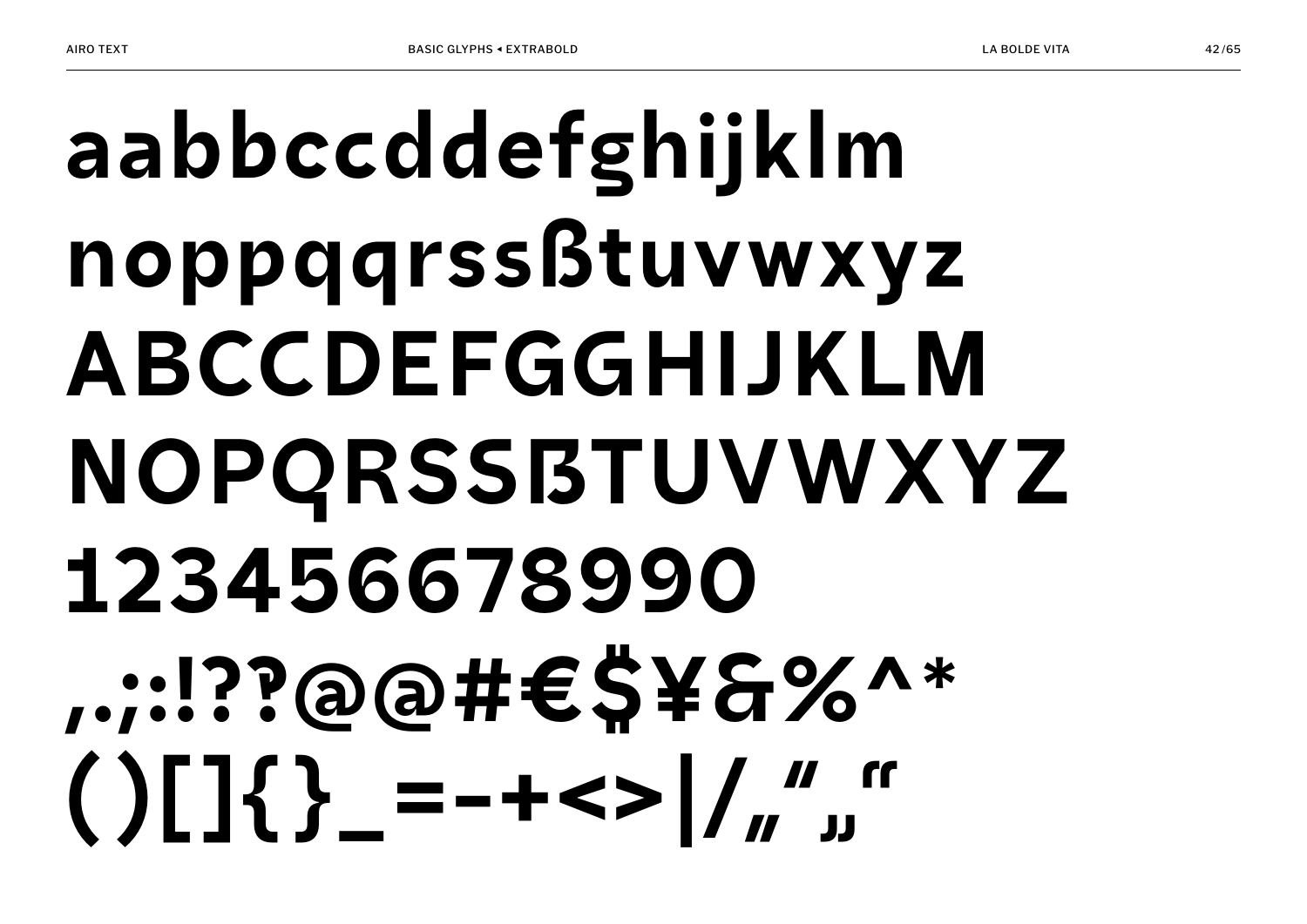## aabbccddefghijklm noppggrssßtuvwxyz ABCCDEFGGHIJKLM **NOPQRSSBTUVWXYZ** 123456678990  $... 122000000004554696$  $QII_{2} = -+$

**LA BOLDE VITA**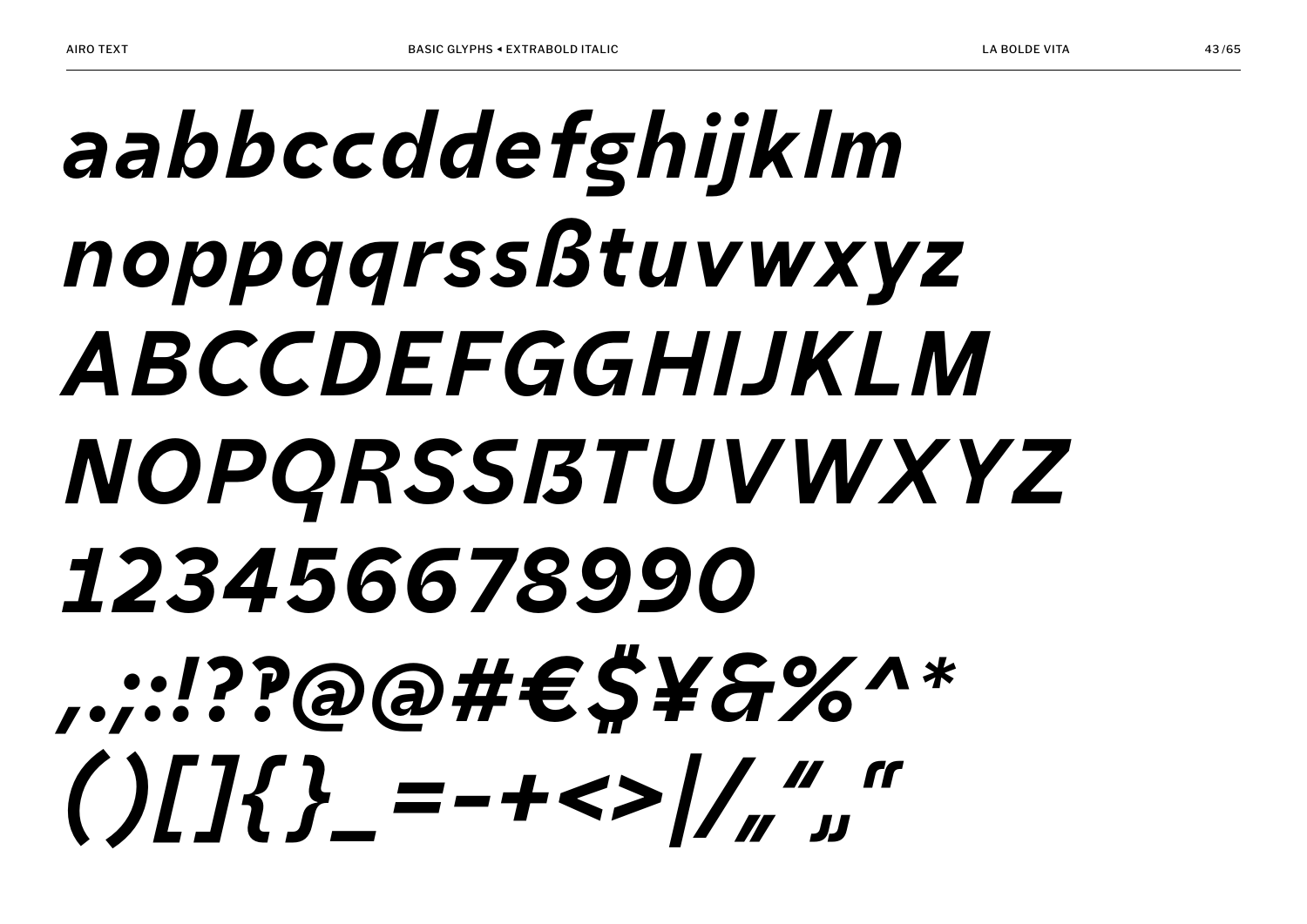### +-±×÷=≠≈<>≤≥~¬/|¦  $\Delta\Omega$ uπ $\Omega$ ]Σ∂√•∞%‰¼¼¾

**TABULAR FIGURES** 012345667899 #8, . : ; + - ± × ÷ = ≠ ≈ <>≤≥¬¢£F€€\$¥f¤

**MATHEMATICAL SYMBOLS** 

**FIGURES** 012345667899 012345667899<br>012345667899 012345667899 0000000000

**CONTEXTUAL ALTERNATES B** ? *i* www WWW

#### $\pi\pi\pi$ ca ct cz fa ft ga gg rt rz ra sa st sz ta tt

DISCRETIONARY LIGATURES

**STANDARD LIGATURES** fi fi ff ffi ffl

### aabbccddefghijklmn oppggrssßtuvwxyz

**IOWERCASE** 

### ABCCDEFGGHIJKLMNO PQRSSTUVWXYZ

**UPPERCASE** 

**ACCENTED CHARACTERS** ÀÁÂÃÄÅÅĀĂĄĂĄÆÆ ÇÇĆĆĈĈĊĊČČ ĐĎĐ ÈÉÊËĒĔĚĖĘĚĒĘ ĜĜĞĞĠĠĢĢĞĞ ĤĦ IIIIIIIIIII IJIJ ĴĶ ĹĻĽĿŁ ÑŃŅŇŊ ÒÓÔÕÖØØŌŎŐQŒ Þ ŔŖŘ ŚŚŜŜŞŞŞŞŠŠ ŢŢŤŦ ŨŰÛÜŨŪŬŮŰŲŲ ŴŴŴŴÝŶŸŸŶŶŹŻŽ à à á á â â ã ä ä ä å å ā ā ă ă a a a a a æ æ æ æ ccccccccccc ad'd'dd eeeeeeeeeee ĝğġģǧ ĥħ ìíîïĩĭīiịi ijỹ ĵj ķĸ ĺļľŀł ñńņň'nŋ dóôõöøøōŏõọœ bb frř śśŝŝşşşşšš ttťt dúûüūūŭůűuu wwŵŵ ýŷÿÿỹỳ źżž

CASE-SENSITIVE FORMS  $()[]{}$ ici:; • – – – «» ®©®@a^`

.,:;...!;?¿∙●\*\*\*\*\*# ----"'<><<>""---"" /\()[]{}@@&t#

PUNCTUATION

OTHER SYMBOLS

¢£F£€\$¥¤Pts®©®™

←↑↓→⇔¢≮↗↘∠▲▼▶◀◢▲┍▼

Nºlao°◇ef§ffft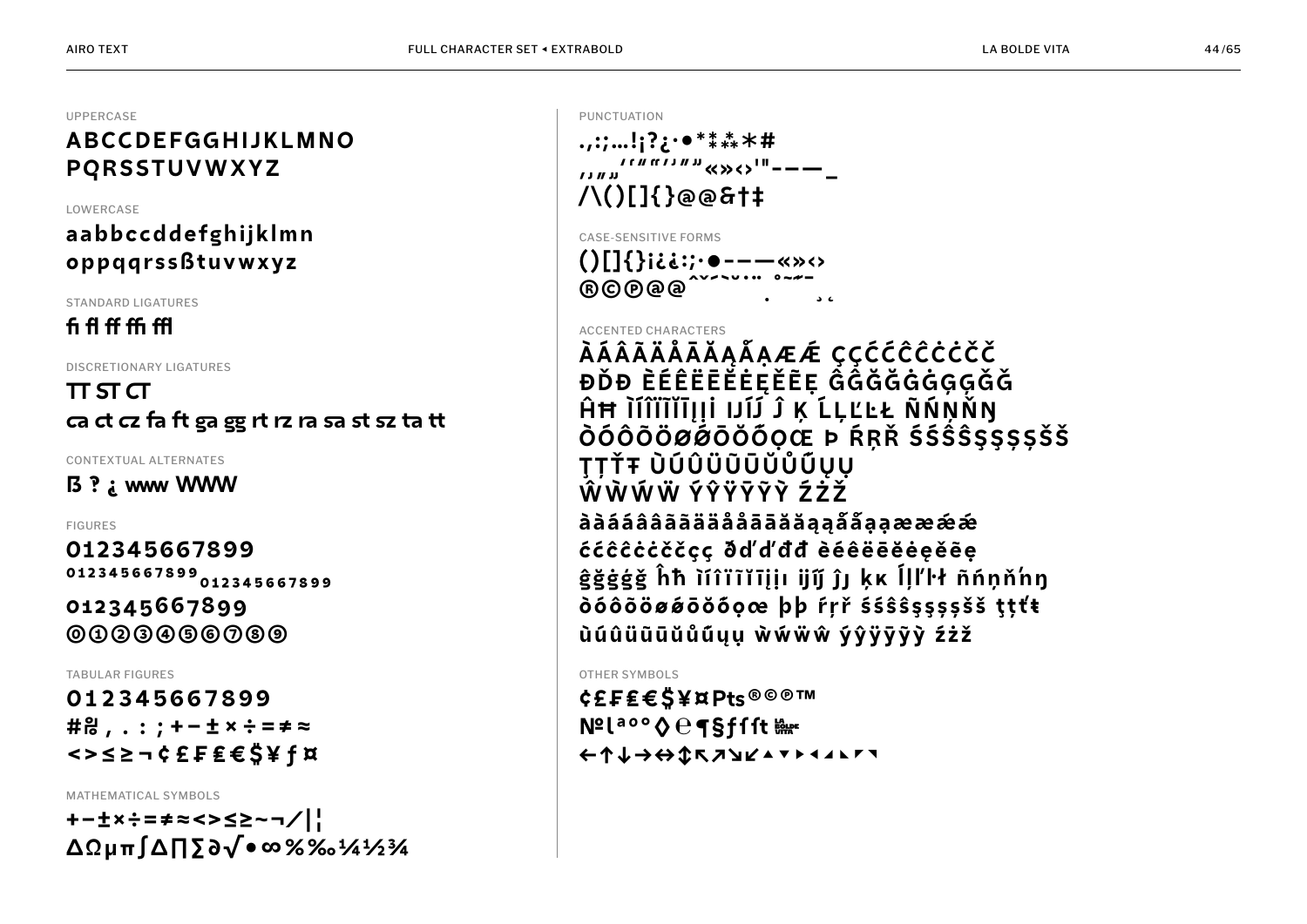**UPPERCASE** 

### ABCCDEFGGHIJKLMNO PQRSSTUVWXYZ

**IOWERCASE** 

### aabbccddefghijklmn oppggrssßtuvwxyz

**STANDARD LIGATURES** 

fi fi ff ffi ffl

**DISCRETIONARY LIGATURES** 

 $\pi$ எ $\sigma$ ca ct cz fa ft ga gg rt rz ra sa st sz ta tt

CONTEXTUAL ALTERNATES

B ? i www WWW

**FIGURES** 

012345667899 012345667899<br>012345667899 012345667899 0000000000

**TABULAR FIGURES** 

012345667899  $\#$  $\mathcal{C}$ , . : ; + -  $\pm$  x  $\div$  =  $\neq$   $\approx$ <>≤≥¬¢£F£€\$¥f¤

**MATHEMATICAL SYMBOLS** 

+-±×÷=≠≈<>≤≥~¬/|¦  $\Delta\Omega$ u $\pi$  $\Delta\Pi$  $\delta\sqrt{\bullet}$  ∞ %‰ $\frac{1}{4}$  $\frac{1}{2}$  $\frac{3}{4}$  PUNCTUATION

.,:;...!;?¿∙●\*\*\*\*\*# /\()[]{}@@&t#

CASE-SENSITIVE FORMS  $()$ []{}i¿¿:;·•---«»<> ®©®@@^`~`

**ACCENTED CHARACTERS** ĂÁÂÃÄÅĀĂĄĂĄÆÆ ÇÇĆĆĈĈĊĊČČ ĐĎĐ ÈÉÊËĒĔĔĘĚĒĘ ĜĜĞĞĠĠĢĢĞĞ ĤĦ ĬÍÎÏĬĬĪĮĮİ IJĨĴ Ķ ĹĻĽĿŁ ÑŃŅŇŊ ÒÓÔÕÖØØŌŎŐọŒÞŔŖŘŚŚŜŜŞŞŞŠŠ TTŤŦ ŨŰÛÜŨŨŬŮŰŨUU ŴŴŴŴ ÝŶŸŸŶŶ ŹŻŽ à à á á â â ã ã ä ä å å ā ā ă ă a a ă ã a a æ æ æ æ ccccccccccc dd'd'ad eseeseeses êğee Âh iíî i i ii iii ii î kk Îll'H ñhnňhn oóôõöøøōŏõọœ bb frř śśŝŝşşşşšš ttťt uúûüūūŭůűuụ wwŵŵ ýŷÿÿỹỳ źżž

OTHER SYMBOLS

¢£F£€Ŝ¥¤Pts®©®™  $N^{2}$ l  $^{a\,o\,o}$  $\Diamond$   $\ominus$   $\blacktriangleright$   $\blacktriangleright$   $f$   $f$   $f$   $t$   $\aleph$   $\blacktriangleright$ ←↑↓→⇔¢≮↗↘∠▲▼▶◀◢▲▼▼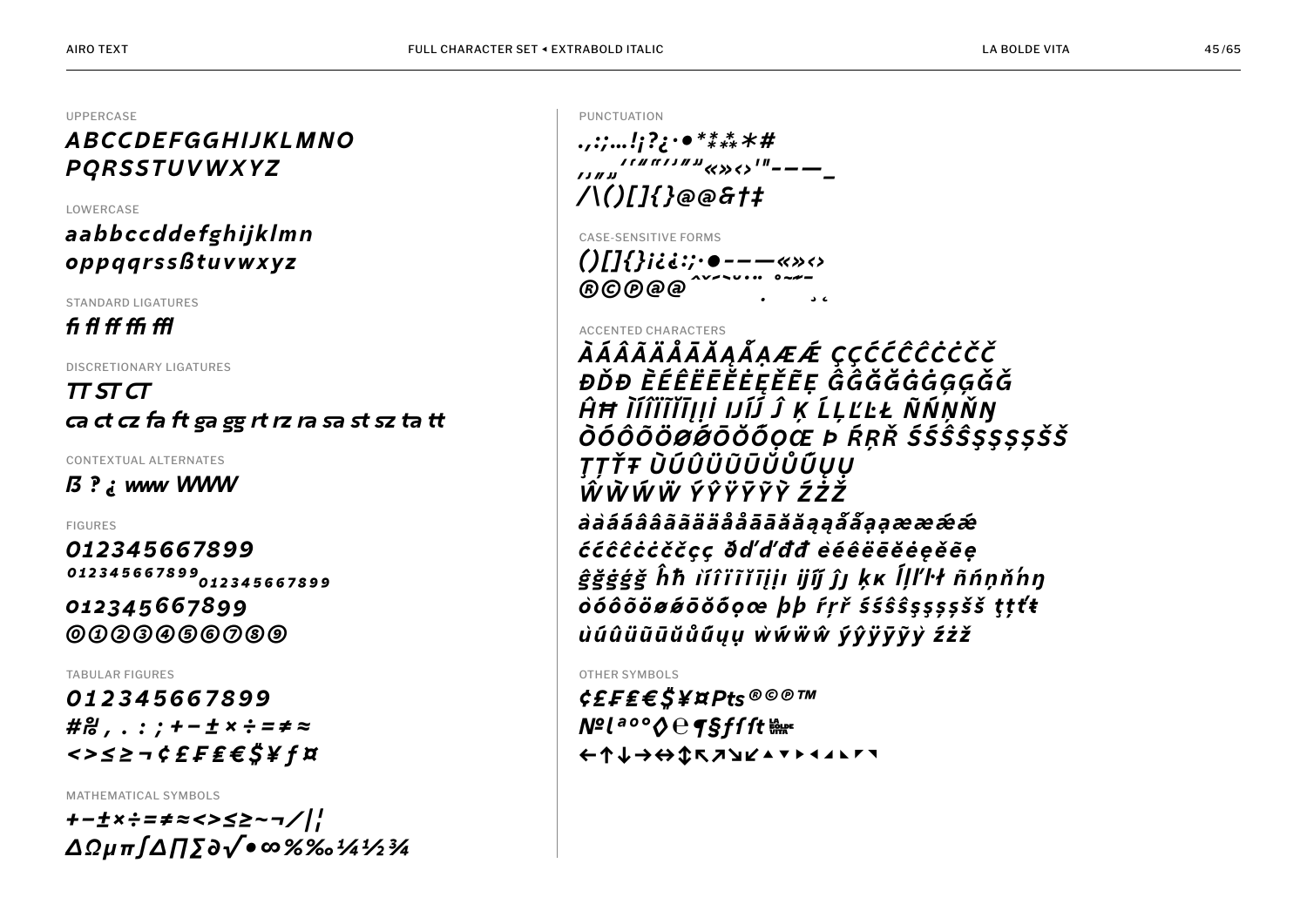**Thought Police Dystopian**  *Yellow Deep 51 Memory*  **Watergate Betrayal Xanith**  *Rebellion Truth God 97 Novel*  **Soma Application 4/1 Oceania**  *6-Nine but Charrington*  **Trigger from Risk Bubbles**  *Eyed Farewell Quijote Zebra* 48/58 pt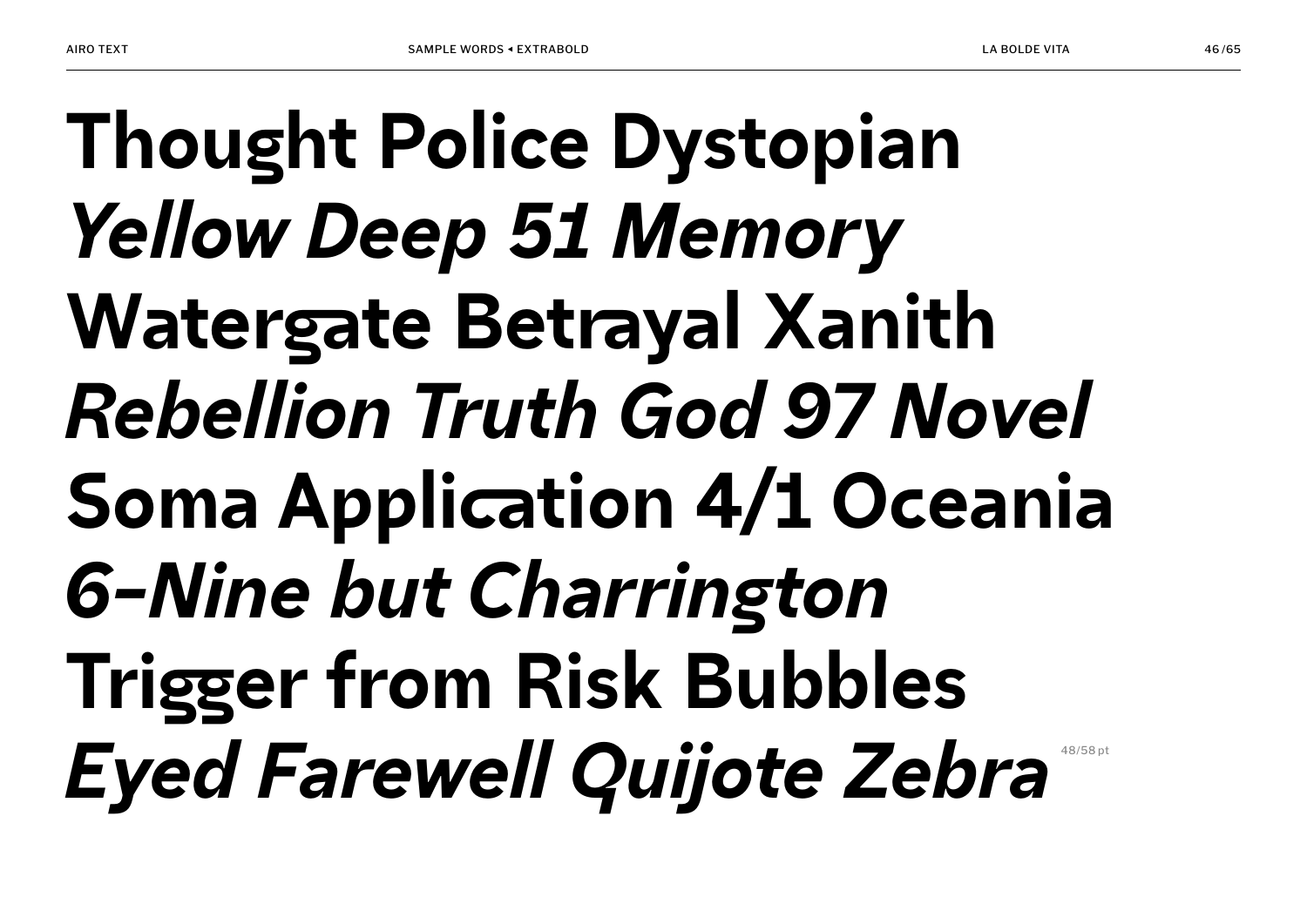### **REBEL = 1948 JULY**  *{UNIVERSAL LEAGUE}* **CAFÉ GOLDSTEIN®** *KOREA×JITTER▶K&J* **C.1700—C.500 FTR** *BELIEF•SUBSTANCES* **BOLSHEVISM.NEO↗** 54/68 pt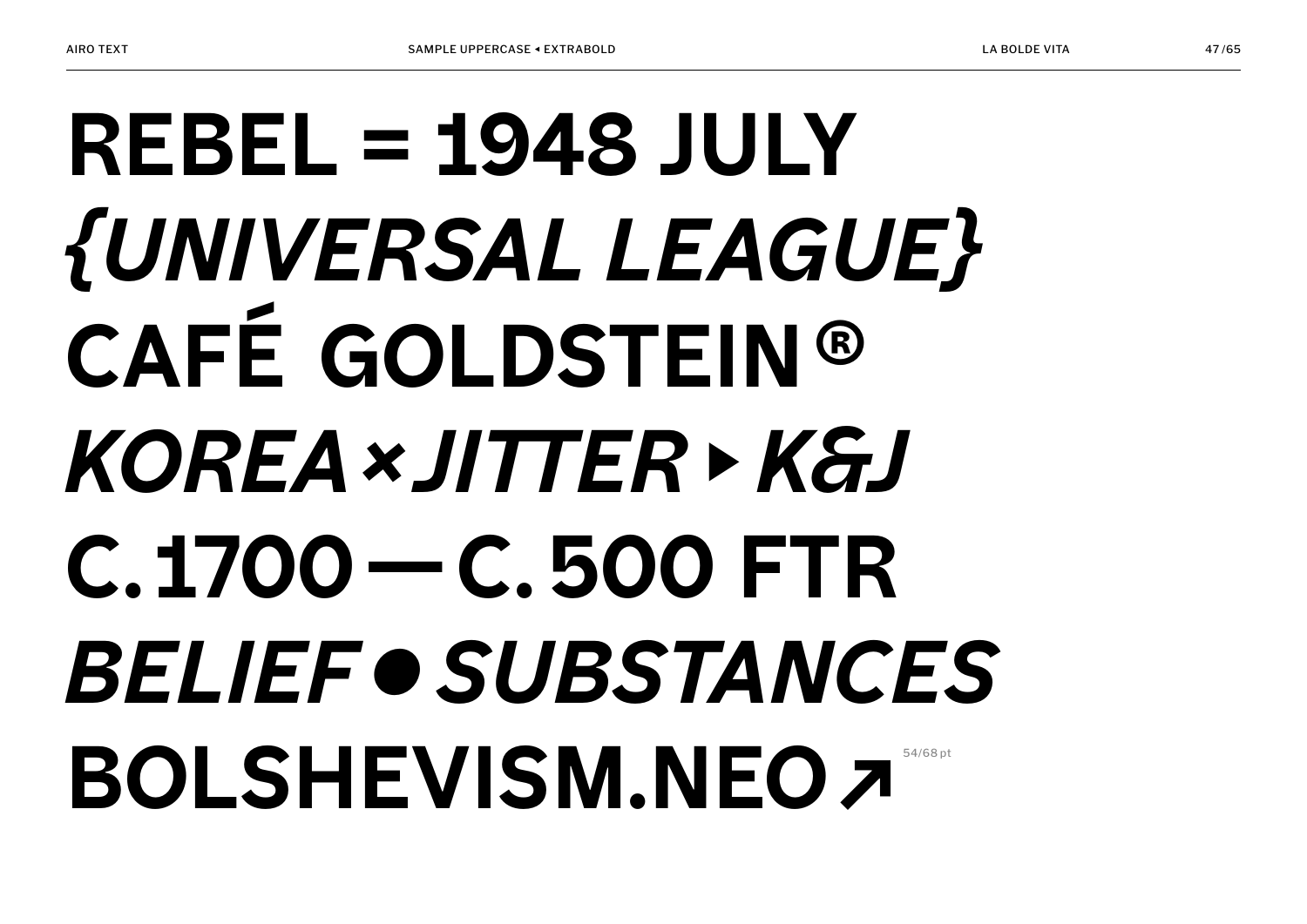### **Zângão vår Lartë Shtypjes**  *Réttlætis #l'homme Dignité* **Ældrebesøg »Virðingar«** *régime@app.nz Žmogaus*  **że Człowieka [Gyffredin]**  *"Kadınların" Ävensom\**  **Içinde Straßenfest 'Þjóðdir'** *Rettferdighet (Arrêté)* ...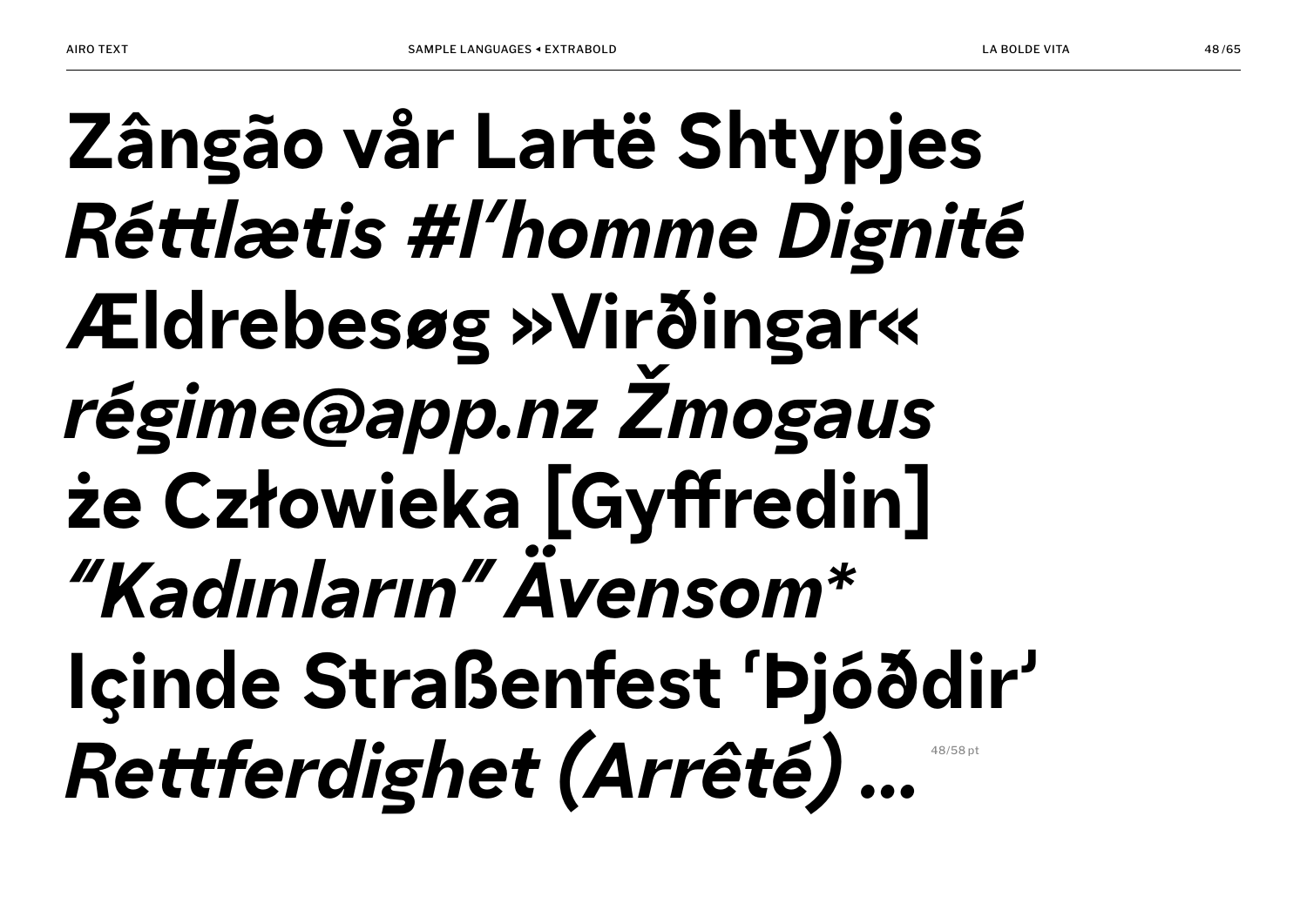# Sanity#69% (34£) "Diarrhée Nº1" OhGilvy? {Suffix} 835,1\$ > Heroism<sup>®</sup> 40 Quintessenz.Co 940 µm<sup>2</sup> Tapes<sup>TM</sup>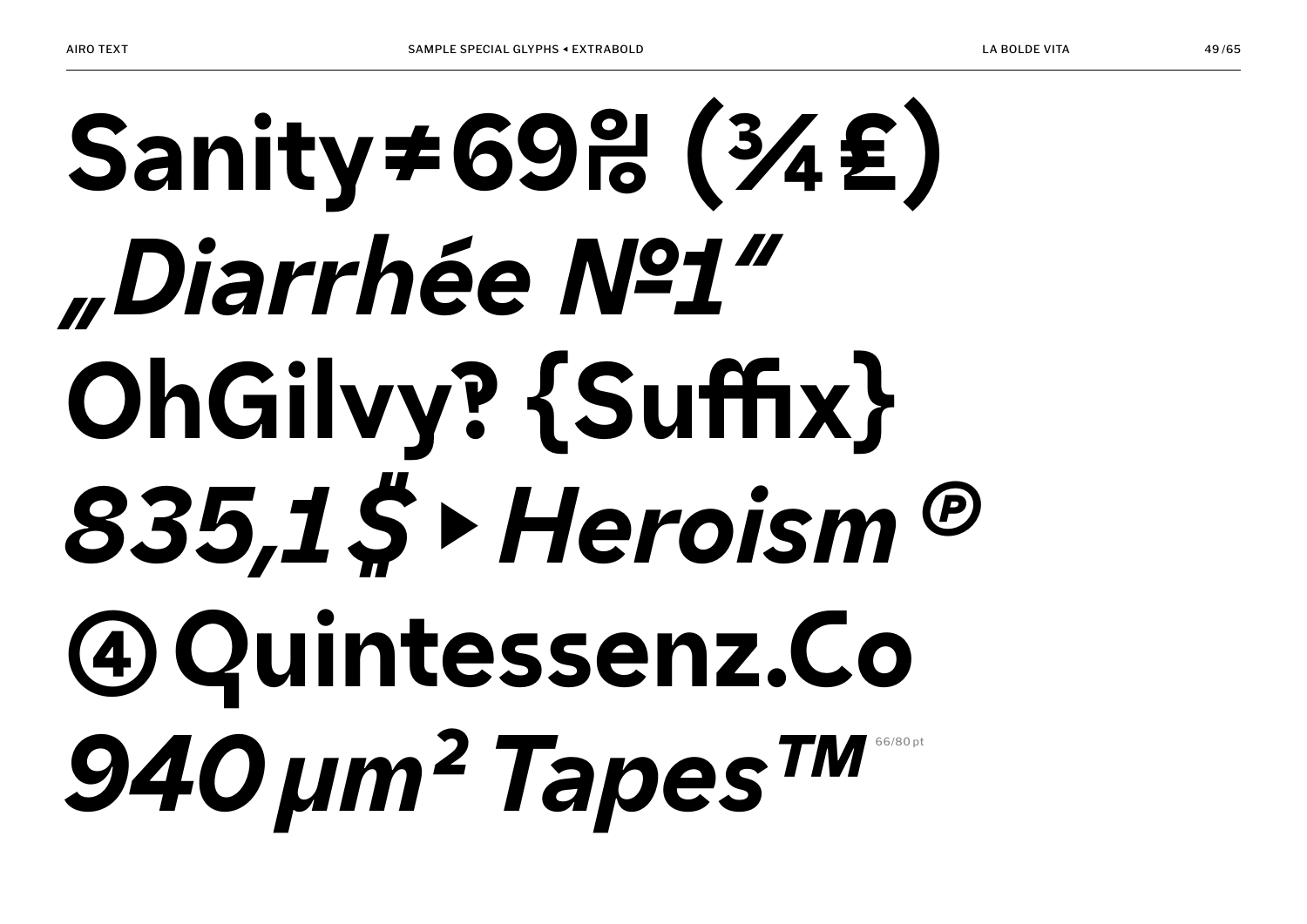### **•But it was also clear that an all-round increase in wealth threatened the destruction***—indeed, in some sense was the destruction—***of a hierarchical society. In a world in which everyone**  Worked short hours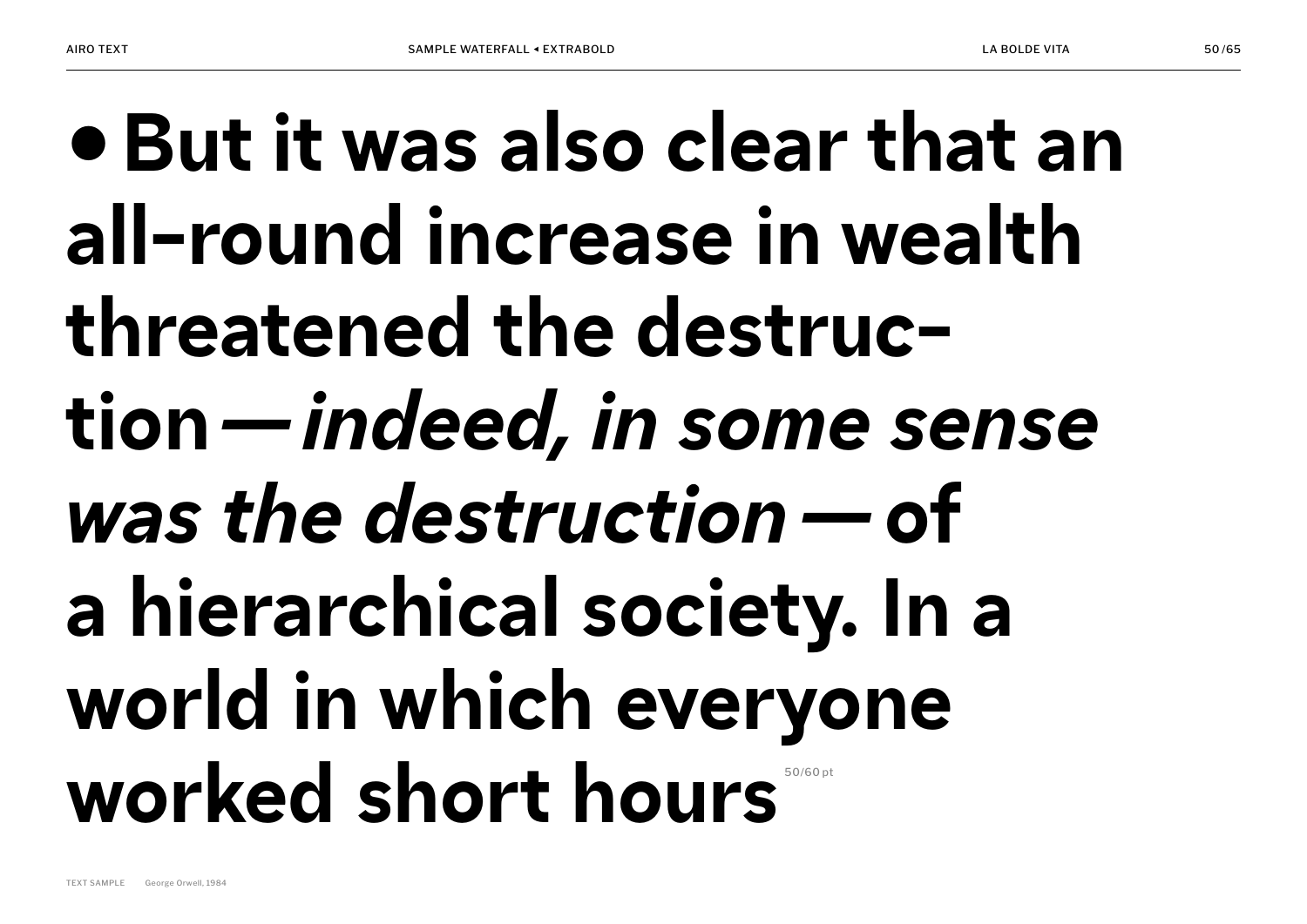### **•But it was also clear that an allround increase in wealth threatened the destruction***—indeed, in some sense was the destruction—***of a hierarchical society. In a world in**

**•But it was also clear that an all-round increase in wealth threatened the destruction***—indeed, in some sense was the destruction—***of a hierarchical society. In a**  world in which everyone worked short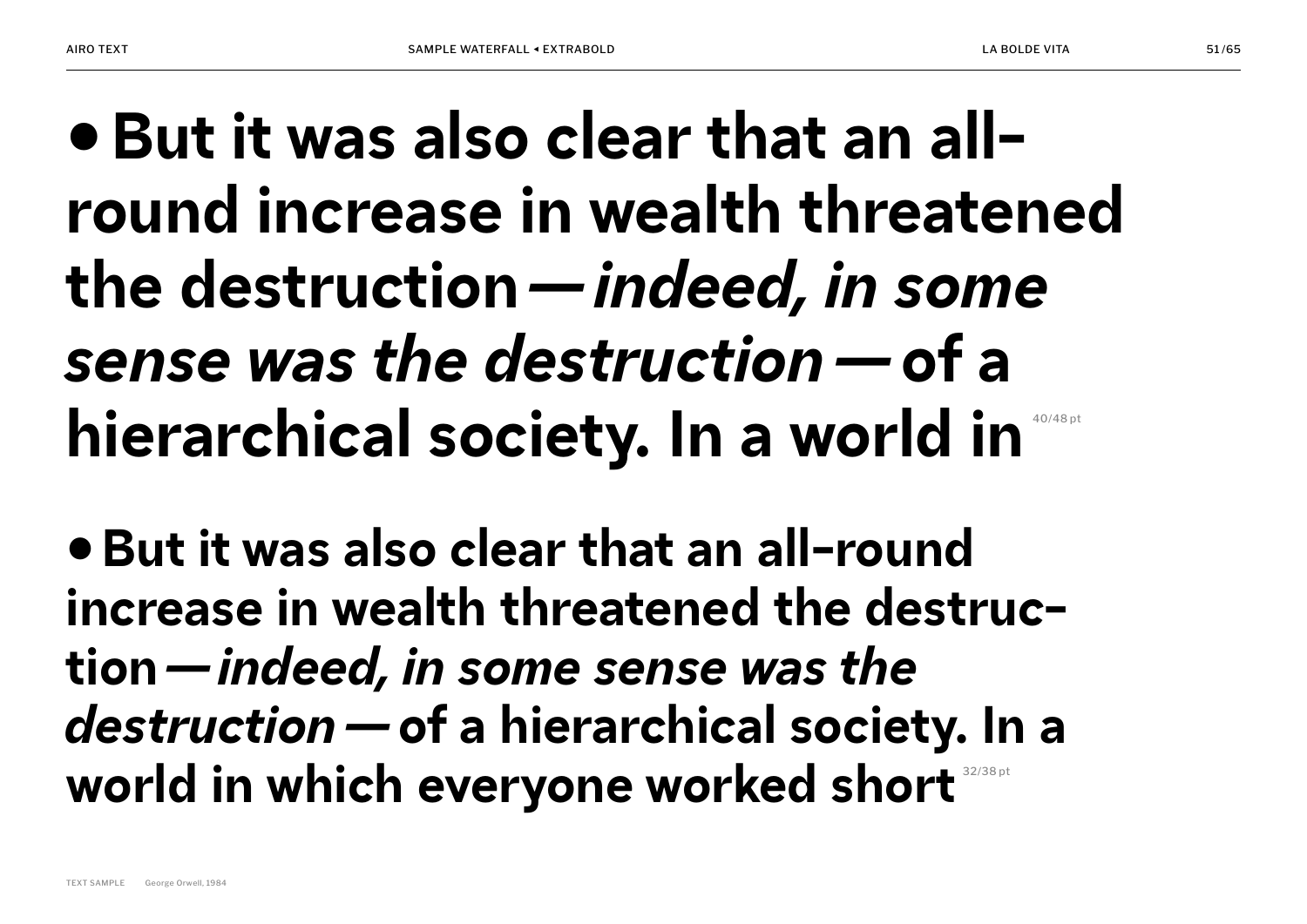### **•But it was also clear that an all-round increase in wealth threatened the destruction***—indeed, in some sense was the destruction—***of a hierarchical society. In a world in which everyone worked short hours, had** 24/28 pt

**•But it was also clear that an all-round increase in wealth threatened the destruction***—indeed, in some sense was the destruction—***of a hierarchical society. In a world in which everyone worked short hours, had enough to eat, lived in a house with a bathroom and a refrigerator, and possessed** 18/21 pt

**•But it was also clear that an all-round increase in wealth threatened the destruction***—indeed, in some sense was the destruction—***of a hierarchical society. In a world in which everyone worked short hours, had enough to eat, lived in a house with a bathroom and a refrigerator, and possessed a motor-car or even an aeroplane, the most obvious and perhaps the most** 14/17 pt

**•But it was also clear that an all-round increase in wealth threatened the destruction***—indeed, in some sense was the destruction—***of a hierarchical society. In a world in which everyone worked short hours, had enough to eat, lived in a house with a bathroom and a refrigerator, and possessed a motor-car or even an aeroplane, the most obvious and perhaps the most important form of inequality would already have disappeared. If it once became general, wealth would confer no distinction. It was possible, no doubt, to imagine a society in which** *WEALTH,* **in the sense of personal** 11/14 pt

**•But it was also clear that an all-round increase in wealth threatened the destruction***—indeed, in some sense was the destruction—***of a hierarchical society. In a world in which everyone worked short hours, had enough to eat, lived in a house with a bathroom and a refrigerator, and possessed a motor-car or even an aeroplane, the most obvious and perhaps the most important form of inequality would already have disappeared. If it once became general, wealth would confer no distinction. It was possible, no doubt, to imagine a society in which** *WEALTH,* **in the sense of personal possessions and luxuries, should be evenly distributed, while** *POWER* **remained in the hands of a small privileged caste.** 9/12 pt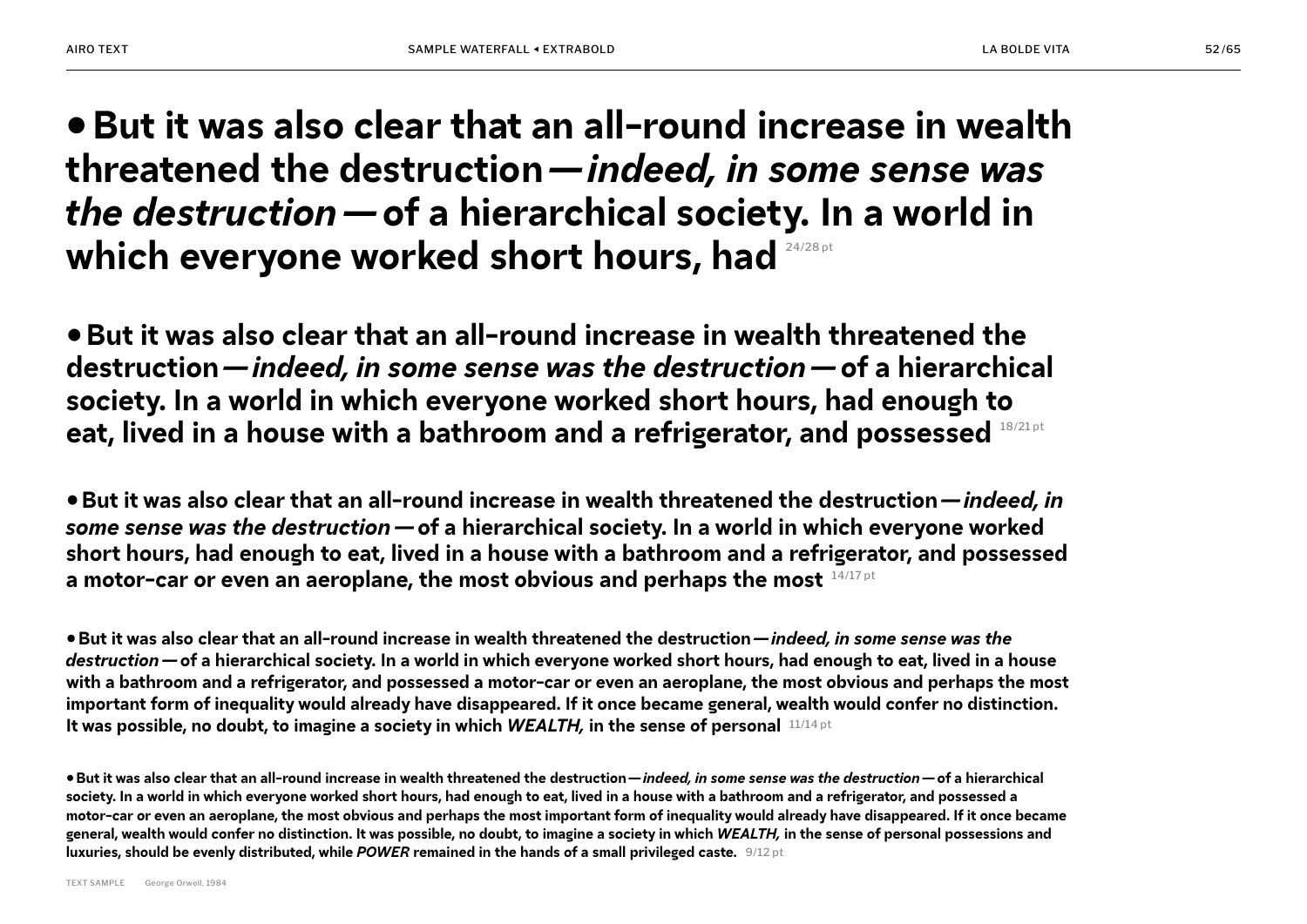# AIRO TEXT Black/Italic {900} *Striking and*  Energetic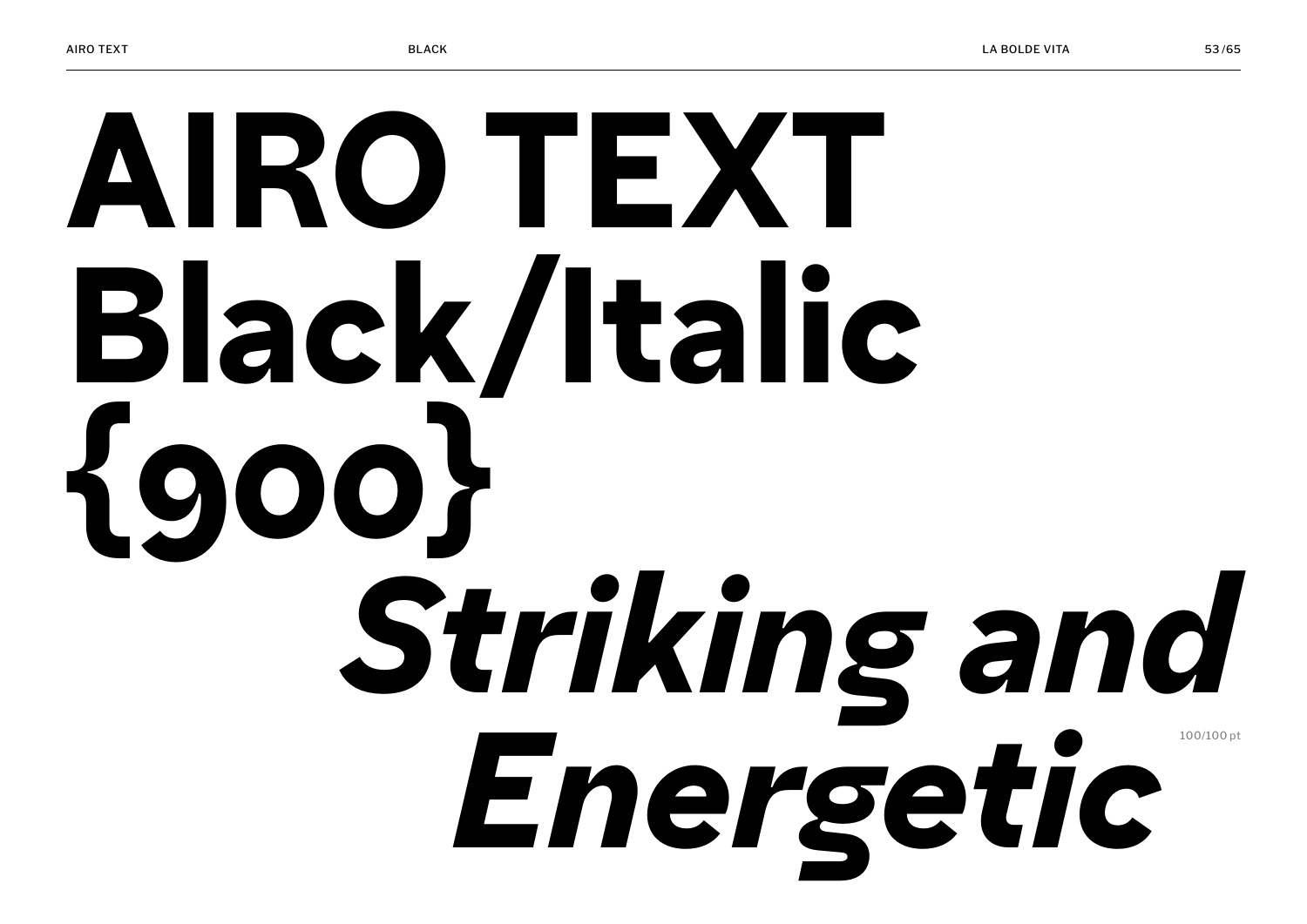# aabbccddefghijklm noppggrssßtuvwxyz ABCCDEFGGHIJKLM NOPQRSSBTUVWXYZ 123456678990 **......@@#€\$¥&%^\***  $()[]{} = -+&>|/$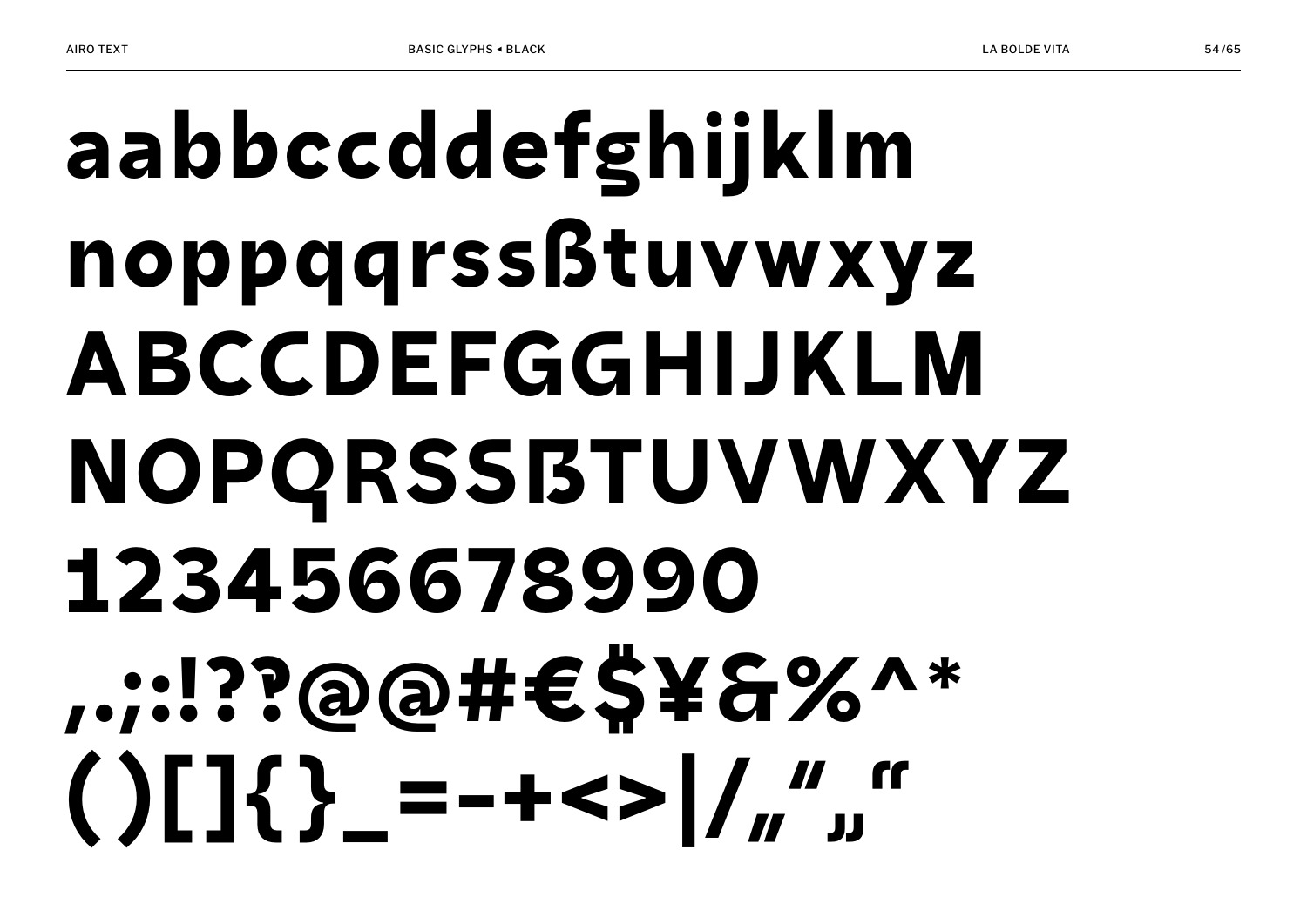## aabbccddefghijklm noppqqrssßtuvwxyz ABCCDEFGGHIJKLM **NOPQRSSBTUVWXYZ** 123456678990  $... 122000000004654676$  $QII2 = -+$

55/65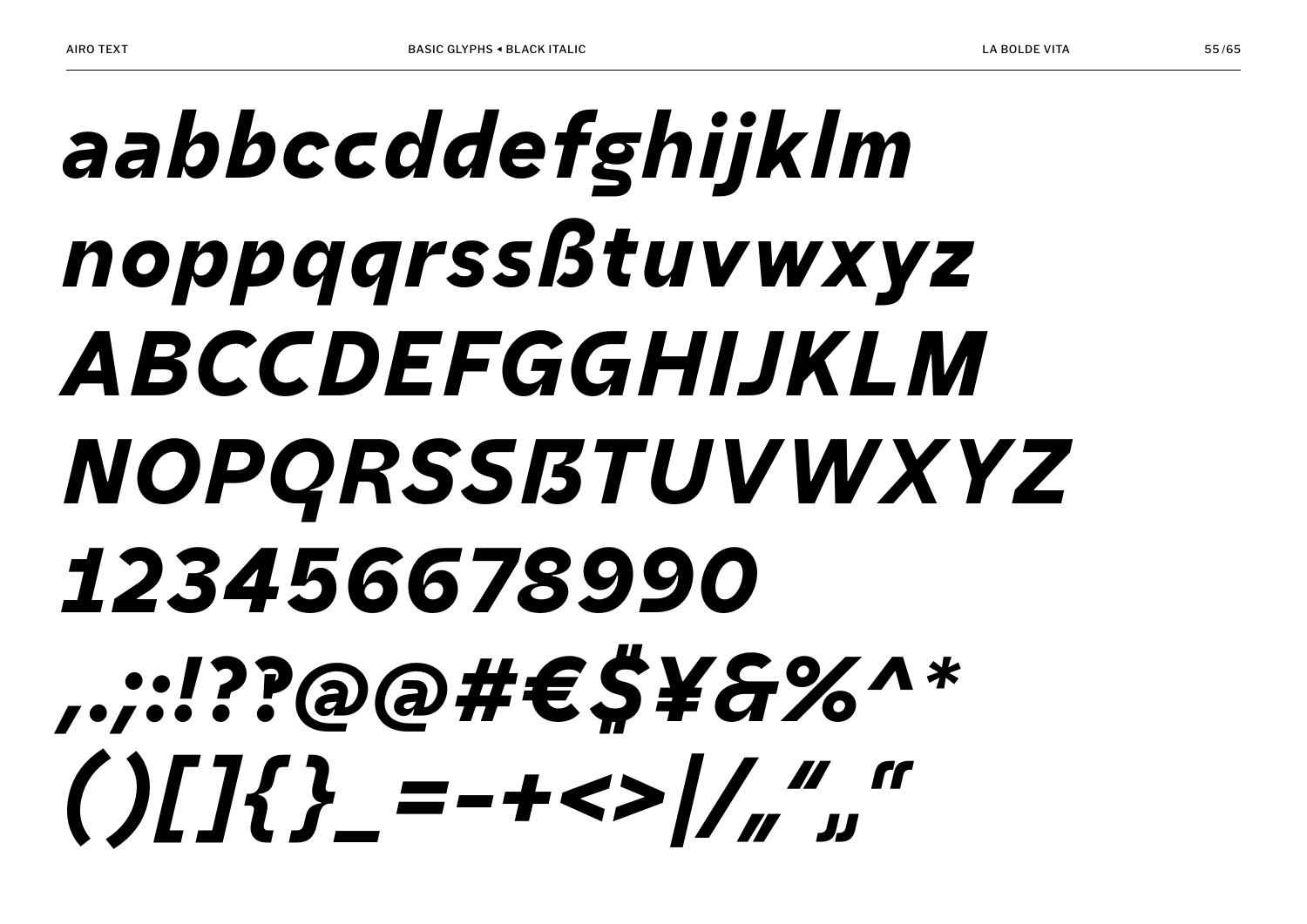### +-±×÷=≠≈<>≤≥~¬/|¦ ΔΩμπ∫ΔΠΣ∂√•∞%‰¼¼¾

**TABULAR FIGURES** 012345667899 #8, . : ; +-±×÷=≠≈ <>≤≥¬¢£F€€\$¥f¤

**MATHEMATICAL SYMBOLS** 

012345667899 012345667899<br>012345667899 012345667899 0000000000

**FIGURES** 

**CONTEXTUAL ALTERNATES B** ? *i* www WWW

### $\pi$ எ $\pi$ ca ct cz fa ft ga gg rt rz ra sa st sz ta tt

**DISCRETIONARY LIGATURES** 

**STANDARD LIGATURES** fi fi ff ffi ffi

### aabbccddefghijklmn oppggrssßtuvwxyz

**IOWERCASE** 

### ABCCDEFGGHIJKLMNO **PQRSSTUVWXYZ**

**UPPERCASE** 

**ACCENTED CHARACTERS** ÀÁÂÃÄÄÅĀĂĄĂĄÆÆ ÇÇĆĆĈĈĊĊČČ ĐĎĐ ÈÉÊËĒĔĚEĚĒĘ ĜĜĞĞĠĠĢĢĞĞ ĤĦ IIIIIIIIIII IJIJ ĴĶ ĹĻĽĿŁ ÑŃŅŇŊ ÒÓÔÕÖØØŌŎŐQŒ Þ ŔŖŘ ŚŚŜŜŞŞŞŞŠŠ ŢŢŤŦ ŨŰÛÜŨŨŬŮŰŲŲ ŴŴŴŴ ÝŶŸŸŶŶ ŹŻŽ ààááââããääååāāăăaaããaaææææ ccccccccccc dd'd'dd eeeeeeeeeee ĝšġģǧ ĥħ ĭíîïīĭīįįi ijỹ ĵj ķĸ ĺļľŀł ñńņňnŋ dóôõöøøōŏõọœ bb frř śśŝŝssssšš ttťt ùúûüūūŭůűuu wwŵŵ ýŷÿÿỹỳ źżž

CASE-SENSITIVE FORMS  $()[]{}$ ici:; • • – – – «»<>  $\bigcirc$   $\bigcirc$   $\bigcirc$   $\bigcirc$   $\bigcirc$   $\bigcirc$ 

.,:;...!;?¿∙●\*\*\*\*\*# ----"'<><<>"---""<>> /\()[]{}@@&t#

PUNCTUATION

OTHER SYMBOLS

¢£F£€\$¥¤Pts®©®™

←↑↓→⇔±ጜ↗→ヒ▲▼▶◀▲▶▶▼

Nºlao° ◇ e T§ffft Pr

**FULL CHARACTER SET < BLACK**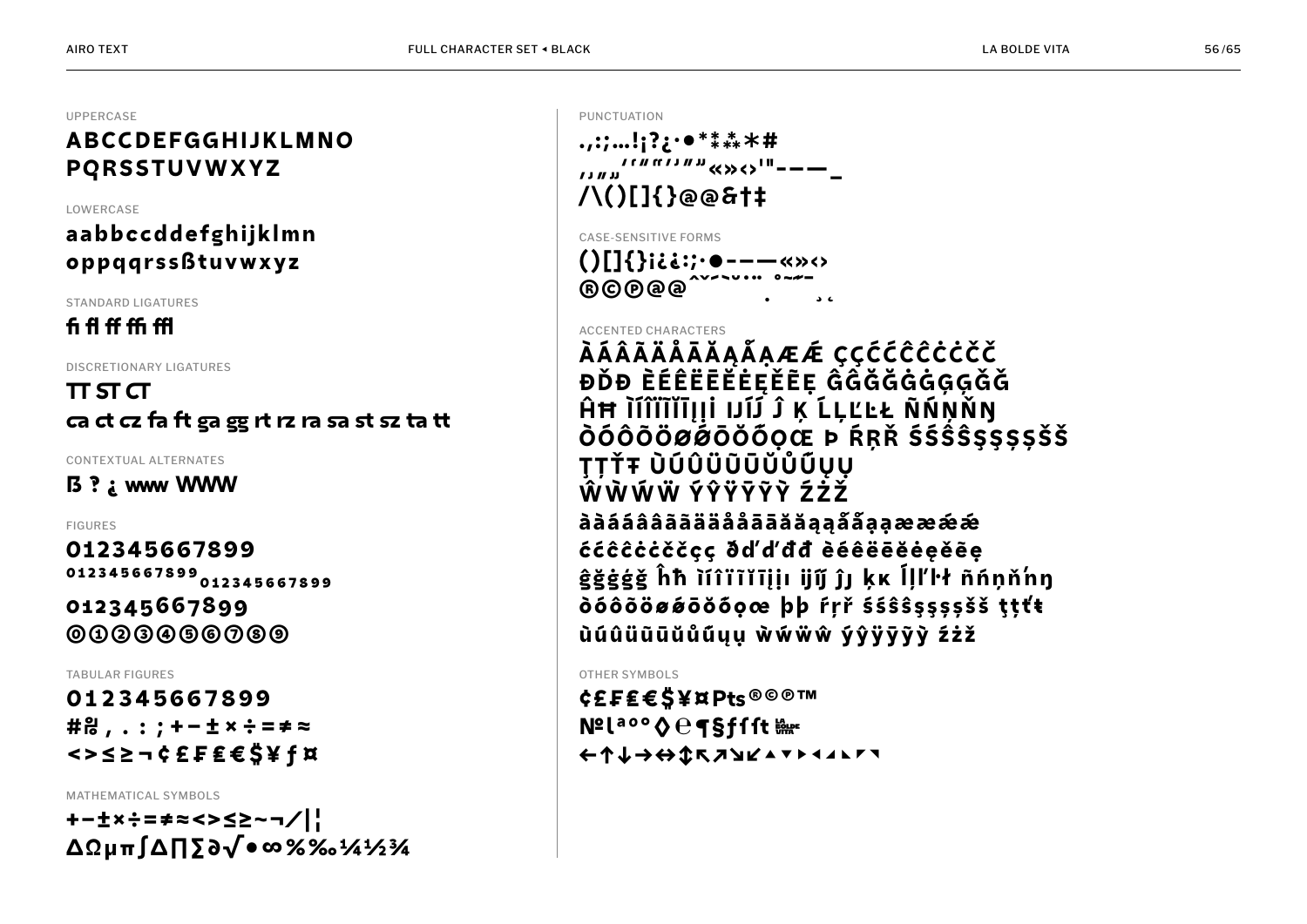**UPPERCASE** 

### ABCCDEFGGHIJKLMNO **PQRSSTUVWXYZ**

**IOWERCASE** 

### aabbccddefghijklmn oppggrssßtuvwxyz

**STANDARD LIGATURES** 

fi fi ff ffi ffi

**DISCRETIONARY LIGATURES** 

 $\bm{\pi}\bm{\pi}\bm{\sigma}$ ca ct cz fa ft ga gg rt rz ra sa st sz ta tt

**CONTEXTUAL ALTERNATES** 

B ? ; www WWW

**FIGURES** 

012345667899 012345667899<br>012345667899 012345667899 0000000000

**TABULAR FIGURES** 

012345667899  $\#$  $\mathcal{C}$ , . : ; + -  $\pm$  x  $\div$  =  $\neq$   $\approx$  $\langle$ > $\leq$   $\geq$   $\neg$   $\zeta$   $\in$   $\mathsf{F}$   $\in$   $\mathsf{E}$   $\in$   $\mathsf{S}$   $\mathsf{Y}$   $\mathsf{F}$   $\mathsf{X}$ 

**MATHEMATICAL SYMBOLS** 

+-±×÷=≠≈<>≤≥~¬/|¦  $\Delta \Omega$ u $\pi$  $\Delta$  $\Pi$  $\delta$  $\sqrt{\bullet}$  ∞ %% $\frac{1}{4}$  $\frac{1}{2}$  $\frac{3}{4}$  PUNCTUATION

.,:;...!;?¿∙● \*\*\*\* \*#  $\mu$  = = =  $\mu$  ,  $\langle \rangle \langle \langle \rangle \rangle \langle \langle \rangle$  ,  $\mu$  ,  $\mu$  ,  $\mu$  ,  $\mu$ /\()[]{}@@&t#

CASE-SENSITIVE FORMS  $OII\{$ }i¿¿:;••-—«»<> ®©®@@^```

**ACCENTED CHARACTERS** ĂÁÂÃÄÅÅĀĂĄÅĄÆÆ ÇÇĆĆĈĈĊĊČČ ĐĎĐ ÈÉÊËĒĒĔĖĘĚĒĘ ĜĜĞĞĠĠĢĢĞĞ ĤĦ ĬÍÎÏĬĬĪĮĮİ IJĨĴ Ĵ Ķ ĹĻĽĿŁ ÑŃŅŇŊ ÒÓÔÕÖØØŌŎŐọŒ Þ ŔŖŘ ŚŚŜŜŞŞŞŞŠŠ TTŤŦ ŨŰÛÜŨŨŬŮŰŨUU ŴŴŴŴ ÝŶŸŸŶŶ ŹŻŽ à à á á â â ã ä ä ä å å ä ä ä ä a a ä å ä a æ æ æ æ æ ććĉĉċċččçç ðd'd'đđ èéêëēĕėeěēe ĝšššš ĥħ ìíîïīĭīiịi ijỹ ĵj ķĸ ĺļľŀł ñńņňnŋ dóôõöøøōŏõọœ bb frř śśŝŝssssšš ttťt dúâüāūŭåűuu wwww ýŷÿÿỹỳ źżž

OTHER SYMBOLS

¢£F£€Ŝ¥¤Pts®©®™  $N^{2}$ l a  $\circ$   $\Diamond$   $\ominus$   $\blacktriangledown$   $\Diamond$  ff ft  $\Re$ ←↑↓→⇔±ጜ↗→ヒ▲▼▶◀▲▶▶▼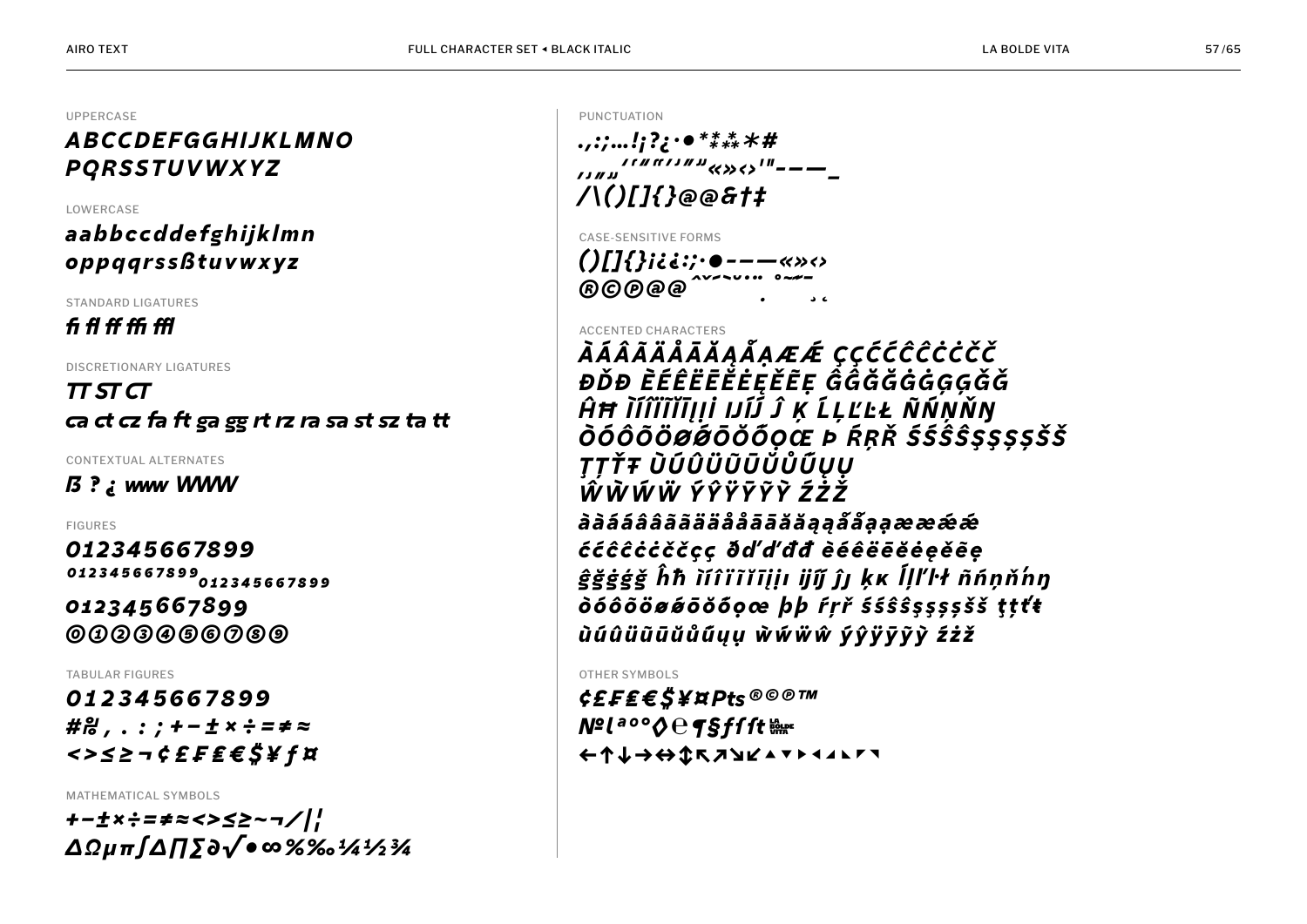Thought Police Dystopian *Yellow Deep 51 Memory*  Watergate Betrayal Xanith *Rebellion Truth God 97 Novel*  Soma Application 4/1 Oceania *6-Nine but Charrington*  Trigger from Risk Bubbles **Eyed Farewell Quijote Zebra**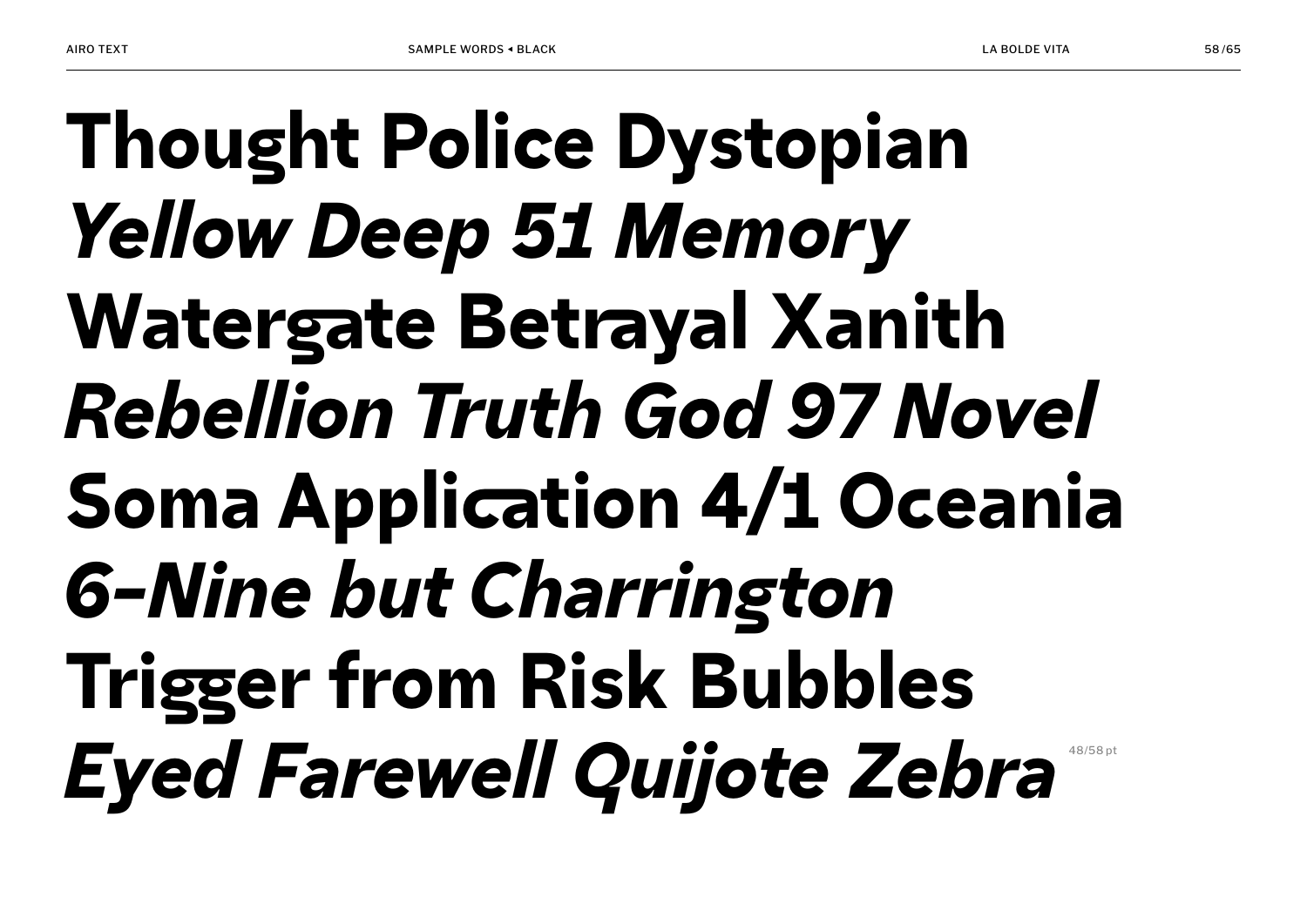### $REBEL = 1948 JULY$ *{UNIVERSAL LEAGUE}* CAFÉ GOLDSTEIN® *KOREA×JITTER▶K&J* C.1700—C.500 FTR *BELIEF•SUBSTANCES* BOLSHEVISM.NEO↗ 54/68 pt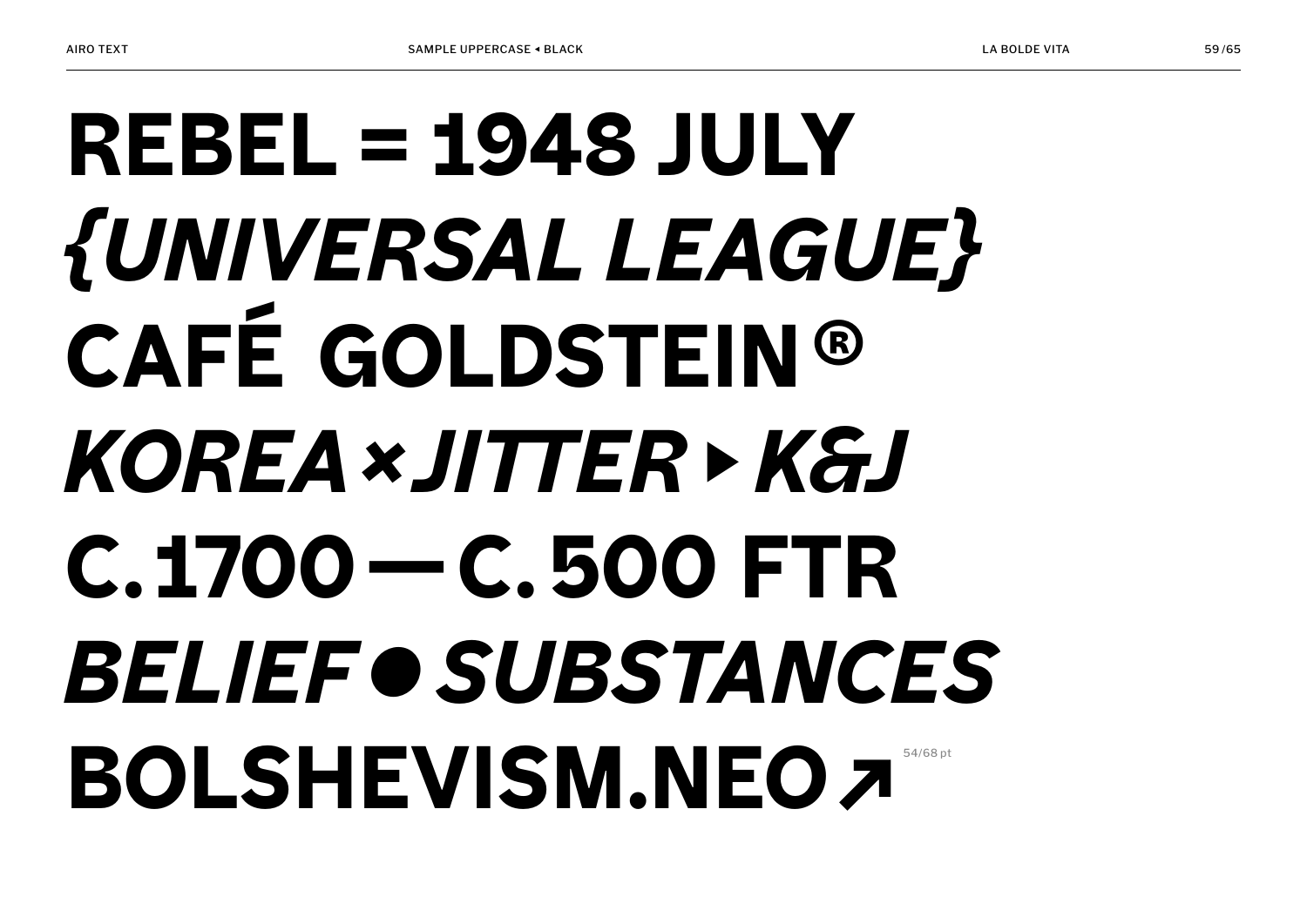### Zângão vår Lartë Shtypjes *Réttlætis #l'homme Dignité* Ældrebesøg »Virðingar« *régime@app.nz Žmogaus*  że Człowieka [Gyffredin] *"Kadınların" Ävensom\**  Içinde Straßenfest 'Þjóðdir' *Rettferdighet (Arrêté)* ...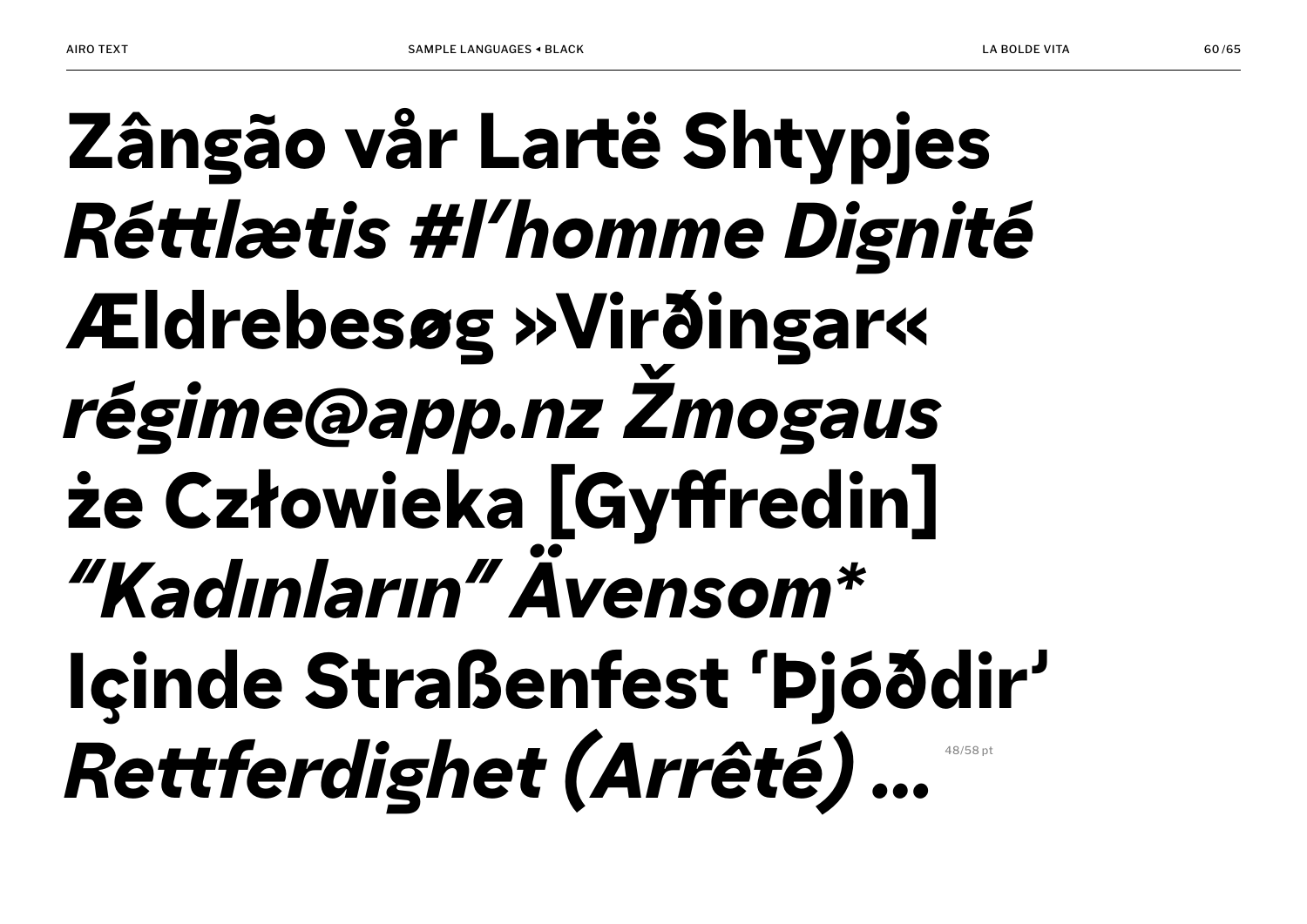# Sanity#69% (34£) "Diarrhée Nº1" OhGilvy? {Suffix} 835,1\$ > Heroism<sup>®</sup> **@ Quintessenz.Co** 940 µm<sup>2</sup> Tapes<sup>TM</sup>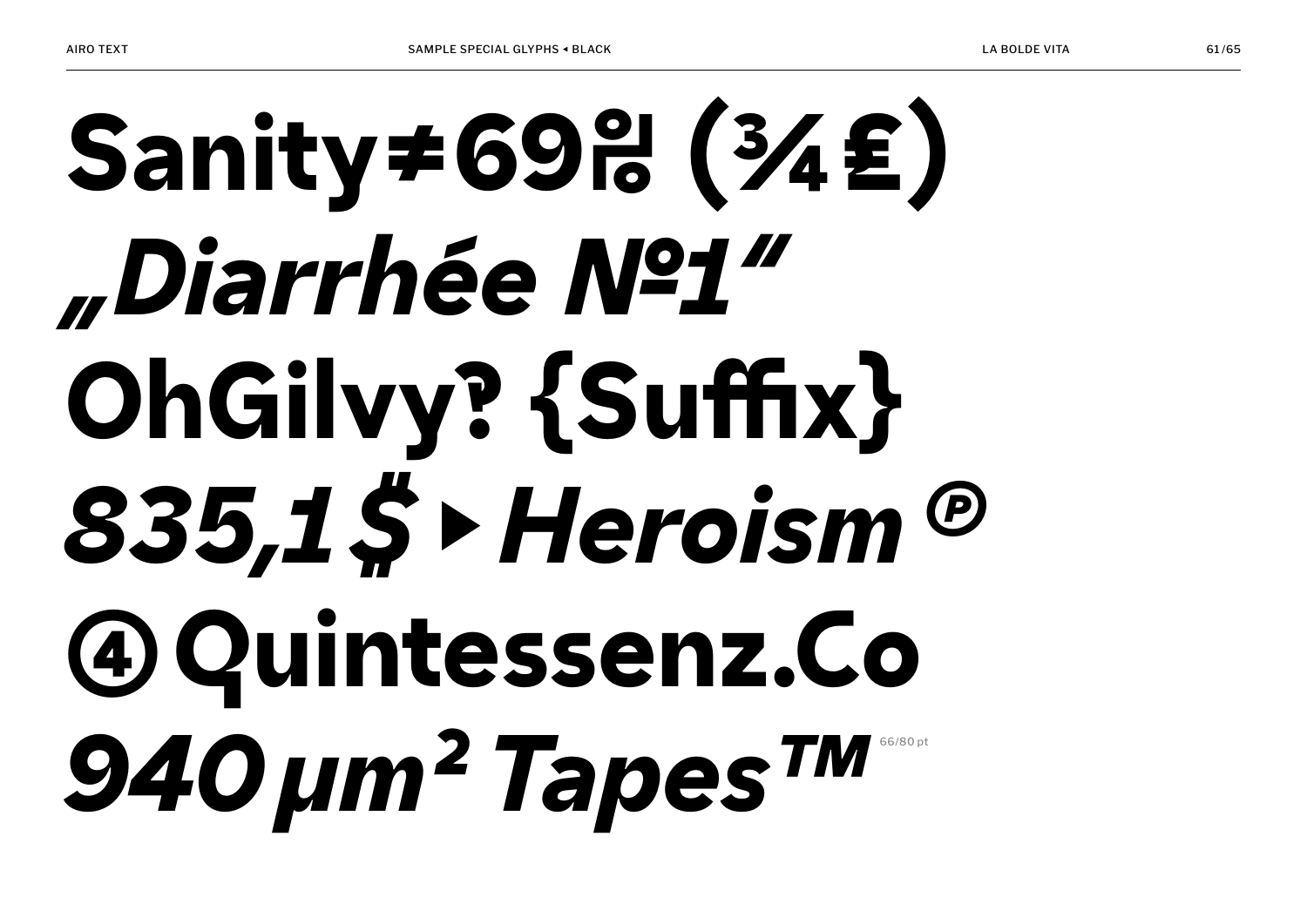### •But it was also clear that an all-round increase in wealth threatened the destruction*—indeed, in some sense was the destruction—*of a hierarchical society. In a world in which everyone worked short hours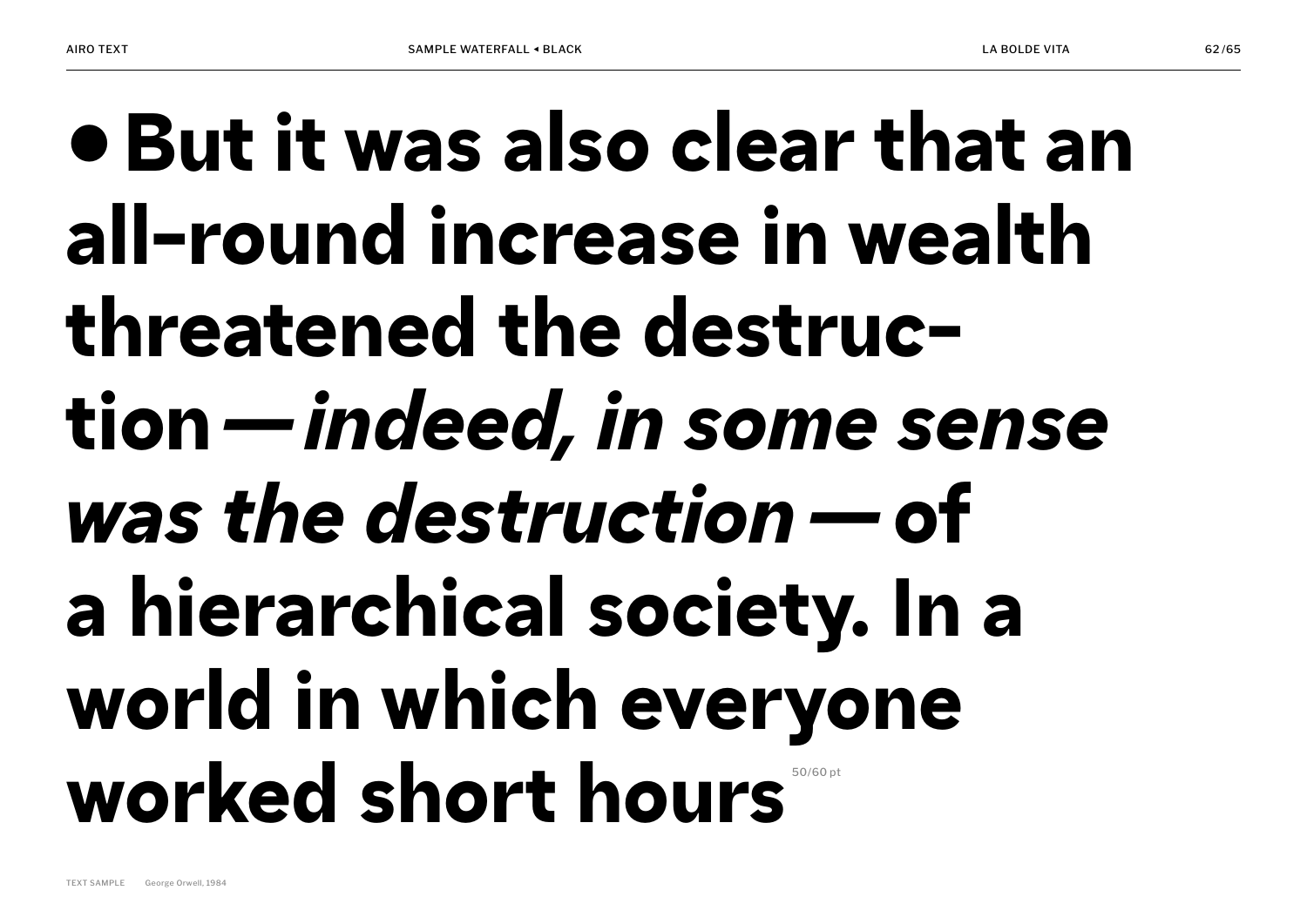### •But it was also clear that an allround increase in wealth threatened the destruction*—indeed, in some sense was the destruction—*of a hierarchical society. In a world in

•But it was also clear that an all-round increase in wealth threatened the destruction*—indeed, in some sense was the destruction—*of a hierarchical society. In a world in which everyone worked short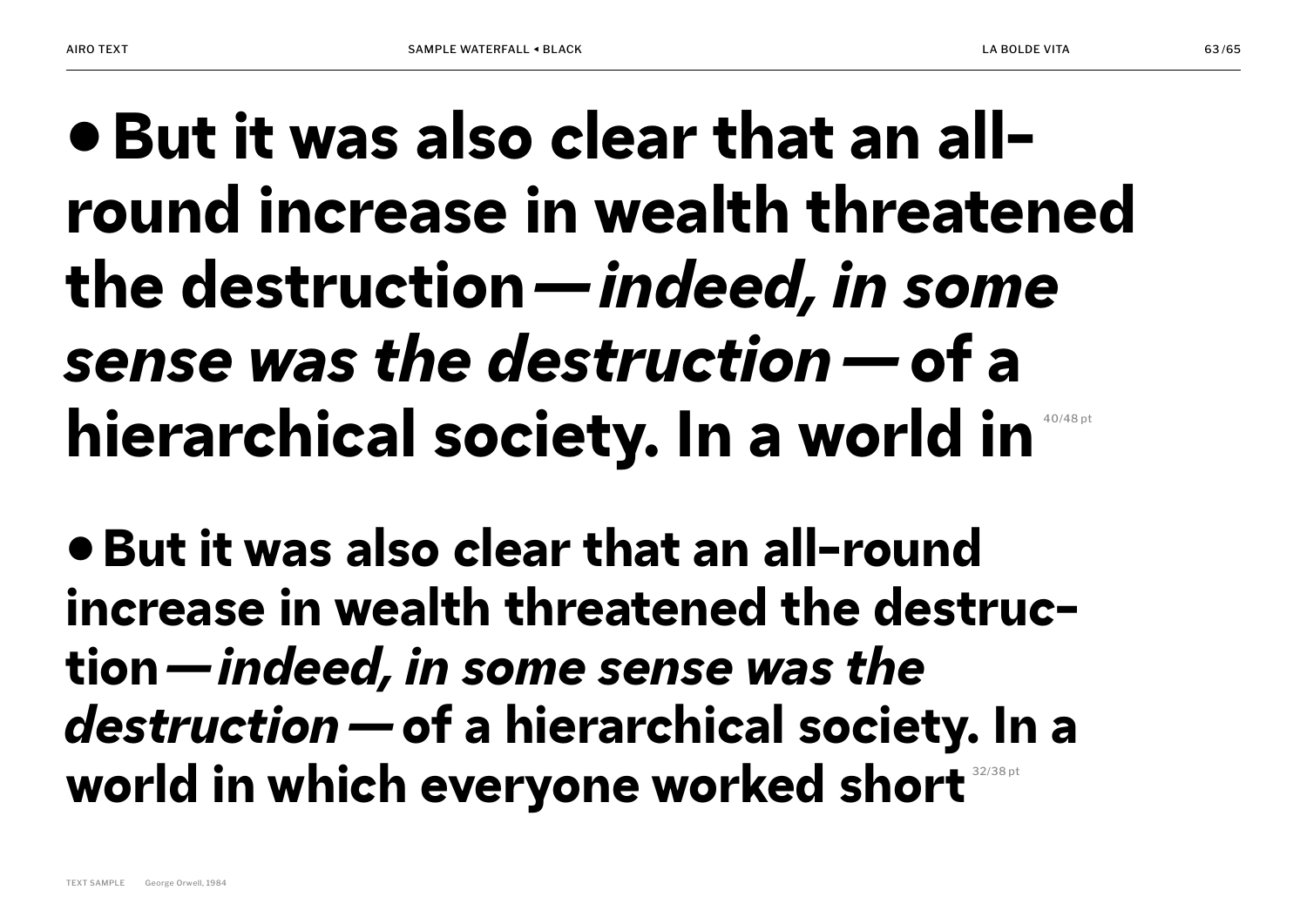### •But it was also clear that an all-round increase in wealth threatened the destruction*—indeed, in some sense was the destruction—*of a hierarchical society. In a world in which everyone worked short hours,  $24/2$

•But it was also clear that an all-round increase in wealth threatened the destruction*—indeed, in some sense was the destruction—*of a hierarchical society. In a world in which everyone worked short hours, had enough to eat, lived in a house with a bathroom and a refrigerator, and possessed 18/21 pt

•But it was also clear that an all-round increase in wealth threatened the destruction*—indeed, in some sense was the destruction—*of a hierarchical society. In a world in which everyone worked short hours, had enough to eat, lived in a house with a bathroom and a refrigerator, and possessed a motor-car or even an aeroplane, the most obvious and 14/17 pt

•But it was also clear that an all-round increase in wealth threatened the destruction*—indeed, in some sense was the destruction—*of a hierarchical society. In a world in which everyone worked short hours, had enough to eat, lived in a house with a bathroom and a refrigerator, and possessed a motor-car or even an aeroplane, the most obvious and perhaps the most important form of inequality would already have disappeared. If it once became general, wealth would confer no distinction. It was possible, no doubt, to imagine a society in which *WEALTH,* in the sense of personal 11/14 pt

•But it was also clear that an all-round increase in wealth threatened the destruction*—indeed, in some sense was the destruction—*of a hierarchical society. In a world in which everyone worked short hours, had enough to eat, lived in a house with a bathroom and a refrigerator, and possessed a motor-car or even an aeroplane, the most obvious and perhaps the most important form of inequality would already have disappeared. If it once became general, wealth would confer no distinction. It was possible, no doubt, to imagine a society in which *WEALTH,* in the sense of personal possessions and luxuries, should be evenly distributed, while *POWER* remained in the hands of a small privileged caste. 9/12 pt